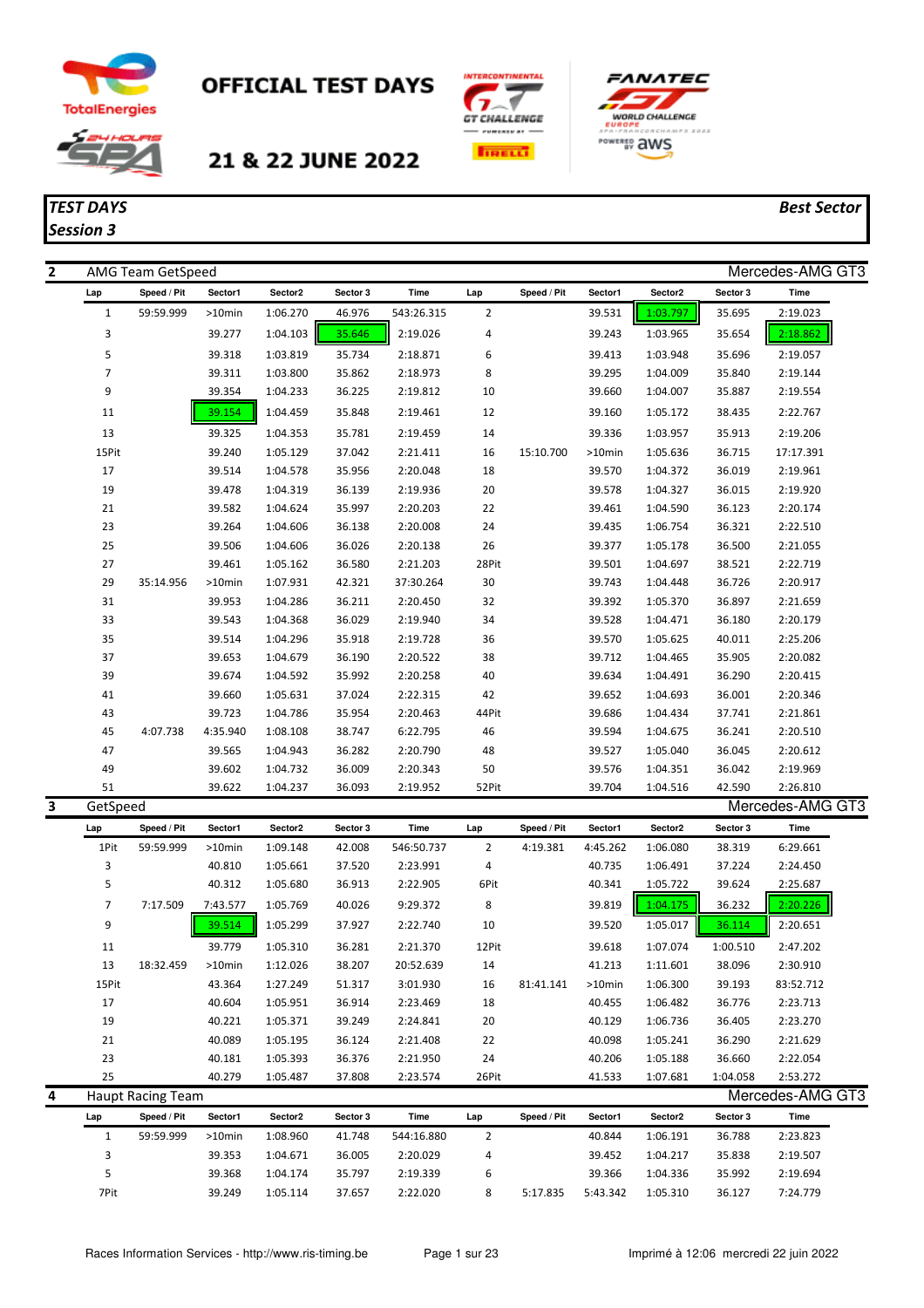|   | 9              |                          | 39.364           | 1:05.525             | 35.957           | 2:20.846             | 10             |             | 39.274             | 1:04.308             | 35.828             | 2:19.410                    |
|---|----------------|--------------------------|------------------|----------------------|------------------|----------------------|----------------|-------------|--------------------|----------------------|--------------------|-----------------------------|
|   | 11Pit          |                          | 39.258           | 1:06.525             | 38.064           | 2:23.847             | 12             | 11:18.822   | >10min             | 1:05.583             | 39.934             | 13:30.188                   |
|   | 13             |                          | 39.495           | 1:04.583             | 36.796           | 2:20.874             | 14             |             | 39.320             | 1:04.651             | 35.784             | 2:19.755                    |
|   | 15             |                          | 39.364           | 1:04.416             | 35.767           | 2:19.547             | 16             |             | 39.199             | 1:05.497             | 36.399             | 2:21.095                    |
|   | 17Pit          |                          | 39.319           | 1:04.924             | 37.053           | 2:21.296             | 18             | 12:43.092   | >10min             | 1:08.412             | 37.656             | 14:55.931                   |
|   | 19             |                          | 39.550           | 1:03.828             | 35.639           | 2:19.017             | 20             |             | 39.928             | 1:05.761             | 36.376             | 2:22.065                    |
|   | 21Pit          |                          | 39.579           | 1:09.967             | 38.989           | 2:28.535             | 22             | 31:13.556   | >10min             | 1:06.554             | 42.071             | 33:27.743                   |
|   | 23             |                          | 39.821           | 1:04.732             | 36.135           | 2:20.688             | 24             |             | 39.488             | 1:05.178             | 37.339             | 2:22.005                    |
|   | 25             |                          | 39.521           | 1:05.093             | 37.851           | 2:22.465             | 26             |             | 39.613             | 1:04.626             | 36.055             | 2:20.294                    |
|   | 27             |                          | 39.454           | 1:04.971             | 36.128           | 2:20.553             | 28             |             | 39.687             | 1:05.048             | 36.447             | 2:21.182                    |
|   | 29Pit          |                          | 40.079           | 1:06.801             | 37.556           | 2:24.436             | 30             | 6:06.768    | 6:32.590           | 1:06.171             | 38.901             | 8:17.662                    |
|   | 31             |                          | 39.487           | 1:04.024             | 35.705           | 2:19.216             | 32             |             | 39.458             | 1:06.266             | 37.086             | 2:22.810                    |
|   | 33             |                          | 39.514           | 1:04.233             | 35.675           | 2:19.422             | 34Pit          |             | 39.416             | 1:04.250             | 37.273             | 2:20.939                    |
|   | 35             | 3:11.326                 | 3:37.544         | 1:06.805             | 39.339           | 5:23.688             | 36             |             | 39.900             | 1:05.889             | 36.288             | 2:22.077                    |
|   | 37             |                          | 39.758           | 1:05.161             | 36.224           | 2:21.143             | 38             |             | 39.497             | 1:05.596             | 36.833             | 2:21.926                    |
|   | 39             |                          | 39.566           | 1:05.266             | 36.225           | 2:21.057             | 40Pit          |             | 39.588             | 1:05.573             | 37.092             | 2:22.253                    |
|   | 41             | 4:32.005                 | 4:56.800         | 1:06.928             | 37.389           | 6:41.117             | 42             |             | 39.383             | 1:04.025             | 35.611             | 2:19.019                    |
|   | 43             |                          | 39.450           | 1:03.653             | 36.043           | 2:19.146             | 44Pit          |             | 39.832             | 1:09.760             | 1:01.932           | 2:51.524                    |
| 5 |                | <b>Haupt Racing Team</b> |                  |                      |                  |                      |                |             |                    |                      |                    | Mercedes-AMG GT3            |
|   | Lap            | Speed / Pit              | Sector1          | Sector2              | Sector 3         | <b>Time</b>          | Lap            | Speed / Pit | Sector1            | Sector2              | Sector 3           | Time                        |
|   | $\mathbf{1}$   | 59:59.999                | >10min           | 1:07.756             | 37.432           | 544:33.413           | $\overline{2}$ |             | 40.195             | 1:05.046             | 36.278             | 2:21.519                    |
|   | 3              |                          | 39.898           | 1:06.429             | 36.351           | 2:22.678             | 4              |             | 39.855             | 1:05.494             | 36.456             | 2:21.805                    |
|   | 5Pit           |                          | 40.421           | 1:05.552             | 39.405           | 2:25.378             | 6              | 34:19.546   | >10min             | 1:06.588             | 36.771             | 36:27.662                   |
|   | $\overline{7}$ |                          | 40.062           | 1:06.433             | 37.175           | 2:23.670             | 8              |             | 39.932             | 1:05.535             | 36.216             | 2:21.683                    |
|   | 9              |                          | 39.861           | 1:05.068             | 36.271           | 2:21.200             | 10Pit          |             | 39.994             | 1:05.273             | 37.553             | 2:22.820                    |
|   | 11             | 4:14.966                 | 4:41.765         | 1:07.839             | 37.139           | 6:26.743             | 12             |             | 40.021             | 1:06.429             | 37.212             | 2:23.662                    |
|   | 13             |                          | 39.801           | 1:06.163             | 36.933           | 2:22.897             | 14             |             | 39.777             | 1:08.095             | 38.455             | 2:26.327                    |
|   | 15Pit<br>17    |                          | 40.973<br>39.789 | 1:07.543<br>1:04.386 | 40.044<br>36.055 | 2:28.560<br>2:20.230 | 16<br>18Pit    | 2:57.296    | 3:21.883<br>39.734 | 1:05.838<br>1:13.906 | 40.560<br>1:24.873 | 5:08.281<br>3:18.513        |
|   | 19             | 27:18.615                | >10min           | 1:06.402             | 36.374           | 29:26.882            | 20             |             | 39.835             | 1:04.512             | 36.078             | 2:20.425                    |
|   | 21             |                          | 39.664           | 1:05.146             | 37.225           | 2:22.035             | 22             |             | 39.681             | 1:04.134             | 35.856             | 2:19.671                    |
|   |                |                          |                  | 1:04.508             |                  |                      |                |             |                    |                      |                    |                             |
|   | 23             |                          | 39.590           |                      | 35.760           | 2:19.858             | 24Pit          |             | 39.517             | 1:04.493             | 36.742             | 2:20.752                    |
|   | 25             | 4:14.429                 | 4:41.063         | 1:07.018             | 36.828           | 6:24.909             | 26             |             | 39.727             | 1:04.871             | 36.439             | 2:21.037                    |
|   | 27             |                          | 39.592           | 1:05.783             | 43.706           | 2:29.081             | 28             |             | 39.788             | 1:05.080             | 36.731             | 2:21.599                    |
|   | 29Pit<br>31    |                          | 39.561<br>40.030 | 1:05.533<br>1:06.590 | 39.012<br>36.738 | 2:24.106<br>2:23.358 | 30<br>32       | 3:00.545    | 3:27.104<br>40.249 | 1:06.706<br>1:06.335 | 36.788<br>36.706   | 5:10.598<br>2:23.290        |
|   | 33             |                          | 40.050           | 1:06.212             | 36.630           | 2:22.892             | 34             |             | 39.808             | 1:05.534             | 36.371             | 2:21.713                    |
|   | 35Pit          |                          | 39.892           | 1:05.575             | 55.629           | 2:41.096             | 36             | 4:46.842    | 5:13.221           | 1:08.452             | 39.703             | 7:01.376                    |
|   | 37             |                          | 40.109           | 1:06.165             | 36.844           | 2:23.118             | 38             |             | 40.064             | 1:06.106             | 36.829             | 2:22.999                    |
|   | 39             |                          | 39.997           | 1:05.944             | 36.766           | 2:22.707             | 40Pit          |             | 40.057             | 1:05.648             | 1:06.140           | 2:51.845                    |
| 6 |                | Orange1 KPAX Racing      |                  |                      |                  |                      |                |             |                    |                      |                    | Lamborghini Huracan GT3 Evo |
|   | Lap            | Speed / Pit              | Sector1          | Sector2              | Sector 3         | Time                 | Lap            | Speed / Pit | Sector1            | Sector2              | Sector 3           | Time                        |
|   | $\mathbf{1}$   | 59:59.999                | >10min           | 1:07.545             | 37.387           | 553:07.616           | $\overline{2}$ |             | 39.607             | 1:03.437             | 35.898             | 2:18.942                    |
|   | 3              |                          | 39.573           | 1:03.440             | 35.806           | 2:18.819             | 4Pit           |             | 39.438             | 1:03.593             | 37.071             | 2:20.102                    |
|   | 5              | 7:44.008                 | 8:08.448         | 1:04.145             | 35.906           | 9:48.499             | 6              |             | 39.602             | 1:05.168             | 36.850             | 2:21.620                    |
|   | $\overline{7}$ |                          | 39.593           | 1:03.936             | 35.901           | 2:19.430             | 8              |             | 39.578             | 1:03.785             | 35.794             | 2:19.157                    |
|   | 9Pit           |                          | 39.452           | 1:04.072             | 37.118           | 2:20.642             | 10             | 4:13.011    | 4:37.411           | 1:05.087             | 36.491             | 6:18.989                    |
|   | 11             |                          | 39.868           | 1:04.738             | 36.148           | 2:20.754             | 12             |             | 39.855             | 1:04.329             | 37.544             | 2:21.728                    |
|   | 13Pit          |                          | 39.801           | 1:04.460             | 36.790           | 2:21.051             | 14             | 5:09.416    | 5:33.601           | 1:05.024             | 36.194             | 7:14.819                    |
|   | 15Pit          |                          | 39.686           | 1:04.367             | 36.862           | 2:20.915             | 16             | 49:51.748   | >10min             | 1:04.924             | 39.419             | 52:01.193                   |
|   | 17             |                          | 39.735           | 1:03.264             | 35.688           | 2:18.687             | 18             |             | 39.463             | 1:03.786             | 36.335             | 2:19.584                    |
|   | 19             |                          | 39.553           | 1:03.707             | 38.675           | 2:21.935             | 20             |             | 39.580             | 1:03.625             | 35.938             | 2:19.143                    |
|   | 21Pit          |                          | 39.521           | 1:04.045             | 37.496           | 2:21.062             | 22             | 6:11.855    | 6:36.411           | 1:04.494             | 36.109             | 8:17.014                    |
|   | 23             |                          | 39.997           | 1:04.431             | 35.913           | 2:20.341             | 24             |             | 39.721             | 1:04.418             | 37.067             | 2:21.206                    |
|   | 25Pit          |                          | 39.695           | 1:04.143             | 36.823           | 2:20.661             | 26             | 5:21.091    | 5:46.816           | 1:05.253             | 36.268             | 7:28.337                    |
|   | 27             |                          | 39.729           | 1:06.907             | 37.348           | 2:23.984             | 28             |             | 39.928             | 1:04.444             | 36.089             | 2:20.461                    |
|   | 29             |                          | 39.795           | 1:04.728             | 36.523           | 2:21.046             | 30Pit          |             | 39.675             | 1:04.303             | 38.414             | 2:22.392                    |
|   | 31             | 4:33.514                 | 5:05.426         | 1:13.671             | 35.833           | 6:54.930             | 32             |             | 39.755             | 1:03.490             | 35.711             | 2:18.956                    |
|   | 33             |                          | 39.733           | 1:03.751             | 39.061           | 2:22.545             | 34Pit          |             | 39.916             | 1:03.788             | 37.870             | 2:21.574                    |
| 7 |                | <b>Inception Racing</b>  |                  |                      |                  |                      |                |             |                    |                      |                    | McLaren 720S GT3            |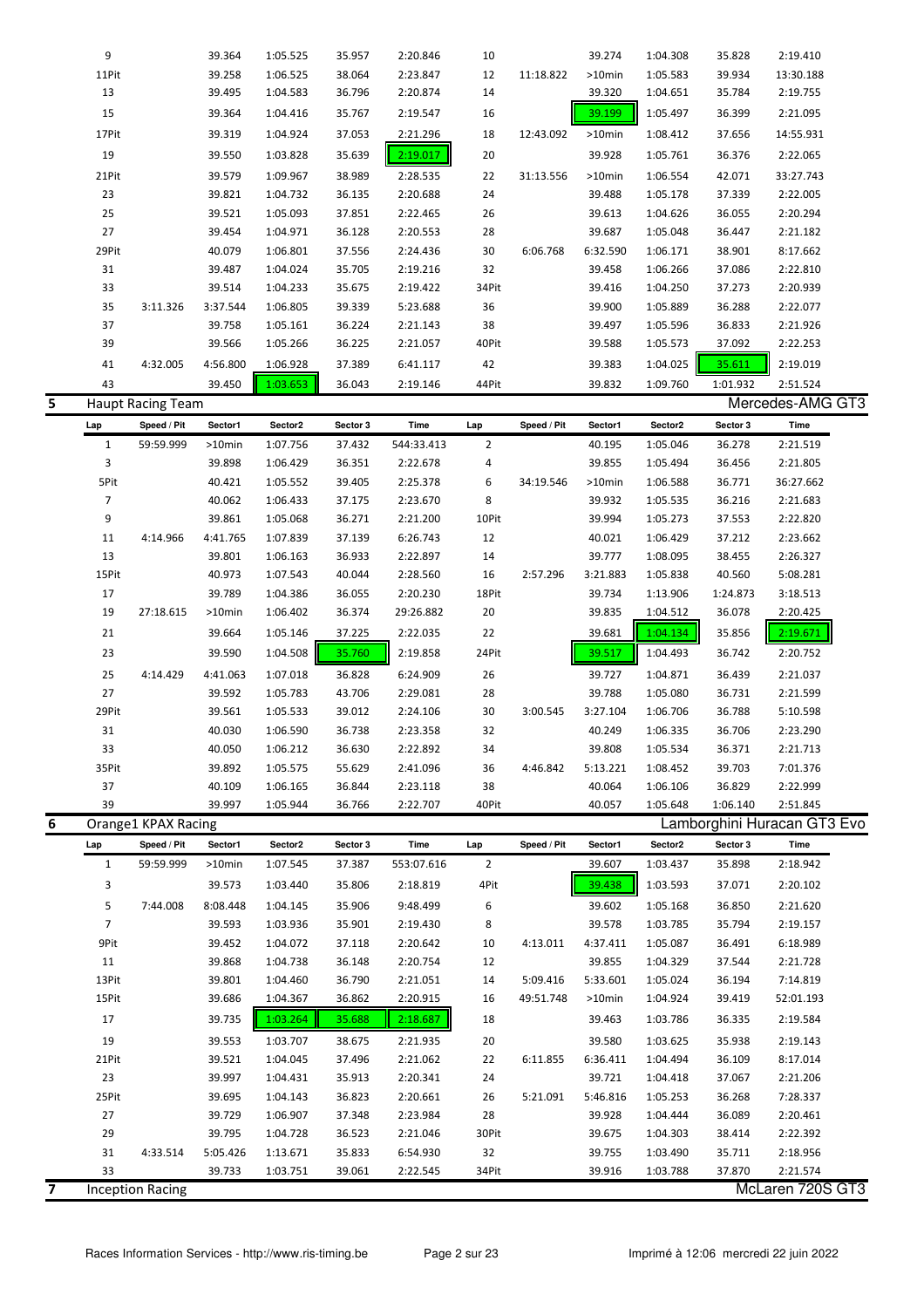|   | Lap               | Speed / Pit        | Sector1   | Sector2  | Sector 3 | Time       | Lap            | Speed / Pit | Sector1  | Sector2  | Sector 3 | Time                        |  |
|---|-------------------|--------------------|-----------|----------|----------|------------|----------------|-------------|----------|----------|----------|-----------------------------|--|
|   | $\mathbf{1}$      | 59:59.999          | >10min    | 1:12.997 | 39.461   | 549:20.061 | $\overline{2}$ |             | 40.673   | 1:05.654 | 36.748   | 2:23.075                    |  |
|   | 3                 |                    | 39.532    | 1:05.167 | 36.439   | 2:21.138   | 4              |             | 39.575   | 1:05.355 | 36.290   | 2:21.220                    |  |
|   | 5                 |                    | 39.508    | 1:05.215 | 35.863   | 2:20.586   | 6              |             | 39.430   | 1:05.002 | 35.976   | 2:20.408                    |  |
|   | $\overline{7}$    |                    | 39.316    | 1:07.110 | 36.424   | 2:22.850   | 8              |             | 39.254   | 1:04.936 | 36.090   | 2:20.280                    |  |
|   | 9                 |                    | 39.394    | 1:07.824 | 41.273   | 2:28.491   | 10             |             | 39.222   | 1:05.811 | 36.308   | 2:21.341                    |  |
|   | 11                |                    | 39.416    | 1:05.452 | 37.000   | 2:21.868   | 12             |             | 39.466   | 1:05.170 | 37.047   | 2:21.683                    |  |
|   | 13                |                    | 39.295    | 1:05.654 | 36.462   | 2:21.411   | 14Pit          |             | 39.625   | 1:05.601 | 39.081   | 2:24.307                    |  |
|   | 15                | 8:53.190           | 9:18.421  | 1:06.889 | 36.534   | 11:01.844  | 16             |             | 39.747   | 1:06.072 | 36.111   | 2:21.930                    |  |
|   | 17                |                    | 39.509    | 1:04.602 | 35.619   | 2:19.730   | 18             |             | 39.332   | 1:04.766 | 36.574   | 2:20.672                    |  |
|   | 19                |                    | 39.392    | 1:04.629 | 35.917   | 2:19.938   | 20             |             | 39.494   | 1:04.510 | 35.695   | 2:19.699                    |  |
|   | 21Pit             |                    | 39.496    | 1:05.588 | 37.540   | 2:22.624   | 22             | 48:14.045   | >10min   | 1:06.021 | 36.596   | 50:22.005                   |  |
|   | 23                |                    | 39.687    | 1:04.872 | 36.131   | 2:20.690   | 24             |             | 39.511   | 1:04.605 | 35.933   | 2:20.049                    |  |
|   | 25                |                    | 39.419    | 1:04.788 | 36.299   | 2:20.506   | 26             |             | 40.525   | 1:05.722 | 36.913   | 2:23.160                    |  |
|   | 27Pit             |                    | 39.413    | 1:05.715 | 38.053   | 2:23.181   | 28             | 6:45.334    | 7:10.725 | 1:07.869 | 46.716   | 9:05.310                    |  |
|   | 29                |                    | 39.415    | 1:04.377 | 37.932   | 2:21.724   | 30Pit          |             | 39.219   | 1:03.765 | 36.992   | 2:19.976                    |  |
|   | 31                | 5:03.297           | 5:27.901  | 1:06.890 | 38.775   | 7:13.566   | 32             |             | 39.262   | 1:04.332 | 40.120   | 2:23.714                    |  |
|   |                   |                    |           |          |          |            |                |             |          |          |          |                             |  |
|   | 33                |                    | 39.335    | 1:04.446 | 47.974   | 2:31.755   | 34             |             | 39.213   | 1:04.513 | 35.487   | 2:19.213                    |  |
|   | 35Pit             |                    | 39.287    | 1:04.439 | 36.787   | 2:20.513   | 36             | 4:33.758    | 4:59.993 | 1:06.488 | 35.958   | 6:42.439                    |  |
|   | 37                |                    | 39.461    | 1:05.402 | 36.021   | 2:20.884   | 38             |             | 39.460   | 1:05.153 | 35.810   | 2:20.423                    |  |
|   | 39                |                    | 39.524    | 1:04.992 | 35.751   | 2:20.267   | 40             |             | 39.172   | 1:05.215 | 35.810   | 2:20.197                    |  |
|   | 41                |                    | 39.402    | 1:05.261 | 35.957   | 2:20.620   | 42Pit          |             | 39.190   | 1:06.491 | 1:03.577 | 2:49.258                    |  |
| 8 | <b>AGS Events</b> |                    |           |          |          |            |                |             |          |          |          | Lamborghini Huracan GT3 Evo |  |
|   | Lap               | Speed / Pit        | Sector1   | Sector2  | Sector 3 | Time       | Lap            | Speed / Pit | Sector1  | Sector2  | Sector 3 | Time                        |  |
|   | $\mathbf{1}$      | 59:59.999          | $>10$ min | 1:10.319 | 39.512   | 557:20.989 | $\overline{2}$ |             | 41.387   | 1:10.587 | 38.117   | 2:30.091                    |  |
|   | 3                 |                    | 41.251    | 1:09.422 | 37.601   | 2:28.274   | 4              |             | 41.209   | 1:07.220 | 37.546   | 2:25.975                    |  |
|   | 5Pit              |                    | 41.123    | 1:12.949 | 52.037   | 2:46.109   | 6              | 14:14.177   | >10min   | 1:20.785 | 41.840   | 16:47.337                   |  |
|   | $\overline{7}$    |                    | 41.803    | 1:08.989 | 39.238   | 2:30.030   | 8              |             | 41.333   | 1:08.095 | 37.808   | 2:27.236                    |  |
|   | 9                 |                    | 40.988    | 1:07.468 | 37.642   | 2:26.098   | 10             |             | 40.895   | 1:07.656 | 37.553   | 2:26.104                    |  |
|   | 11Pit             |                    | 45.297    | 1:09.035 | 42.110   | 2:36.442   | 12             | 6:43.781    | 7:11.547 | 1:08.062 | 40.090   | 8:59.699                    |  |
|   | 13                |                    | 40.856    | 1:05.449 | 37.120   | 2:23.425   | 14             |             | 40.426   | 1:05.342 | 36.898   | 2:22.666                    |  |
|   | 15                |                    | 40.346    | 1:05.395 | 36.850   | 2:22.591   | 16             |             | 40.484   | 1:05.652 | 38.098   | 2:24.234                    |  |
|   | 17                |                    | 40.395    | 1:10.198 | 39.238   | 2:29.831   | 18Pit          |             | 42.771   | 1:11.715 | 46.072   | 2:40.558                    |  |
|   | 19                | 36:42.041          | >10min    | 1:16.186 | 37.634   | 39:02.895  | 20             |             | 41.265   | 1:05.097 | 36.538   | 2:22.900                    |  |
|   | 21                |                    | 40.214    | 1:05.273 | 36.274   | 2:21.761   | 22             |             | 39.986   | 1:04.934 | 36.199   | 2:21.119                    |  |
|   |                   |                    |           |          |          |            |                |             |          |          |          |                             |  |
|   | 23Pit             |                    | 40.130    | 1:05.973 | 38.737   | 2:24.840   | 24             | 5:33.712    | 5:59.569 | 1:06.978 | 36.733   | 7:43.280                    |  |
|   | 25Pit             |                    | 40.701    | 1:05.453 | 38.521   | 2:24.675   | 26             | 4:35.284    | 5:00.609 | 1:06.403 | 36.805   | 6:43.817                    |  |
|   | 27                |                    | 40.407    | 1:05.635 | 36.642   | 2:22.684   | 28             |             | 40.496   | 1:08.326 | 37.801   | 2:26.623                    |  |
|   | 29Pit             |                    | 40.417    | 1:08.217 | 40.281   | 2:28.915   | 30Pit          | 7:37.706    | 8:02.845 | 1:08.489 | 40.138   | 9:51.472                    |  |
|   | 31                | 4:13.590           | 4:38.634  | 1:08.056 | 37.710   | 6:24.400   | 32Pit          |             | 40.872   | 1:08.417 | 38.844   | 2:28.133                    |  |
|   | 33Pit             | 2:33.325           | 2:58.139  | 1:07.346 | 38.960   | 4:44.445   |                |             |          |          |          |                             |  |
| 9 |                   | Heberth Motorsport |           |          |          |            |                |             |          |          |          | Porsche 911 GT3-R (991.II)  |  |
|   | Lap               | Speed / Pit        | Sector1   | Sector2  | Sector 3 | Time       | Lap            | Speed / Pit | Sector1  | Sector2  | Sector 3 | Time                        |  |
|   | $\mathbf{1}$      | 59:59.999          | >10min    | 1:09.889 | 37.893   | 546:50.192 | $\overline{2}$ |             | 39.762   | 1:06.327 | 38.754   | 2:24.843                    |  |
|   | 3                 |                    | 39.500    | 1:04.558 | 35.811   | 2:19.869   | 4              |             | 39.351   | 1:04.404 | 35.733   | 2:19.488                    |  |
|   | 5                 |                    | 39.438    | 1:04.473 | 35.731   | 2:19.642   | 6              |             | 39.308   | 1:04.442 | 35.858   | 2:19.608                    |  |
|   | $\overline{7}$    |                    | 39.360    | 1:03.907 | 35.649   | 2:18.916   | 8Pit           |             | 39.333   | 1:03.906 | 36.641   | 2:19.880                    |  |
|   | 9                 | 5:30.867           | 5:58.012  | 1:13.176 | 37.504   | 7:48.692   | 10             |             | 39.871   | 1:04.725 | 36.291   | 2:20.887                    |  |
|   | 11                |                    | 39.337    | 1:04.816 | 35.934   | 2:20.087   | 12             |             | 39.360   | 1:04.801 | 37.552   | 2:21.713                    |  |
|   | 13                |                    | 39.381    | 1:04.757 | 36.193   | 2:20.331   | 14Pit          |             | 39.720   | 1:05.872 | 39.903   | 2:25.495                    |  |
|   | 15                | 7:39.627           | 8:05.233  | 1:05.235 | 38.229   | 9:48.697   | 16             |             | 39.753   | 1:04.617 | 36.337   | 2:20.707                    |  |
|   | 17                |                    | 39.813    | 1:04.603 | 36.075   | 2:20.491   | 18             |             | 39.799   | 1:04.478 | 36.198   | 2:20.475                    |  |
|   | 19                |                    | 39.731    | 1:04.322 | 36.218   | 2:20.271   | 20             |             | 39.653   | 1:04.548 | 35.894   | 2:20.095                    |  |
|   | 21Pit             |                    | 39.901    | 1:04.908 | 38.295   | 2:23.104   | 22             | 52:00.956   | >10min   | 1:10.232 | 40.695   | 54:18.405                   |  |
|   | 23                |                    | 39.851    | 1:04.015 | 35.794   | 2:19.660   |                |             | 39.556   | 1:03.599 | 35.666   |                             |  |
|   |                   |                    |           |          |          |            | 24             |             |          |          |          | 2:18.821                    |  |
|   | 25                |                    | 39.538    | 1:03.770 | 38.680   | 2:21.988   | 26             |             | 39.656   | 1:09.944 | 37.323   | 2:26.923                    |  |
|   | 27Pit             |                    | 39.771    | 1:04.417 | 39.119   | 2:23.307   | 28             | 4:55.336    | 5:21.727 | 1:08.347 | 37.778   | 7:07.852                    |  |

29 41.146 1:08.390 37.818 2:27.354 30 41.080 1:09.245 39.412 2:29.737 31 40.878 1:06.413 37.328 2:24.619 32 40.602 1:06.192 37.291 2:24.085 33 40.990 1:06.090 37.494 2:24.574 34 40.807 1:06.075 37.997 2:24.879 35 40.866 1:07.043 37.497 2:25.406 36 40.933 1:06.025 37.034 2:23.992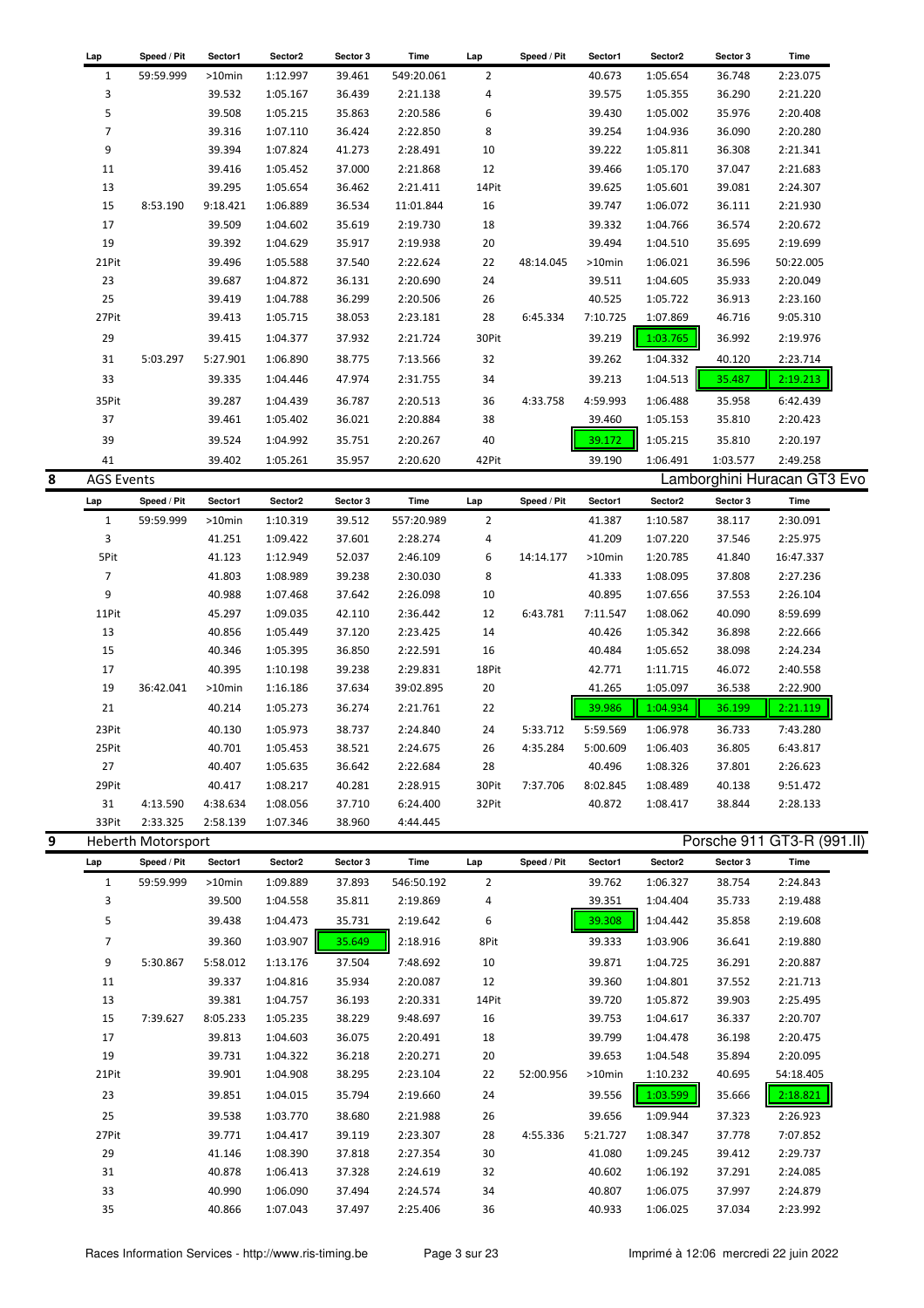|    | 37             |                          | 40.704   | 1:05.946 | 37.023   | 2:23.673   | 38             |             | 40.525   | 1:06.505 | 37.048   | 2:24.078               |  |
|----|----------------|--------------------------|----------|----------|----------|------------|----------------|-------------|----------|----------|----------|------------------------|--|
|    | 39Pit          |                          | 40.557   | 1:07.137 | 41.678   | 2:29.372   | 40             | 2:24.392    | 2:50.537 | 1:07.965 | 37.298   | 4:35.800               |  |
|    | $41\,$         |                          | 41.018   | 1:07.841 | 38.098   | 2:26.957   | 42             |             | 40.573   | 1:06.847 | 36.988   | 2:24.408               |  |
|    | 43Pit          |                          | 41.071   | 1:19.532 | 1:02.613 | 3:03.216   |                |             |          |          |          |                        |  |
| 10 |                | <b>Boutsen Racing</b>    |          |          |          |            |                |             |          |          |          | Audi R8 LMS evo II GT3 |  |
|    |                | Speed / Pit              |          | Sector2  | Sector 3 | Time       |                |             | Sector1  | Sector2  | Sector 3 | Time                   |  |
|    | Lap            |                          | Sector1  |          |          |            | Lap            | Speed / Pit |          |          |          |                        |  |
|    | $\mathbf{1}$   | 59:59.999                | >10min   | 1:05.932 | 36.452   | 544:48.684 | $\overline{2}$ |             | 39.727   | 1:04.902 | 36.223   | 2:20.852               |  |
|    | 3              |                          | 41.002   | 1:04.859 | 36.396   | 2:22.257   | 4              |             | 39.439   | 1:05.561 | 36.963   | 2:21.963               |  |
|    | 5Pit           |                          | 39.373   | 1:05.115 | 37.251   | 2:21.739   | 6              | 4:20.036    | 4:44.168 | 1:06.518 | 36.575   | 6:27.261               |  |
|    | 7Pit           |                          | 39.556   | 1:05.930 | 37.193   | 2:22.679   | 8              | 3:38.004    | 4:02.451 | 1:06.242 | 36.773   | 5:45.466               |  |
|    | 9Pit           |                          | 39.481   | 2:49.439 | 4:34.841 | 8:03.761   | 10             | 6:16.915    | 6:42.545 | 1:05.985 | 37.810   | 8:26.340               |  |
|    | 11             |                          | 39.425   | 1:04.347 | 38.319   | 2:22.091   | 12             |             | 39.284   | 1:04.138 | 35.813   | 2:19.235               |  |
|    | 13             |                          | 39.338   | 1:04.209 | 35.964   | 2:19.511   | 14Pit          |             | 39.414   | 1:04.197 | 37.684   | 2:21.295               |  |
|    | 15             | 18:43.563                | >10min   | 1:06.474 | 36.788   | 20:53.644  | 16             |             | 40.077   | 1:05.966 | 36.373   | 2:22.416               |  |
|    | 17             |                          | 39.753   | 1:05.828 | 36.327   | 2:21.908   | 18             |             | 39.649   | 1:05.312 | 36.261   | 2:21.222               |  |
|    | 19             |                          | 39.636   | 1:05.707 | 36.316   | 2:21.659   | 20Pit          |             | 42.656   | 1:50.285 | 1:31.129 | 4:04.070               |  |
|    |                |                          |          |          |          |            |                |             |          |          |          |                        |  |
|    | 21             | 23:41.908                | >10min   | 1:06.441 | 36.553   | 25:50.757  | 22             |             | 39.593   | 1:05.180 | 36.458   | 2:21.231               |  |
|    | 23             |                          | 39.704   | 1:05.184 | 36.409   | 2:21.297   | 24             |             | 39.619   | 1:05.955 | 36.364   | 2:21.938               |  |
|    | 25             |                          | 39.590   | 1:05.090 | 36.328   | 2:21.008   | 26             |             | 39.584   | 1:05.175 | 36.113   | 2:20.872               |  |
|    | 27             |                          | 39.580   | 1:05.337 | 36.153   | 2:21.070   | 28Pit          |             | 39.460   | 1:07.212 | 38.016   | 2:24.688               |  |
|    | 29             | 4:18.751                 | 4:44.939 | 1:09.167 | 37.448   | 6:31.554   | 30             |             | 40.395   | 1:08.282 | 37.004   | 2:25.681               |  |
|    | 31             |                          | 40.888   | 1:08.331 | 37.271   | 2:26.490   | 32             |             | 39.852   | 1:06.901 | 36.871   | 2:23.624               |  |
|    | 33             |                          | 41.326   | 1:08.957 | 37.835   | 2:28.118   | 34             |             | 40.179   | 1:06.496 | 37.298   | 2:23.973               |  |
|    | 35             |                          | 40.325   | 1:07.579 | 37.279   | 2:25.183   | 36             |             | 40.117   | 1:08.058 | 39.159   | 2:27.334               |  |
|    | 37             |                          | 40.120   | 1:08.530 | 37.624   | 2:26.274   | 38             |             | 39.731   | 1:06.305 | 36.449   | 2:22.485               |  |
|    | 39             |                          | 39.634   | 1:06.228 | 37.262   | 2:23.124   | 40Pit          |             | 39.832   | 1:06.776 | 38.672   | 2:25.280               |  |
|    | 41             | 4:34.443                 | 4:59.196 | 1:06.557 | 36.372   | 6:42.125   | 42             |             | 39.615   | 1:05.322 | 36.436   | 2:21.373               |  |
|    | 43             |                          | 39.326   | 1:07.016 | 37.574   | 2:23.916   | 44Pit          |             | 39.649   | 1:06.194 | 59.993   | 2:45.836               |  |
| 11 |                | Tresor by Car Collection |          |          |          |            |                |             |          |          |          | Audi R8 LMS evo II GT3 |  |
|    | Lap            | Speed / Pit              | Sector1  | Sector2  | Sector 3 | Time       | Lap            | Speed / Pit | Sector1  | Sector2  | Sector 3 | Time                   |  |
|    |                |                          |          |          |          |            |                |             |          |          |          |                        |  |
|    |                |                          |          |          |          |            |                |             |          |          |          |                        |  |
|    | $\mathbf{1}$   | 59:59.999                | >10min   | 1:07.225 | 38.025   | 544:37.385 | $\overline{2}$ |             | 39.639   | 1:04.525 | 35.723   | 2:19.887               |  |
|    | 3              |                          | 39.450   | 1:05.959 | 36.805   | 2:22.214   | 4              |             | 39.359   | 1:04.921 | 36.136   | 2:20.416               |  |
|    | 5Pit           |                          | 40.805   | 1:08.731 | 37.279   | 2:26.815   | 6              | 9:17.658    | 9:43.309 | 1:06.127 | 36.813   | 11:26.249              |  |
|    | $\overline{7}$ |                          | 39.610   | 1:04.784 | 36.051   | 2:20.445   | 8              |             | 39.600   | 1:04.627 | 36.003   | 2:20.230               |  |
|    | 9              |                          | 39.526   | 1:04.926 | 36.126   | 2:20.578   | 10             |             | 39.400   | 1:04.533 | 35.986   | 2:19.919               |  |
|    | 11Pit          |                          | 39.315   | 1:05.003 | 37.662   | 2:21.980   | 12             | 3:02.244    | 3:26.548 | 1:06.840 | 37.700   | 5:11.088               |  |
|    |                |                          |          |          |          |            |                |             |          |          |          | 2:21.527               |  |
|    | 13             |                          | 39.677   | 1:05.715 | 36.592   | 2:21.984   | 14             |             | 39.571   | 1:05.397 | 36.559   |                        |  |
|    | 15             |                          | 39.605   | 1:06.052 | 37.665   | 2:23.322   | 16Pit          |             | 39.653   | 1:05.770 | 39.329   | 2:24.752               |  |
|    | 17             | 3:24.993                 | 3:50.348 | 1:06.925 | 36.611   | 5:33.884   | 18             |             | 40.358   | 1:06.180 | 36.379   | 2:22.917               |  |
|    | 19Pit          |                          | 40.144   | 1:06.015 | 37.692   | 2:23.851   | 20             | 4:28.595    | 4:55.648 | 1:16.146 | 38.896   | 6:50.690               |  |
|    | 21             |                          | 39.871   | 1:15.361 | 38.484   | 2:33.716   | 22             |             | 39.936   | 1:04.985 | 40.071   | 2:24.992               |  |
|    | 23             |                          | 39.912   | 1:04.113 | 36.003   | 2:20.028   | 24             |             | 39.669   | 1:05.039 | 41.071   | 2:25.779               |  |
|    | 25             |                          | 39.819   | 1:04.347 | 36.155   | 2:20.321   | 26             |             | 39.489   | 1:04.040 | 35.831   | 2:19.360               |  |
|    | 27Pit          |                          | 39.708   | 1:05.547 | 1:25.372 | 3:10.627   | 28             | 24:32.726   | >10min   | 1:07.315 | 48.240   | 26:54.859              |  |
|    | 29             |                          | 39.970   | 1:03.723 | 35.811   | 2:19.504   | 30             |             | 39.947   | 1:05.143 | 45.262   | 2:30.352               |  |
|    | 31             |                          | 39.779   | 1:04.356 | 37.744   | 2:21.879   | 32             |             | 39.504   | 1:04.170 | 35.740   | 2:19.414               |  |
|    | 33Pit          |                          | 39.577   | 1:04.267 | 37.109   | 2:20.953   | 34             | 4:48.583    | 5:13.654 | 1:05.988 | 36.591   | 6:56.233               |  |
|    |                |                          |          |          |          |            |                |             |          |          |          |                        |  |
|    | 35             |                          | 39.767   | 1:05.813 | 36.318   | 2:21.898   | 36             |             | 39.757   | 1:05.110 | 36.021   | 2:20.888               |  |
|    | 37             |                          | 39.751   | 1:08.289 | 38.306   | 2:26.346   | 38             |             | 39.810   | 1:05.194 | 36.252   | 2:21.256               |  |
|    | 39             |                          | 39.694   | 1:05.160 | 36.175   | 2:21.029   | 40             |             | 39.786   | 1:05.232 | 36.360   | 2:21.378               |  |
|    | 41             |                          | 39.839   | 1:05.342 | 36.245   | 2:21.426   | 42             |             | 39.905   | 1:05.358 | 39.157   | 2:24.420               |  |
|    | 43Pit          |                          | 40.369   | 1:07.809 | 37.658   | 2:25.836   | 44             | 3:14.386    | 3:39.446 | 1:06.821 | 36.295   | 5:22.562               |  |
|    | 45             |                          | 39.839   | 1:04.948 | 36.384   | 2:21.171   | 46             |             | 39.878   | 1:04.906 | 36.102   | 2:20.886               |  |
|    | 47             |                          | 40.062   | 1:04.864 | 36.148   | 2:21.074   | 48             |             | 39.477   | 1:05.303 | 36.376   | 2:21.156               |  |
|    | 49             |                          | 39.550   | 1:07.268 | 38.226   | 2:25.044   | 50             |             | 39.820   | 1:05.020 | 36.568   | 2:21.408               |  |
|    | 51             |                          | 39.841   | 1:05.444 | 36.336   | 2:21.621   | 52Pit          |             | 39.773   | 1:04.961 | 1:03.600 | 2:48.334               |  |
| 12 |                | Tresor by Car Collection |          |          |          |            |                |             |          |          |          | Audi R8 LMS evo II GT3 |  |
|    | Lap            | Speed / Pit              | Sector1  | Sector2  | Sector 3 | Time       | Lap            | Speed / Pit | Sector1  | Sector2  | Sector 3 | Time                   |  |
|    | $1\,$          | 59:59.999                | >10min   | 1:06.641 | 40.293   | 543:19.106 | $\overline{2}$ |             | 39.536   | 1:05.245 | 36.949   | 2:21.730               |  |

5Pit 39.354 1:04.607 37.007 2:20.968 6 7:09.321 7:34.312 1:05.608 36.381 9:16.301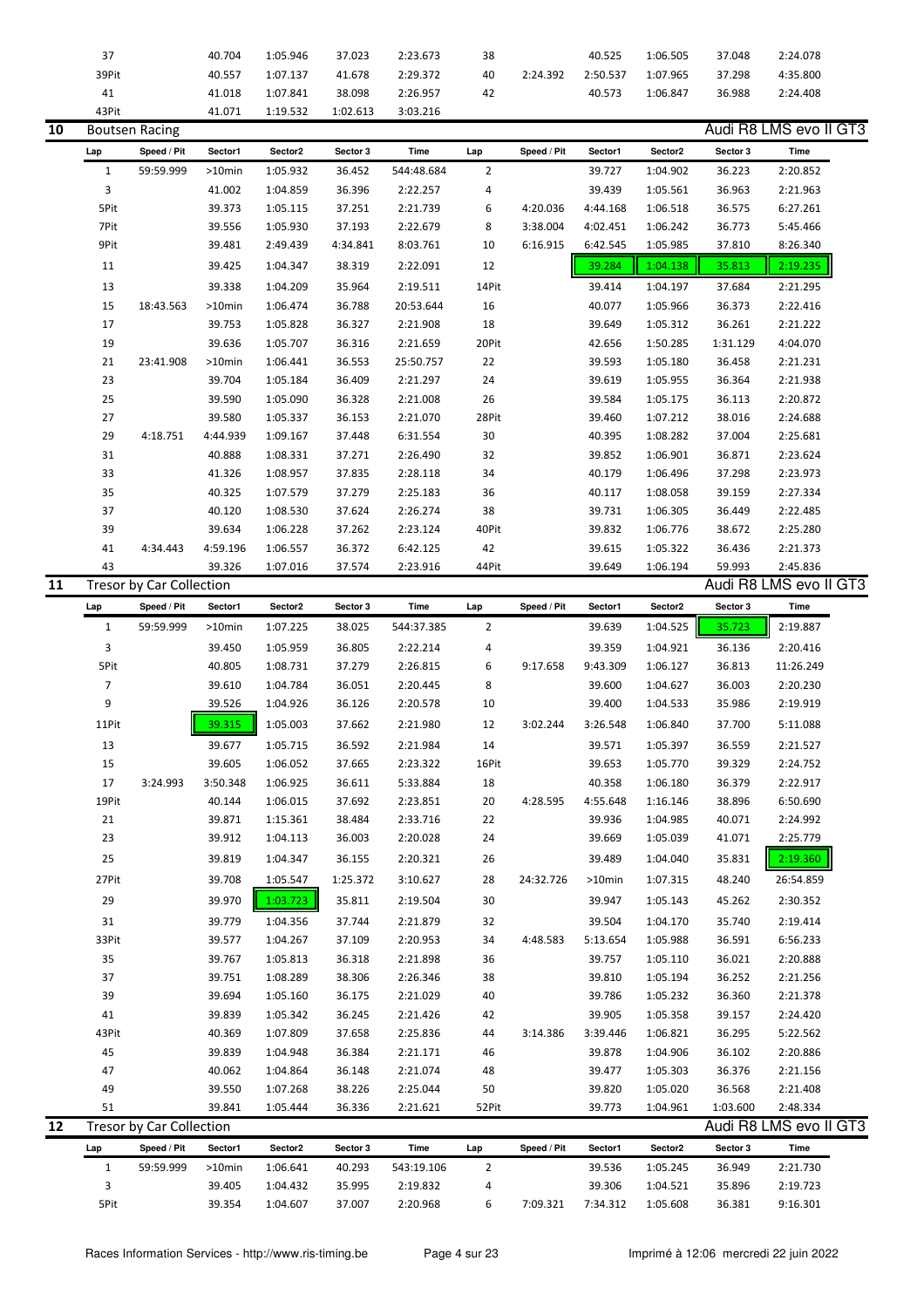|    | $\overline{7}$ |                         | 39.582           | 1:04.190             | 36.103           | 2:19.875             | 8              |             | 39.298           | 1:04.398             | 35.857           | 2:19.553                    |  |
|----|----------------|-------------------------|------------------|----------------------|------------------|----------------------|----------------|-------------|------------------|----------------------|------------------|-----------------------------|--|
|    | 9              |                         | 39.353           | 1:05.383             | 36.048           | 2:20.784             | 10Pit          |             | 39.430           | 1:05.417             | 36.870           | 2:21.717                    |  |
|    | 11             | 11:45.894               | >10min           | 1:06.509             | 36.366           | 13:55.783            | 12             |             | 39.922           | 1:06.157             | 36.802           | 2:22.881                    |  |
|    | 13             |                         | 40.000           | 1:04.873             | 36.331           | 2:21.204             | 14             |             | 39.751           | 1:04.954             | 36.128           | 2:20.833                    |  |
|    | 15             |                         | 39.595           | 1:04.964             | 36.301           | 2:20.860             | 16             |             | 39.676           | 1:05.595             | 36.123           | 2:21.394                    |  |
|    | 17             |                         | 39.637           | 1:05.098             | 36.084           | 2:20.819             | 18             |             | 39.588           | 1:06.344             | 42.076           | 2:28.008                    |  |
|    | 19Pit          |                         | 39.569           | 1:05.834             | 39.631           | 2:25.034             | 20             | 7:23.158    | 7:56.004         | 1:15.129             | 38.840           | 9:49.973                    |  |
|    | 21             |                         | 39.755           | 1:04.135             | 40.910           | 2:24.800             | 22             |             | 39.526           | 1:04.050             | 35.899           | 2:19.475                    |  |
|    | 23             |                         | 39.523           | 1:04.124             | 35.965           | 2:19.612             | 24Pit          |             | 39.475           | 1:05.546             | 40.129           | 2:25.150                    |  |
|    | 25             | 27:05.631               | >10min           | 1:04.867             | 36.319           | 29:12.111            | 26             |             | 39.656           | 1:02.928             | 35.545           | 2:18.129                    |  |
|    |                |                         |                  |                      |                  |                      |                |             |                  |                      |                  |                             |  |
|    | 27             |                         | 39.480           | 1:03.065             | 35.471           | 2:18.016             | 28             |             | 39.394           | 1:04.074             | 36.067           | 2:19.535                    |  |
|    | 29Pit          |                         | 39.697           | 1:05.004             | 37.152           | 2:21.853             | 30             | 3:26.049    | 3:50.703         | 1:05.303             | 40.140           | 5:36.146                    |  |
|    | 31             |                         | 39.831           | 1:04.662             | 35.986           | 2:20.479             | 32             |             | 39.632           | 1:03.988             | 35.663           | 2:19.283                    |  |
|    | 33             |                         | 39.627           | 1:03.845             | 35.868           | 2:19.340             | 34Pit          |             | 39.574           | 1:04.094             | 36.957           | 2:20.625                    |  |
|    | 35             | 8:48.229                | 9:12.910         | 1:05.352             | 36.534           | 10:54.796            | 36             |             | 39.790           | 1:04.224             | 35.791           | 2:19.805                    |  |
|    | 37             |                         | 39.646           | 1:04.099             | 36.369           | 2:20.114             | 38             |             | 39.534           | 1:04.091             | 35.865           | 2:19.490                    |  |
|    | 39Pit          |                         | 39.642           | 1:04.495             | 37.862           | 2:21.999             | 40             | 5:09.842    | 5:34.101         | 1:07.024             | 39.206           | 7:20.331                    |  |
|    | 41Pit          |                         | 39.845           | 1:07.053             | 37.963           | 2:24.861             | 42             | 3:23.860    | 3:48.204         | 1:04.776             | 36.874           | 5:29.854                    |  |
|    | 43             |                         | 39.800           | 1:03.972             | 35.819           | 2:19.591             | 44Pit          |             | 39.550           | 1:03.970             | 44.698           | 2:28.218                    |  |
| 14 |                | Emil Frey Racing        |                  |                      |                  |                      |                |             |                  |                      |                  | Lamborghini Huracan GT3 Evo |  |
|    | Lap            | Speed / Pit             | Sector1          | Sector2              | Sector 3         | <b>Time</b>          | Lap            | Speed / Pit | Sector1          | Sector2              | Sector 3         | Time                        |  |
|    | $\mathbf{1}$   | 59:59.999               | >10min           | 1:09.614             | 39.526           | 544:10.223           | $\overline{2}$ |             | 40.217           | 1:05.461             | 36.442           | 2:22.120                    |  |
|    | 3              |                         | 39.780           | 1:04.922             | 36.224           | 2:20.926             | 4              |             | 39.637           | 1:05.109             | 36.003           | 2:20.749                    |  |
|    | 5              |                         | 39.671           | 1:05.003             | 35.941           | 2:20.615             | 6              |             | 39.530           | 1:04.812             | 35.983           | 2:20.325                    |  |
|    | $\overline{7}$ |                         | 39.564           | 1:04.752             | 36.025           | 2:20.341             | 8Pit           |             | 39.580           | 1:04.949             | 37.580           | 2:22.109                    |  |
|    | 9              | 6:41.475                | 7:08.994         | 1:10.671             | 36.042           | 8:55.707             | 10             |             | 39.333           | 1:03.592             | 35.565           | 2:18.490                    |  |
|    | 11             |                         | 39.279           | 1:06.690             | 37.146           | 2:23.115             | 12Pit          |             | 39.492           | 1:04.227             | 38.300           | 2:22.019                    |  |
|    | 13             | 11:51.196               | $>10$ min        | 1:06.328             | 36.637           | 14:00.295            | 14             |             | 40.105           | 1:06.092             | 36.448           | 2:22.645                    |  |
|    | 15             |                         | 39.994           | 1:05.161             | 36.331           | 2:21.486             | 16             |             | 39.850           | 1:05.043             | 36.132           | 2:21.025                    |  |
|    | 17             |                         | 39.756           | 1:04.807             | 36.162           | 2:20.725             | 18Pit          |             | 39.784           | 1:04.909             | 37.474           | 2:22.167                    |  |
|    | 19             | 4:05.184                | 4:30.487         | 1:05.913             | 38.338           | 6:14.738             | 20             |             | 40.001           | 1:05.517             | 36.545           | 2:22.063                    |  |
|    | 21             |                         | 39.990           | 1:04.627             | 36.168           | 2:20.785             | 22             |             | 39.901           | 1:04.902             | 36.135           | 2:20.938                    |  |
|    | 23             |                         |                  |                      |                  |                      |                |             |                  |                      |                  |                             |  |
|    |                |                         | 39.718           | 1:05.696             | 37.388           | 2:22.802             | 24             |             | 39.917           | 1:05.302             | 36.402           | 2:21.621                    |  |
|    |                |                         |                  |                      |                  |                      |                |             |                  |                      |                  |                             |  |
|    | 25Pit          |                         | 39.827           | 1:04.768             | 37.555           | 2:22.150             | 26             | 28:49.313   | >10min           | 1:06.458             | 38.853           | 31:00.412                   |  |
|    | 27             |                         | 39.893           | 1:04.922             | 36.337           | 2:21.152             | 28             |             | 40.731           | 1:05.388             | 36.419           | 2:22.538                    |  |
|    | 29             |                         | 39.859           | 1:05.430             | 36.756           | 2:22.045             | 30             |             | 39.804           | 1:05.062             | 36.239           | 2:21.105                    |  |
|    | 31             |                         | 39.713           | 1:05.030             | 36.400           | 2:21.143             | 32             |             | 39.641           | 1:05.024             | 36.264           | 2:20.929                    |  |
|    | 33             |                         | 39.809           | 1:05.200             | 36.484           | 2:21.493             | 34Pit          |             | 40.108           | 1:04.961             | 38.441           | 2:23.510                    |  |
|    | 35             | 6:17.457                | 6:43.238         | 1:06.452             | 38.074           | 8:27.764             | 36             |             | 40.147           | 1:05.001             | 36.313           | 2:21.461                    |  |
|    | 37             |                         | 39.666           | 1:04.762             | 36.026           | 2:20.454             | 38             |             | 39.813           | 1:05.359             | 36.820           | 2:21.992                    |  |
|    | 39Pit          |                         | 40.485           | 1:05.842             | 37.568           | 2:23.895             | 40             | 2:18.407    | 2:43.879         | 1:07.434             | 36.133           | 4:27.446                    |  |
|    | 41             |                         | 39.654           | 1:04.925             | 36.178           | 2:20.757             | 42             |             | 39.695           | 1:04.768             | 36.537           | 2:21.000                    |  |
|    | 43             |                         | 39.607           | 1:04.920             | 36.023           | 2:20.550             | 44             |             | 39.579           | 1:05.470             | 35.972           | 2:21.021                    |  |
|    | 45             |                         | 39.688           | 1:04.956             | 36.170           | 2:20.814             | 46Pit          |             | 39.403           | 1:05.014             | 37.192           | 2:21.609                    |  |
| 19 |                | <b>Emil Frey Racing</b> |                  |                      |                  |                      |                |             |                  |                      |                  | Lamborghini Huracan GT3 Evo |  |
|    | Lap            | Speed / Pit             | Sector1          | Sector2              | Sector 3         | Time                 | Lap            | Speed / Pit | Sector1          | Sector2              | Sector 3         | Time                        |  |
|    | $\mathbf{1}$   | 59:59.999               | >10min           | 1:05.993             | 36.803           | 545:15.182           | $\overline{2}$ |             | 39.650           | 1:03.387             | 35.696           | 2:18.733                    |  |
|    | 3              |                         | 39.372           | 1:03.634             | 35.916           | 2:18.922             | 4              |             | 39.694           | 1:06.137             | 37.169           | 2:23.000                    |  |
|    | 5              |                         | 39.652           | 1:04.630             | 40.331           | 2:24.613             | 6              |             | 39.652           | 1:04.286             | 35.943           | 2:19.881                    |  |
|    | $\overline{7}$ |                         | 39.362           | 1:05.889             | 40.126           | 2:25.377             | 8              |             | 39.437           | 1:04.047             | 35.858           | 2:19.342                    |  |
|    | 9Pit           |                         | 40.293           | 1:05.705             | 37.472           | 2:23.470             | 10             | 17:33.657   | >10min           | 1:10.920             | 39.765           | 19:50.299                   |  |
|    | 11             |                         | 39.651           | 1:03.234             | 35.841           | 2:18.726             | 12             |             | 39.569           | 1:03.158             | 35.772           | 2:18.499                    |  |
|    |                |                         |                  |                      |                  |                      |                |             |                  |                      |                  |                             |  |
|    | 13             |                         | 39.558           | 1:03.286             | 35.702           | 2:18.546             | 14             |             | 39.390           | 1:06.145             | 36.685           | 2:22.220                    |  |
|    | 15Pit          |                         | 39.642           | 1:04.385             | 38.469           | 2:22.496             | 16             | 8:42.174    | 9:07.955         | 1:05.983             | 39.157           | 10:53.095                   |  |
|    | 17             |                         | 39.547           | 1:03.942             | 38.432           | 2:21.921             | 18             |             | 39.591           | 1:04.450             | 36.927           | 2:20.968                    |  |
|    | 19             |                         | 40.060           | 1:04.862             | 35.962           | 2:20.884             | 20             |             | 39.589           | 1:03.606             | 35.763           | 2:18.958                    |  |
|    | 21             |                         | 39.586           | 1:03.819             | 35.736           | 2:19.141             | 22             |             | 39.603           | 1:03.565             | 35.953           | 2:19.121                    |  |
|    | 23Pit          |                         | 39.691           | 1:04.099             | 37.239           | 2:21.029             | 24             | 41:56.482   | >10min           | 1:06.223             | 37.088           | 44:05.347                   |  |
|    | 25             |                         | 40.257           | 1:05.488             | 36.242           | 2:21.987             | 26             |             | 39.941           | 1:05.254             | 36.091           | 2:21.286                    |  |
|    | 27<br>29       |                         | 39.935<br>39.956 | 1:04.688<br>1:05.696 | 36.161<br>36.183 | 2:20.784<br>2:21.835 | 28<br>30       |             | 39.990<br>40.063 | 1:04.833<br>1:04.777 | 36.158<br>36.135 | 2:20.981<br>2:20.975        |  |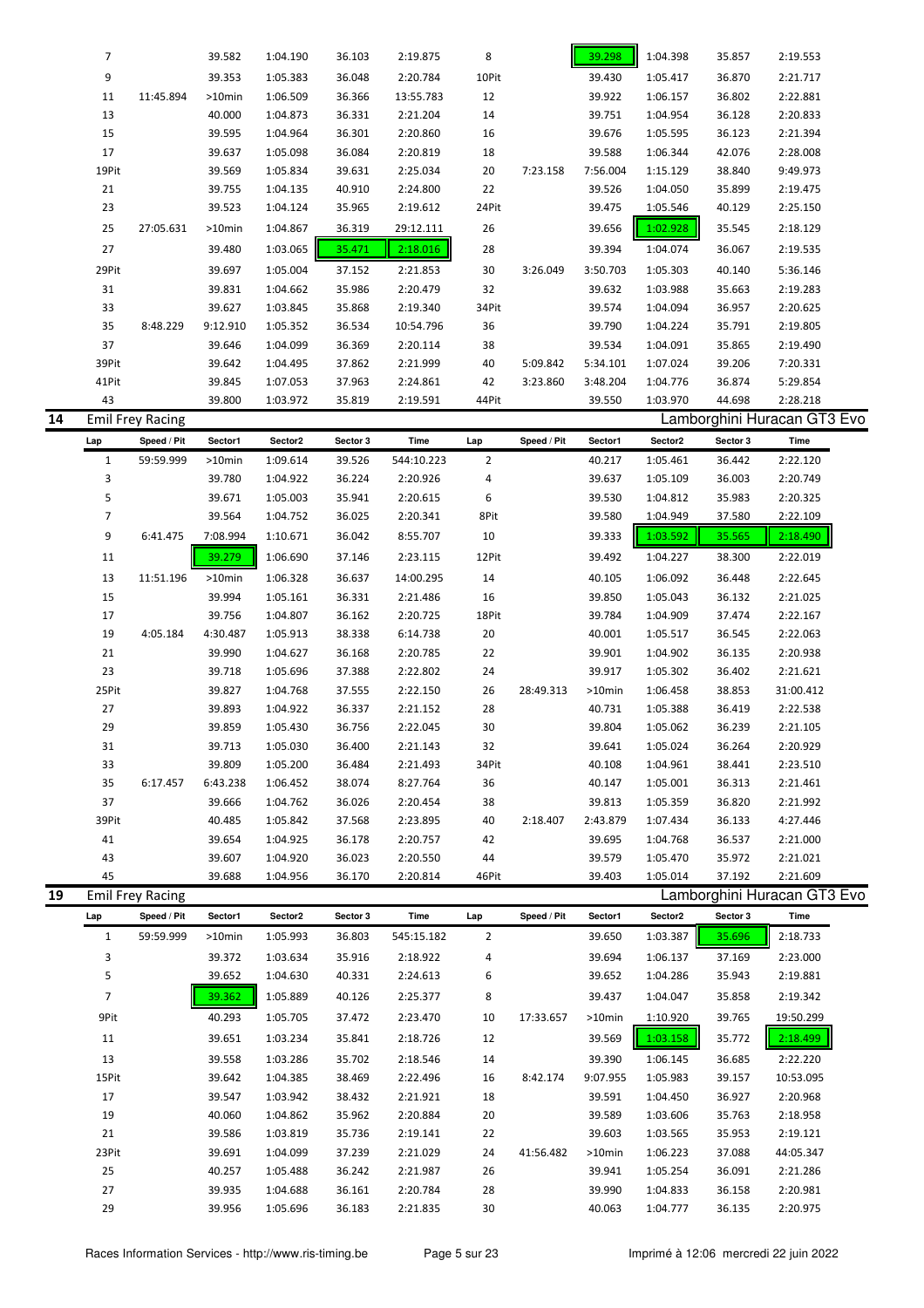|    | 31                   |                            | 40.053           | 1:04.833             | 36.201           | 2:21.087             | 32             |             | 39.991           | 1:04.948             | 36.166           | 2:21.105                   |
|----|----------------------|----------------------------|------------------|----------------------|------------------|----------------------|----------------|-------------|------------------|----------------------|------------------|----------------------------|
|    |                      |                            |                  |                      |                  |                      |                |             |                  |                      |                  |                            |
|    | 33                   |                            | 40.014           | 1:05.173             | 36.391           | 2:21.578             | 34             |             | 40.046           | 1:05.129             | 36.355           | 2:21.530                   |
|    | 35Pit                |                            | 40.167           | 1:10.058             | 45.997           | 2:36.222             |                |             |                  |                      |                  |                            |
| 20 |                      | SPS automotive performance |                  |                      |                  |                      |                |             |                  |                      |                  | Mercedes-AMG GT3           |
|    | Lap                  | Speed / Pit                | Sector1          | Sector2              | Sector 3         | Time                 | Lap            | Speed / Pit | Sector1          | Sector2              | Sector 3         | Time                       |
|    | $\mathbf{1}$         | 59:59.999                  | $>10$ min        | 1:13.859             | 37.356           | 558:06.646           | 2              |             | 40.676           | 1:05.995             | 36.493           | 2:23.164                   |
|    |                      |                            |                  |                      |                  |                      |                |             |                  |                      |                  |                            |
|    | 3Pit                 |                            | 39.944           | 1:05.160             | 44.054           | 2:29.158             | 4              | 11:54.355   | >10min           | 1:11.019             | 37.974           | 14:14.103                  |
|    | 5                    |                            | 42.013           | 1:06.860             | 38.279           | 2:27.152             | 6Pit           |             | 40.198           | 1:05.788             | 41.336           | 2:27.322                   |
|    | $\overline{7}$       | 9:07.632                   | 9:33.906         | 1:06.129             | 39.464           | 11:19.499            | 8              |             | 39.890           | 1:05.042             | 36.133           | 2:21.065                   |
|    | 9                    |                            | 39.741           | 1:04.359             | 35.948           | 2:20.048             | 10             |             | 39.701           | 1:04.117             | 36.041           | 2:19.859                   |
|    |                      |                            |                  |                      |                  |                      |                |             |                  |                      |                  |                            |
|    | 11Pit                |                            | 39.748           | 1:03.935             | 37.433           | 2:21.116             | 12             | 51:41.259   | $>10$ min        | 1:07.163             | 38.929           | 53:53.448                  |
|    | 13                   |                            | 41.462           | 1:06.897             | 37.442           | 2:25.801             | 14             |             | 41.081           | 1:08.151             | 37.377           | 2:26.609                   |
|    | 15                   |                            | 40.794           | 1:06.427             | 36.891           | 2:24.112             | 16             |             | 40.829           | 1:06.119             | 37.332           | 2:24.280                   |
|    | 17                   |                            | 40.532           | 1:06.829             | 37.798           | 2:25.159             | 18             |             | 40.903           | 1:07.914             | 36.986           | 2:25.803                   |
|    |                      |                            |                  |                      |                  |                      |                |             |                  |                      |                  |                            |
|    | 19                   |                            | 40.897           | 1:06.634             | 37.023           | 2:24.554             | 20             |             | 40.734           | 1:07.031             | 37.213           | 2:24.978                   |
|    | 21                   |                            | 40.654           | 1:06.197             | 37.114           | 2:23.965             | 22             |             | 40.448           | 1:06.239             | 36.656           | 2:23.343                   |
|    | 23                   |                            | 40.942           | 1:06.181             | 37.650           | 2:24.773             | 24             |             | 40.601           | 1:07.238             | 37.244           | 2:25.083                   |
|    | 25                   |                            | 41.397           | 1:08.687             | 36.864           | 2:26.948             | 26Pit          |             | 40.513           | 1:06.288             | 38.841           | 2:25.642                   |
|    | 27                   | 4:01.124                   | 4:27.340         | 1:09.269             | 37.007           | 6:13.616             | 28             |             | 40.291           | 1:05.425             | 36.513           | 2:22.229                   |
|    |                      |                            |                  |                      |                  |                      |                |             |                  |                      |                  |                            |
|    | 29                   |                            | 40.368           | 1:05.185             | 36.435           | 2:21.988             | 30             |             | 40.175           | 1:04.898             | 36.416           | 2:21.489                   |
|    | 31                   |                            | 41.034           | 1:10.818             | 37.141           | 2:28.993             | 32             |             | 40.444           | 1:05.340             | 36.430           | 2:22.214                   |
|    | 33Pit                |                            | 41.571           | 1:10.929             | 40.219           | 2:32.719             |                |             |                  |                      |                  |                            |
| 21 | AF Corse             |                            |                  |                      |                  |                      |                |             |                  |                      |                  | Ferrari 488 GT3            |
|    | Lap                  | Speed / Pit                | Sector1          | Sector2              | Sector 3         | Time                 | Lap            | Speed / Pit | Sector1          | Sector2              | Sector 3         | Time                       |
|    |                      |                            |                  |                      |                  |                      | $\overline{2}$ |             |                  |                      |                  |                            |
|    | $\mathbf{1}$         | 59:59.999                  | >10min           | 1:07.272             | 36.623           | 565:15.193           |                |             | 39.908           | 1:04.897             | 36.119           | 2:20.924                   |
|    | 3                    |                            | 39.573           | 1:05.042             | 35.991           | 2:20.606             | 4              |             | 39.572           | 1:05.219             | 36.242           | 2:21.033                   |
|    | 5                    |                            | 39.628           | 1:05.839             | 36.373           | 2:21.840             | 6              |             | 39.611           | 1:05.035             | 36.254           | 2:20.900                   |
|    | $\overline{7}$       |                            | 39.494           | 1:04.881             | 36.143           | 2:20.518             | 8Pit           |             | 39.608           | 1:05.707             | 40.847           | 2:26.162                   |
|    | 9                    | 8:23.698                   | 8:48.993         | 1:05.966             | 36.675           | 10:31.634            | 10             |             | 39.700           | 1:05.670             |                  | 2:21.828                   |
|    |                      |                            |                  |                      |                  |                      |                |             |                  |                      | 36.458           |                            |
|    | 11Pit                |                            | 39.716           | 1:07.323             | 39.862           | 2:26.901             | 12             | 59:02.084   | >10min           | 1:06.260             | 36.653           | 61:10.413                  |
|    |                      |                            |                  |                      |                  |                      |                |             |                  |                      |                  |                            |
|    | 13                   |                            | 39.826           | 1:04.897             | 36.439           | 2:21.162             | 14Pit          |             | 39.556           | 1:04.875             | 38.702           | 2:23.133                   |
|    | 15                   | 9:36.962                   | >10min           | 1:09.684             | 37.848           | 11:49.964            | 16             |             | 39.729           | 1:04.138             | 35.933           | 2:19.800                   |
|    |                      |                            |                  |                      |                  |                      |                |             |                  |                      |                  |                            |
|    | 17                   |                            | 39.765           | 1:05.021             | 36.063           | 2:20.849             | 18             |             | 39.762           | 1:04.300             | 35.938           | 2:20.000                   |
|    | 19Pit                |                            | 39.537           | 1:04.789             | 39.495           | 2:23.821             | 20             | 3:28.863    | 3:54.173         | 1:06.051             | 36.539           | 5:36.763                   |
|    | 21                   |                            | 39.611           | 1:04.899             | 36.201           | 2:20.711             | 22             |             | 39.751           | 1:04.600             | 36.180           | 2:20.531                   |
|    | 23                   |                            | 39.784           | 1:04.846             | 36.207           | 2:20.837             | 24             |             | 39.720           | 1:05.021             | 36.198           | 2:20.939                   |
|    | 25                   |                            | 39.795           | 1:04.841             | 36.348           | 2:20.984             | 26Pit          |             | 39.757           | 1:05.499             | 38.537           | 2:23.793                   |
|    |                      | 2:31.279                   |                  |                      |                  |                      |                |             |                  |                      |                  |                            |
|    | 27                   |                            | 3:01.136         | 1:07.368             | 37.095           | 4:45.599             | 28             |             | 40.100           | 1:06.362             | 36.739           | 2:23.201                   |
|    | 29                   |                            | 39.893           | 1:08.082             | 37.314           | 2:25.289             | 30             |             | 39.872           | 1:06.011             | 36.265           | 2:22.148                   |
|    | 31Pit                |                            | 39.793           | 1:05.681             | 1:08.472         | 2:53.946             |                |             |                  |                      |                  |                            |
| 22 | <b>Allied Racing</b> |                            |                  |                      |                  |                      |                |             |                  |                      |                  | Porsche 911 GT3-R (991.II) |
|    | Lap                  | Speed / Pit                | Sector1          | Sector2              | Sector 3         | Time                 | Lap            | Speed / Pit | Sector1          | Sector2              | Sector 3         | Time                       |
|    | $\mathbf{1}$         | 59:59.999                  | >10min           | 1:05.639             | 41.551           | 544:26.484           | $\overline{2}$ |             | 39.573           | 1:05.408             | 36.204           | 2:21.185                   |
|    |                      |                            |                  |                      |                  |                      |                |             |                  |                      |                  |                            |
|    | 3                    |                            | 39.531           | 1:04.868             | 35.932           | 2:20.331             | 4              |             | 39.614           | 1:04.571             | 35.798           | 2:19.983                   |
|    | 5                    |                            | 39.448           | 1:05.640             | 36.111           | 2:21.199             | 6Pit           |             | 39.674           | 1:04.837             | 36.612           | 2:21.123                   |
|    | 7                    | 5:51.851                   | 6:18.124         | 1:09.055             | 38.328           | 8:05.507             | 8              |             | 39.436           | 1:03.469             | 35.832           | 2:18.737                   |
|    | 9                    |                            | 40.248           | 1:10.571             | 41.728           | 2:32.547             | 10             |             | 39.463           | 1:04.373             | 36.521           | 2:20.357                   |
|    |                      |                            |                  |                      |                  |                      |                |             |                  |                      |                  |                            |
|    | 11                   |                            | 39.449           | 1:03.868             | 35.784           | 2:19.101             | 12Pit          |             | 39.349           | 1:04.492             | 38.789           | 2:22.630                   |
|    | 13                   | 10:14.996                  | >10min           | 1:09.829             | 36.308           | 12:29.665            | 14             |             | 39.778           | 1:04.850             | 35.765           | 2:20.393                   |
|    | 15                   |                            | 39.527           | 1:04.363             | 35.752           | 2:19.642             | 16             |             | 39.788           | 1:05.449             | 35.890           | 2:21.127                   |
|    |                      |                            |                  |                      |                  | 2:20.194             | 18Pit          |             |                  |                      |                  | 2:20.826                   |
|    | 17                   |                            | 39.678           | 1:04.410             | 36.106           |                      |                |             | 39.653           | 1:04.512             | 36.661           |                            |
|    | 19                   | 6:35.002                   | 7:01.868         | 1:09.530             | 38.104           | 8:49.502             | 20             |             | 40.335           | 1:06.396             | 38.820           | 2:25.551                   |
|    | 21                   |                            | 40.232           | 1:06.182             | 36.921           | 2:23.335             | 22             |             | 40.141           | 1:05.970             | 37.049           | 2:23.160                   |
|    | 23                   |                            | 40.111           | 1:09.901             | 37.315           | 2:27.327             | 24Pit          |             | 40.243           | 1:06.453             | 37.601           | 2:24.297                   |
|    | 25                   | 31:16.369                  | >10min           | 1:08.219             | 38.247           | 33:32.363            | 26             |             | 41.237           | 1:07.486             | 37.786           | 2:26.509                   |
|    | 27                   |                            | 41.466           | 1:07.172             | 36.710           | 2:25.348             | 28             |             | 40.418           | 1:08.458             | 38.351           | 2:27.227                   |
|    |                      |                            |                  |                      |                  |                      |                |             |                  |                      |                  |                            |
|    | 29                   |                            | 40.434           | 1:08.335             | 37.138           | 2:25.907             | 30Pit          |             | 40.057           | 1:07.355             | 38.478           | 2:25.890                   |
|    | 31                   | 6:45.489                   | 7:15.963         | 1:13.694             | 39.246           | 9:08.903             | 32             |             | 41.632           | 1:08.270             | 36.860           | 2:26.762                   |
|    | 33<br>35             |                            | 40.467<br>40.364 | 1:06.239<br>1:06.372 | 36.401<br>36.182 | 2:23.107<br>2:22.918 | 34<br>36       |             | 40.138<br>41.122 | 1:05.508<br>1:06.825 | 36.766<br>36.385 | 2:22.412<br>2:24.332       |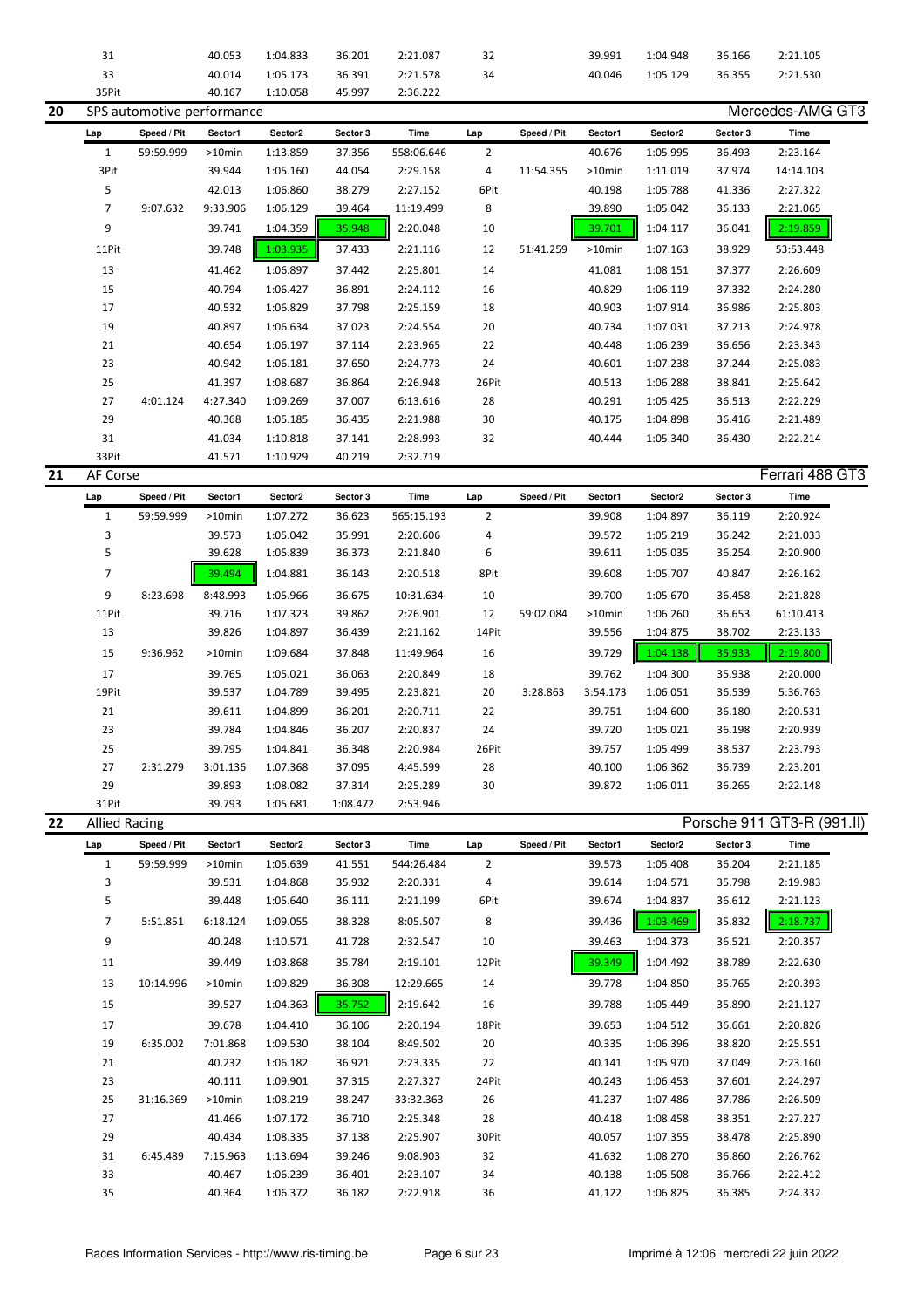|    | 37             |                               | 40.043    | 1:05.970 | 36.128   | 2:22.141   | 38Pit          |             | 40.028    | 1:06.056 | 39.000   | 2:25.084                     |  |
|----|----------------|-------------------------------|-----------|----------|----------|------------|----------------|-------------|-----------|----------|----------|------------------------------|--|
|    | 39             | 4:00.791                      | 4:27.521  | 1:06.927 | 37.753   | 6:12.201   | 40             |             | 40.306    | 1:07.226 | 36.876   | 2:24.408                     |  |
|    | 41             |                               | 39.953    | 1:05.802 | 36.365   | 2:22.120   | 42             |             | 39.846    | 1:05.920 | 36.435   | 2:22.201                     |  |
|    | 43             |                               | 40.032    | 1:05.736 | 36.297   | 2:22.065   | 44Pit          |             | 39.998    | 1:23.714 | 41.259   | 2:44.971                     |  |
| 23 |                | Heart of Racing with TF Sport |           |          |          |            |                |             |           |          |          | Aston Martin Vantage AMR GT3 |  |
|    | Lap            | Speed / Pit                   | Sector1   | Sector2  | Sector 3 | Time       | Lap            | Speed / Pit | Sector1   | Sector2  | Sector 3 | Time                         |  |
|    | 1Pit           | 59:59.999                     | $>10$ min | 1:14.558 | 38.192   | 543:38.267 | $\overline{2}$ | 3:27.963    | 3:58.961  | 1:10.720 | 42.503   | 5:52.184                     |  |
|    | 3              |                               | 39.395    | 1:11.618 | 40.467   | 2:31.480   | 4              |             | 39.268    | 1:05.493 | 36.703   | 2:21.464                     |  |
|    | 5              |                               | 39.338    | 1:04.475 | 35.789   | 2:19.602   | 6Pit           |             | 39.373    | 1:06.281 | 39.862   | 2:25.516                     |  |
|    | $\overline{7}$ | 5:04.577                      | 5:30.447  | 1:07.692 | 36.634   | 7:14.773   | 8              |             | 39.477    | 1:05.017 | 35.858   | 2:20.352                     |  |
|    | 9              |                               | 39.345    | 1:05.578 | 37.887   | 2:22.810   | 10             |             | 39.293    | 1:04.605 | 35.754   | 2:19.652                     |  |
|    | 11             |                               | 39.427    | 1:04.555 | 42.624   | 2:26.606   | 12             |             | 39.251    | 1:04.870 | 35.886   | 2:20.007                     |  |
|    | 13Pit          |                               | 39.547    | 1:08.016 | 40.378   | 2:27.941   | 14             | 25:02.285   | $>10$ min | 1:08.206 | 37.871   | 27:15.953                    |  |
|    | 15             |                               | 40.844    | 1:06.432 | 36.600   | 2:23.876   | 16Pit          |             | 39.955    | 1:06.929 | 42.444   | 2:29.328                     |  |
|    | 17             | 39:19.697                     | $>10$ min | 1:07.026 | 36.806   | 41:29.620  | 18             |             | 40.083    | 1:05.382 | 36.817   | 2:22.282                     |  |
|    | 19             |                               | 39.753    | 1:04.800 | 36.120   | 2:20.673   | 20             |             | 39.418    | 1:05.291 | 35.912   | 2:20.621                     |  |
|    | 21Pit          |                               | 39.578    | 1:05.623 | 38.058   | 2:23.259   | 22             | 2:49.922    | 3:15.587  | 1:06.080 | 36.753   | 4:58.420                     |  |
|    | 23             |                               | 39.836    | 1:05.182 | 38.394   | 2:23.412   | 24             |             | 39.632    | 1:05.540 | 36.153   | 2:21.325                     |  |
|    | 25             |                               | 39.563    | 1:05.213 | 35.994   | 2:20.770   | 26             | 676:12.456  | 39.508    | 1:05.046 | 36.068   | 2:20.622                     |  |
|    | 27Pit          |                               | 40.334    | 1:07.439 | 38.033   | 2:25.806   | 28             | 4:50.432    | 5:23.909  | 1:09.401 | 40.771   | 7:14.081                     |  |
|    | 29Pit          |                               | 40.673    | 1:06.870 | 39.286   | 2:26.829   | 30             | 14:25.071   | $>10$ min | 1:06.556 | 36.184   | 16:33.447                    |  |
|    | 31             |                               | 39.556    | 1:04.405 | 37.160   | 2:21.121   | 32             |             | 39.301    | 1:04.543 | 35.669   | 2:19.513                     |  |
|    | 33             |                               | 39.411    | 1:04.825 | 35.933   | 2:20.169   | 34             |             | 39.613    | 1:04.989 | 36.132   | 2:20.734                     |  |
|    | 35Pit          |                               | 39.675    | 1:09.142 | 1:07.070 | 2:55.887   |                |             |           |          |          |                              |  |
| 24 |                | <b>Herberth Motorsport</b>    |           |          |          |            |                |             |           |          |          | Porsche 911 GT3-R (991.II)   |  |

|    | Lap            | Speed / Pit           | Sector1   | Sector2  | Sector 3 | Time       | Lap   | Speed / Pit | Sector1  | Sector2  | Sector 3 | Time                   |
|----|----------------|-----------------------|-----------|----------|----------|------------|-------|-------------|----------|----------|----------|------------------------|
|    | $\mathbf{1}$   | 59:59.999             | $>10$ min | 1:06.754 | 37.124   | 543:15.510 | 2Pit  |             | 39.909   | 1:05.898 | 37.665   | 2:23.472               |
|    | 3              | 2:49.225              | 3:13.364  | 1:08.385 | 36.718   | 4:58.467   | 4     |             | 39.308   | 1:03.883 | 35.587   | 2:18.778               |
|    | 5              |                       | 39.277    | 1:04.159 | 35.972   | 2:19.408   | 6     |             | 39.362   | 1:04.064 | 35.824   | 2:19.250               |
|    | $\overline{7}$ |                       | 39.355    | 1:04.183 | 35.900   | 2:19.438   | 8     |             | 39.296   | 1:05.666 | 35.971   | 2:20.933               |
|    | 9Pit           |                       | 39.276    | 1:04.799 | 37.434   | 2:21.509   | 10    | 2:59.037    | 3:26.436 | 1:07.978 | 38.199   | 5:12.613               |
|    | 11             |                       | 41.209    | 1:07.562 | 38.205   | 2:26.976   | 12    |             | 40.360   | 1:07.819 | 36.819   | 2:24.998               |
|    | 13             |                       | 40.044    | 1:06.831 | 37.416   | 2:24.291   | 14    |             | 40.337   | 1:06.940 | 36.583   | 2:23.860               |
|    | 15             |                       | 39.974    | 1:07.784 | 37.337   | 2:25.095   | 16    |             | 41.177   | 1:07.559 | 38.192   | 2:26.928               |
|    | 17             |                       | 40.376    | 1:08.619 | 37.824   | 2:26.819   | 18    |             | 40.402   | 1:08.038 | 38.495   | 2:26.935               |
|    | 19Pit          |                       | 40.459    | 1:08.165 | 39.869   | 2:28.493   | 20    | 2:58.469    | 3:23.343 | 1:05.902 | 36.224   | 5:05.469               |
|    | 21             |                       | 39.537    | 1:05.178 | 37.777   | 2:22.492   | 22    |             | 39.654   | 1:05.102 | 36.139   | 2:20.895               |
|    | 23             |                       | 40.371    | 1:04.925 | 36.058   | 2:21.354   | 24    |             | 39.466   | 1:04.905 | 35.813   | 2:20.184               |
|    | 25             |                       | 39.376    | 1:04.551 | 36.259   | 2:20.186   | 26Pit |             | 39.470   | 1:04.630 | 36.798   | 2:20.898               |
|    | 27             | 2:36.530              | 3:01.905  | 1:07.806 | 36.904   | 4:46.615   | 28Pit |             | 39.904   | 1:07.001 | 40.369   | 2:27.274               |
|    | 29             | 41:53.109             | $>10$ min | 1:08.183 | 38.426   | 44:06.591  | 30    |             | 40.648   | 1:09.299 | 39.432   | 2:29.379               |
|    | 31             |                       | 40.647    | 1:07.258 | 36.892   | 2:24.797   | 32    |             | 40.240   | 1:07.670 | 38.136   | 2:26.046               |
|    | 33             |                       | 41.144    | 1:07.046 | 36.922   | 2:25.112   | 34    |             | 40.239   | 1:06.508 | 36.718   | 2:23.465               |
|    | 35             |                       | 40.025    | 1:06.338 | 36.941   | 2:23.304   | 36Pit |             | 40.133   | 1:07.018 | 37.948   | 2:25.099               |
|    | 37Pit          | 3:12.515              | 3:36.933  | 1:06.640 | 38.366   | 5:21.939   | 38    | 1:48.031    | 2:11.890 | 1:06.364 | 37.109   | 3:55.363               |
|    | 39             |                       | 39.684    | 1:04.010 | 37.250   | 2:20.944   | 40    |             | 39.575   | 1:04.167 | 35.871   | 2:19.613               |
|    | 41             |                       | 39.457    | 1:03.999 | 35.786   | 2:19.242   | 42Pit |             | 39.371   | 1:04.784 | 36.690   | 2:20.845               |
|    | 43             | 2:43.336              | 3:10.158  | 1:08.876 | 37.696   | 4:56.730   | 44    |             | 40.670   | 1:08.900 | 38.130   | 2:27.700               |
|    | 45             |                       | 40.828    | 1:08.172 | 37.269   | 2:26.269   | 46    |             | 40.578   | 1:11.336 | 39.100   | 2:31.014               |
|    | 47             |                       | 41.529    | 1:08.225 | 37.465   | 2:27.219   | 48    |             | 40.277   | 1:08.418 | 37.369   | 2:26.064               |
|    | 49Pit          |                       | 40.389    | 1:07.698 | 47.146   | 2:35.233   |       |             |          |          |          |                        |
| 25 |                | Sainteloc Junior Team |           |          |          |            |       |             |          |          |          | Audi R8 LMS evo II GT3 |

| Lap | Speed / Pit | Sector1   | Sector2  | Sector 3 | Time       | Lap   | Speed / Pit | Sector1 | Sector <sub>2</sub> | Sector 3 | Time     |  |
|-----|-------------|-----------|----------|----------|------------|-------|-------------|---------|---------------------|----------|----------|--|
|     | 59:59.999   | $>10$ min | 1:05.889 | 40.500   | 554:33.178 | 2     |             | 39.562  | 1:04.097            | 35.721   | 2:19.380 |  |
| 3   |             | 39.529    | 1:04.318 | 35.865   | 2:19.712   | 4     |             | 39.519  | 1:04.230            | 35.758   | 2:19.507 |  |
| 5   |             | 39.474    | 1:04.320 | 34.871   | 2:18.665   | 6Pit  |             | 39.547  | 1:04.966            | 36.732   | 2:21.245 |  |
|     | 21:21.987   | $>10$ min | 1:05.995 | 36.758   | 23:29.710  | 8     |             | 39.699  | 1:04.743            | 35.979   | 2:20.421 |  |
| 9   |             | 39.612    | 1:04.532 | 35.916   | 2:20.060   | 10Pit |             | 39.762  | 1:04.438            | 39.435   | 2:23.635 |  |
| 11  | 2:03.908    | 2:28.342  | 1:05.329 | 36.271   | 4:09.942   | 12Pit |             | 39.888  | 1:04.996            | 38.124   | 2:23.008 |  |
| 13  | 13:33.152   | $>10$ min | 1:06.225 | 36.601   | 15:41.446  | 14    |             | 39.803  | 1:05.431            | 36.380   | 2:21.614 |  |
| 15  |             | 39.727    | 1:05.128 | 36.193   | 2:21.048   | 16Pit |             | 39.671  | 1:10.531            | 1:27.021 | 3:17.223 |  |
|     |             |           |          |          |            |       |             |         |                     |          |          |  |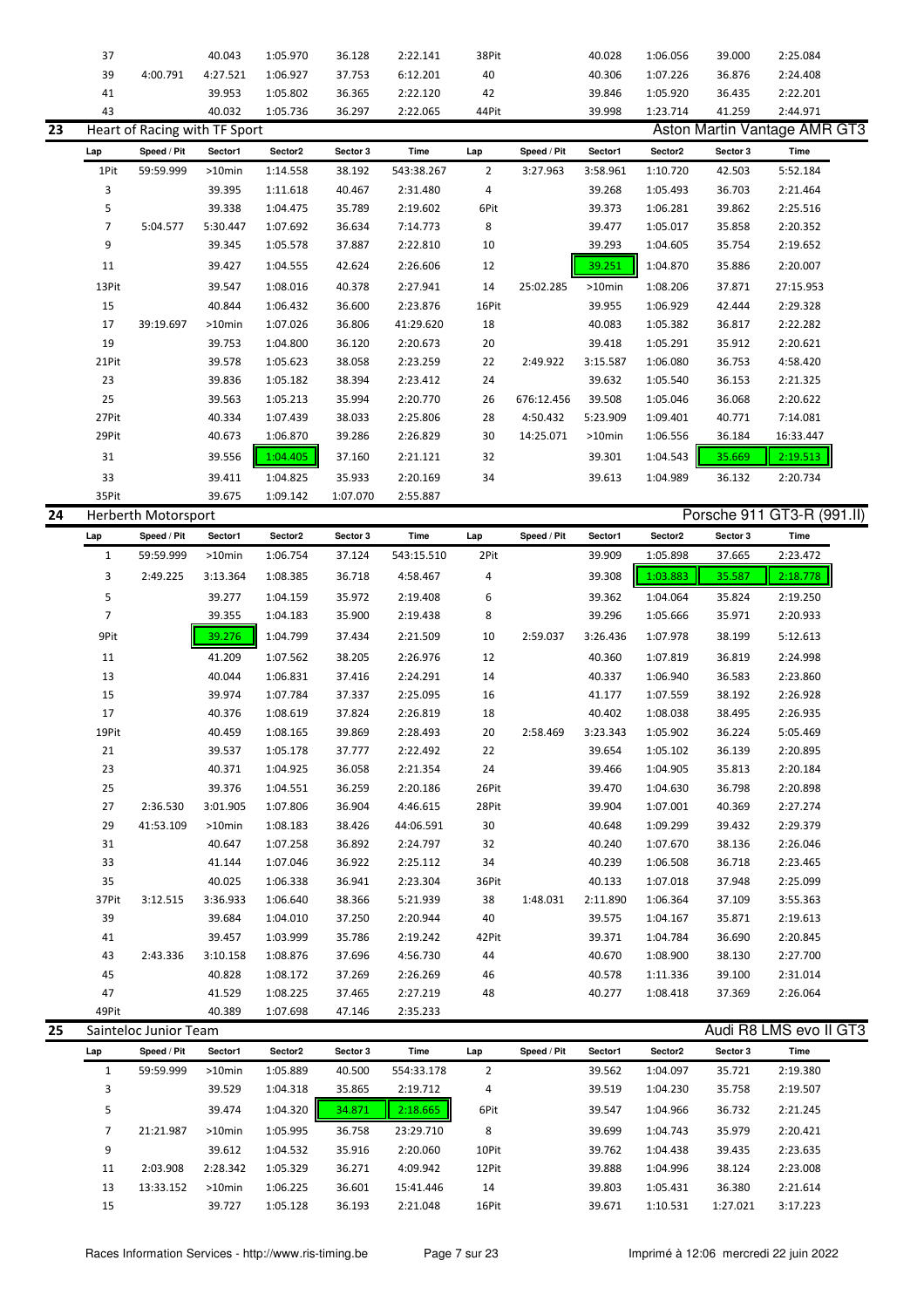| 17           | 23:52.726                             | >10min                   | 1:06.276                                                                           | 36.582                                                              | 26:01.161                                                              | 18                                                                             |                                                 | 39.797                                | 1:04.872                                                  | 36.054                                                                                                | 2:20.723                                                                                         |
|--------------|---------------------------------------|--------------------------|------------------------------------------------------------------------------------|---------------------------------------------------------------------|------------------------------------------------------------------------|--------------------------------------------------------------------------------|-------------------------------------------------|---------------------------------------|-----------------------------------------------------------|-------------------------------------------------------------------------------------------------------|--------------------------------------------------------------------------------------------------|
| 19           |                                       | 39.695                   | 1:04.779                                                                           | 36.465                                                              | 2:20.939                                                               | 20                                                                             |                                                 | 39.384                                | 1:04.919                                                  | 36.073                                                                                                | 2:20.376                                                                                         |
| 21Pit        |                                       | 39.701                   | 1:04.708                                                                           | 37.396                                                              | 2:21.805                                                               | 22                                                                             | 2:08.429                                        | 2:33.312                              | 1:05.170                                                  | 38.689                                                                                                | 4:17.171                                                                                         |
| 23           |                                       | 39.778                   | 1:04.775                                                                           | 36.957                                                              | 2:21.510                                                               | 24                                                                             |                                                 | 39.740                                | 1:04.590                                                  | 35.949                                                                                                | 2:20.279                                                                                         |
| 25Pit        |                                       | 39.669                   | 1:05.175                                                                           | 37.617                                                              | 2:22.461                                                               | 26                                                                             | 3:10.976                                        | 3:36.035                              | 1:04.624                                                  | 39.073                                                                                                | 5:19.732                                                                                         |
| 27           |                                       | 39.638                   | 1:03.744                                                                           |                                                                     |                                                                        | 28                                                                             |                                                 | 39.630                                |                                                           |                                                                                                       | 2:19.846                                                                                         |
|              |                                       |                          |                                                                                    |                                                                     |                                                                        |                                                                                |                                                 |                                       |                                                           |                                                                                                       | 23:16.733                                                                                        |
|              |                                       |                          |                                                                                    |                                                                     |                                                                        |                                                                                |                                                 |                                       |                                                           |                                                                                                       | 2:19.353                                                                                         |
|              |                                       |                          |                                                                                    |                                                                     |                                                                        |                                                                                |                                                 |                                       |                                                           |                                                                                                       |                                                                                                  |
|              |                                       |                          |                                                                                    |                                                                     |                                                                        |                                                                                |                                                 |                                       |                                                           |                                                                                                       | 2:47.701                                                                                         |
|              |                                       |                          |                                                                                    |                                                                     |                                                                        |                                                                                |                                                 |                                       |                                                           |                                                                                                       |                                                                                                  |
|              |                                       |                          |                                                                                    |                                                                     |                                                                        |                                                                                |                                                 |                                       |                                                           |                                                                                                       | Time                                                                                             |
|              |                                       |                          |                                                                                    |                                                                     |                                                                        |                                                                                |                                                 |                                       |                                                           |                                                                                                       | 27:50.767                                                                                        |
|              |                                       |                          |                                                                                    |                                                                     |                                                                        |                                                                                |                                                 |                                       |                                                           |                                                                                                       | 2:18.035                                                                                         |
| 5            |                                       | 39.116                   | 1:04.740                                                                           | 35.876                                                              | 2:19.732                                                               | 6                                                                              |                                                 | 39.277                                | 1:03.904                                                  | 35.620                                                                                                | 2:18.801                                                                                         |
| 7Pit         |                                       | 39.189                   | 1:05.829                                                                           | 38.822                                                              | 2:23.840                                                               | 8                                                                              | 5:20.148                                        | 5:45.559                              | 1:06.045                                                  | 36.538                                                                                                | 7:28.142                                                                                         |
| 9            |                                       | 39.439                   | 1:04.839                                                                           | 36.070                                                              | 2:20.348                                                               | 10                                                                             |                                                 | 39.551                                | 1:04.853                                                  | 35.988                                                                                                | 2:20.392                                                                                         |
| 11           |                                       | 39.678                   | 1:04.212                                                                           | 36.048                                                              | 2:19.938                                                               | 12Pit                                                                          |                                                 | 39.509                                | 1:05.517                                                  | 38.580                                                                                                | 2:23.606                                                                                         |
| 13           | 3:33.997                              | 3:59.099                 | 1:06.078                                                                           | 36.552                                                              | 5:41.729                                                               | 14                                                                             |                                                 | 39.513                                | 1:05.501                                                  | 38.149                                                                                                | 2:23.163                                                                                         |
| 15           |                                       | 39.503                   | 1:05.766                                                                           | 36.245                                                              | 2:21.514                                                               | 16                                                                             |                                                 | 39.459                                | 1:04.627                                                  | 36.030                                                                                                | 2:20.116                                                                                         |
| 17Pit        |                                       | 39.833                   | 1:05.334                                                                           | 38.240                                                              | 2:23.407                                                               | 18                                                                             | 3:24.764                                        | 3:49.406                              | 1:06.256                                                  | 36.725                                                                                                | 5:32.387                                                                                         |
| 19           |                                       | 40.774                   | 1:05.623                                                                           | 36.182                                                              | 2:22.579                                                               | 20Pit                                                                          |                                                 | 39.582                                | 1:05.812                                                  | 1:13.300                                                                                              | 2:58.694                                                                                         |
| 21           | 23:38.407                             | $>10$ min                | 1:06.021                                                                           | 36.386                                                              | 25:46.898                                                              | 22                                                                             |                                                 | 39.935                                | 1:04.333                                                  | 35.869                                                                                                | 2:20.137                                                                                         |
| 23           |                                       | 39.681                   | 1:04.156                                                                           | 35.799                                                              | 2:19.636                                                               | 24                                                                             |                                                 | 39.757                                | 1:04.834                                                  | 35.943                                                                                                | 2:20.534                                                                                         |
| 25           |                                       | 39.723                   | 1:04.770                                                                           | 36.463                                                              | 2:20.956                                                               | 26                                                                             |                                                 | 39.776                                | 1:05.055                                                  | 36.236                                                                                                | 2:21.067                                                                                         |
| 27           |                                       | 39.791                   | 1:05.252                                                                           | 36.675                                                              | 2:21.718                                                               | 28                                                                             |                                                 |                                       |                                                           | 36.291                                                                                                | 2:20.957                                                                                         |
|              |                                       |                          |                                                                                    |                                                                     |                                                                        |                                                                                |                                                 |                                       |                                                           |                                                                                                       |                                                                                                  |
| 29           |                                       | 39.672                   | 1:04.760                                                                           | 35.965                                                              | 2:20.397                                                               | 30                                                                             |                                                 | 39.722                                | 1:05.014                                                  | 36.353                                                                                                | 2:21.089                                                                                         |
| 31           |                                       | 39.714                   | 1:05.687                                                                           | 37.082                                                              | 2:22.483                                                               | 32Pit                                                                          |                                                 | 39.718                                | 1:05.424                                                  | 37.119                                                                                                | 2:22.261                                                                                         |
| 33           | 2:52.304                              | 3:17.863                 | 1:08.776                                                                           | 36.718                                                              | 5:03.357                                                               | 34                                                                             |                                                 | 40.031                                | 1:06.364                                                  | 36.451                                                                                                | 2:22.846                                                                                         |
| 35           |                                       | 39.631                   | 1:05.488                                                                           | 36.282                                                              | 2:21.401                                                               | 36                                                                             |                                                 | 39.924                                | 1:05.516                                                  | 36.246                                                                                                | 2:21.686                                                                                         |
| 37           |                                       | 39.863                   | 1:05.370                                                                           | 36.266                                                              | 2:21.499                                                               | 38Pit                                                                          |                                                 | 39.766                                | 1:05.231                                                  | 37.447                                                                                                | 2:22.444                                                                                         |
| 39           | 2:23.590                              | 2:48.538                 | 1:05.694                                                                           | 36.129                                                              | 4:30.361                                                               | 40                                                                             |                                                 | 39.827                                | 1:05.233                                                  | 36.170                                                                                                | 2:21.230                                                                                         |
| 41           |                                       | 39.752                   | 1:05.198                                                                           | 36.241                                                              | 2:21.191                                                               | 42                                                                             |                                                 | 39.917                                | 1:06.684                                                  | 36.441                                                                                                | 2:23.042                                                                                         |
| 43           |                                       | 40.762                   | 1:05.922                                                                           | 36.491                                                              | 2:23.175                                                               | 44Pit                                                                          |                                                 | 39.874                                | 1:05.397                                                  | 37.579                                                                                                | 2:22.850                                                                                         |
|              | Leipert Motorsport                    |                          |                                                                                    |                                                                     |                                                                        |                                                                                |                                                 |                                       |                                                           |                                                                                                       | Lamborghini Huracan GT3 Evo                                                                      |
| Lap          | Speed / Pit                           | Sector1                  | Sector2                                                                            | Sector 3                                                            | Time                                                                   | Lap                                                                            | Speed / Pit                                     | Sector1                               | Sector2                                                   | Sector 3                                                                                              | Time                                                                                             |
| $\mathbf{1}$ | 59:59.999                             | $>10$ min                | 1:08.397                                                                           | 36.992                                                              | 543:32.573                                                             | 2                                                                              | 543:54.766                                      | 39.889                                | 1:05.847                                                  | 36.130                                                                                                | 2:21.866                                                                                         |
| 3            | 546:16.736                            | 39.930                   | 1:05.342                                                                           | 36.414                                                              | 2:21.686                                                               | 4Pit                                                                           | 548:38.345                                      | 39.797                                | 1:05.781                                                  | 37.860                                                                                                | 2:23.438                                                                                         |
| 5            | 2:07.220                              | 2:33.650                 | 1:10.104                                                                           | 36.919                                                              | 4:20.673                                                               | 6                                                                              |                                                 | 42.125                                | 1:04.834                                                  | 36.196                                                                                                | 2:23.155                                                                                         |
| 7            |                                       | 39.507                   | 1:05.258                                                                           | 36.250                                                              | 2:21.015                                                               | 8                                                                              | 560:06.449                                      | 39.418                                | 1:04.123                                                  | 36.161                                                                                                | 2:19.702                                                                                         |
| 9            |                                       | 39.492                   | 1:04.100                                                                           | 35.743                                                              | 2:19.335                                                               | 10Pit                                                                          |                                                 | 39.575                                | 1:04.312                                                  | 36.989                                                                                                | 2:20.876                                                                                         |
|              | 1:41.647                              |                          |                                                                                    |                                                                     | 3:46.695                                                               | 12                                                                             |                                                 |                                       | 1:04.786                                                  |                                                                                                       | 2:20.904                                                                                         |
| 11           |                                       | 2:06.228                 | 1:04.455                                                                           | 36.012                                                              |                                                                        |                                                                                | 570:53.205                                      | 39.692                                |                                                           | 36.426                                                                                                |                                                                                                  |
| 13           | 573:14.284                            | 39.793                   | 1:05.436                                                                           | 36.807                                                              | 2:22.036                                                               | 14                                                                             |                                                 | 39.909<br>39.855                      | 1:04.949                                                  | 36.454                                                                                                | 2:21.312                                                                                         |
| 15<br>17     | 582:39.285                            | 39.699<br>39.896         | 1:04.731<br>1:04.964                                                               | 36.153<br>36.438                                                    | 2:20.583<br>2:21.298                                                   | 16<br>18                                                                       | 585:00.424                                      | 39.746                                | 1:04.918<br>1:04.758                                      | 36.302<br>36.222                                                                                      | 2:21.075<br>2:20.726                                                                             |
|              |                                       |                          |                                                                                    |                                                                     |                                                                        |                                                                                | 589:43.155                                      | 39.687                                |                                                           |                                                                                                       |                                                                                                  |
| 19           | 587:21.356                            | 39.952                   | 1:05.427                                                                           | 36.627                                                              | 2:22.006                                                               | 20                                                                             |                                                 | 39.747                                | 1:05.380                                                  | 36.405                                                                                                | 2:21.472                                                                                         |
| 21<br>23     | 596:49.077                            | 40.575                   | 1:05.974                                                                           | 36.396                                                              | 2:22.945                                                               | 22                                                                             | 594:27.615                                      | 39.741                                | 1:05.185                                                  | 36.519                                                                                                | 2:21.451                                                                                         |
| 25           |                                       | 40.828                   | 1:05.247                                                                           | 36.188                                                              | 2:22.263                                                               | 24                                                                             | 599:11.355                                      | 39.825                                | 1:05.134                                                  | 36.349                                                                                                | 2:21.224                                                                                         |
|              | 601:32.628                            | 39.835                   | 1:05.269                                                                           | 36.227                                                              | 2:21.331                                                               | 26                                                                             | 603:53.943                                      |                                       | 1:05.461                                                  | 36.287                                                                                                | 2:21.573                                                                                         |
| 27<br>29     | 606:15.425<br>610:59.431              | 39.706<br>39.654         | 1:05.211<br>1:08.306                                                               | 36.738<br>37.597                                                    | 2:21.655<br>2:25.557                                                   | 28<br>30                                                                       | 608:37.413<br>613:25.097                        | 39.866<br>39.741                      | 1:05.894<br>1:05.804                                      | 36.546<br>36.329                                                                                      | 2:22.306<br>2:21.874                                                                             |
|              | 29Pit<br>31<br>33<br>Lap<br>1Pit<br>3 | Speed / Pit<br>59:59.999 | 39.948<br>39.660<br>39.553<br>Sainteloc Junior Team<br>Sector1<br>>10min<br>39.197 | 1:03.882<br>1:03.870<br>1:04.523<br>Sector2<br>1:47.604<br>1:03.792 | 35.865<br>37.218<br>35.715<br>36.254<br>Sector 3<br>1:12.480<br>35.559 | 2:19.247<br>2:21.048<br>2:19.245<br>2:20.330<br>Time<br>544:40.855<br>2:18.548 | 30<br>32<br>34Pit<br>Lap<br>$\overline{2}$<br>4 | 21:07.476<br>Speed / Pit<br>25:37.168 | >10min<br>39.352<br>39.767<br>Sector1<br>>10min<br>39.048 | 1:04.259<br>1:05.909<br>1:04.330<br>1:05.523<br>Sector2<br>1:08.160<br>1:03.560<br>39.764<br>1:04.902 | 35.957<br>38.406<br>35.671<br>1:02.411<br>Audi R8 LMS evo II GT3<br>Sector 3<br>38.138<br>35.427 |

33 653:51.533 41.714 1:07.644 37.474 2:26.832 34 41.276 1:08.302 38.622 2:28.200 35Pit 41.506 1:08.196 40.999 2:30.701 36 1:53.024 2:18.703 1:06.800 37.020 4:02.523 37 40.957 1:06.237 37.011 2:24.205 38 40.770 1:05.546 36.603 2:22.919 39 40.590 1:05.582 36.178 2:22.350 40 672:28.869 40.484 1:05.752 36.530 2:22.766 41 40.642 1:05.250 36.123 2:22.015 42Pit 677:13.558 40.549 1:05.492 38.047 2:24.088 43 3:25.866 3:52.314 1:09.574 37.026 5:38.914 44 40.790 1:06.923 36.938 2:24.651 45 687:41.295 40.504 1:06.030 36.626 2:23.160 46 40.831 1:06.001 36.525 2:23.357 47 40.901 1:05.793 36.587 2:23.281 48 40.567 1:05.787 36.405 2:22.759 49 40.389 1:06.019 44.884 2:31.292 50 699:45.474 40.869 1:06.291 36.655 2:23.815 51 702:09.311 40.807 1:06.696 37.006 2:24.509 52 40.512 1:06.496 36.713 2:23.721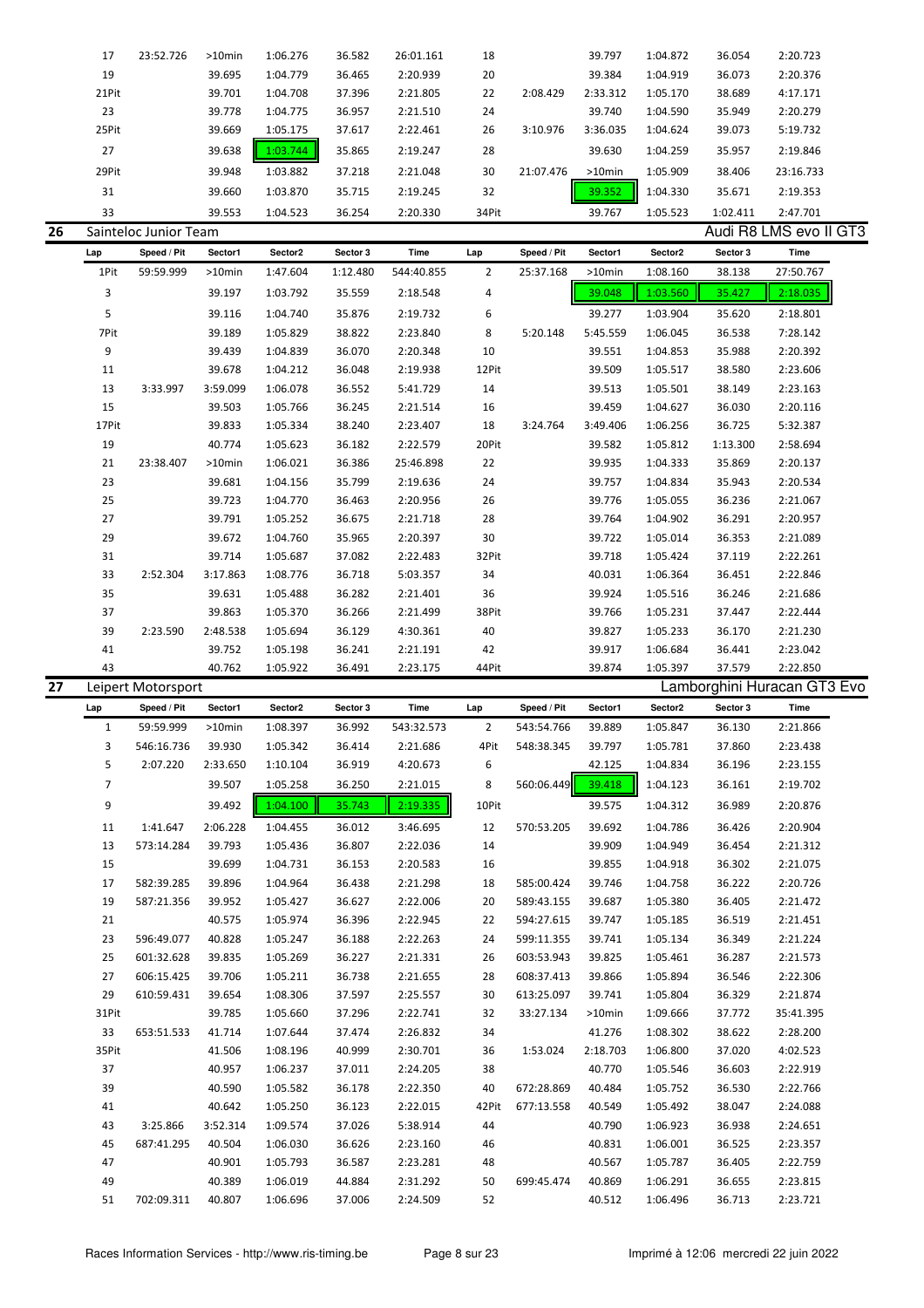|    | 53              |             | 40.409           | 1:06.492             | 36.586           | 2:23.487             | 54             |             | 40.328             | 1:07.655             | 36.788           | 2:24.771               |
|----|-----------------|-------------|------------------|----------------------|------------------|----------------------|----------------|-------------|--------------------|----------------------|------------------|------------------------|
|    | 55              |             | 40.563           | 1:06.301             | 36.662           | 2:23.526             | 56             | 714:08.946  | 40.217             | 1:06.660             | 36.579           | 2:23.456               |
|    | 57Pit           |             | 41.266           | 1:09.746             | 1:05.911         | 2:56.923             |                |             |                    |                      |                  |                        |
| 30 | <b>Team WRT</b> |             |                  |                      |                  |                      |                |             |                    |                      |                  | Audi R8 LMS evo II GT3 |
|    |                 |             |                  |                      |                  |                      |                |             | Sector1            |                      |                  | Time                   |
|    | Lap             | Speed / Pit | Sector1          | Sector2              | Sector 3         | Time                 | Lap            | Speed / Pit |                    | Sector2              | Sector 3         |                        |
|    | $\mathbf{1}$    | 59:59.999   | >10min           | 1:10.863             | 38.441           | 543:15.627           | $\overline{2}$ |             | 41.458             | 1:09.034             | 37.241           | 2:27.733               |
|    | 3               |             | 40.294           | 1:07.010             | 36.433           | 2:23.737             | 4              |             | 39.794             | 1:05.512             | 36.250           | 2:21.556               |
|    | 5               |             | 39.806           | 1:05.308             | 36.573           | 2:21.687             | 6              |             | 39.651             | 1:05.228             | 36.223           | 2:21.102               |
|    | $\overline{7}$  |             | 39.573           | 1:05.234             | 35.965           | 2:20.772             | 8              |             | 39.588             | 1:05.065             | 36.208           | 2:20.861               |
|    | 9               |             | 39.543           | 1:07.298             | 36.366           | 2:23.207             | 10Pit          |             | 39.476             | 1:05.578             | 38.175           | 2:23.229               |
|    | 11              | 9:32.846    | 9:58.047         | 1:06.829             | 37.565           | 11:42.441            | 12             |             | 39.510             | 1:04.507             | 35.920           | 2:19.937               |
|    | 13              |             | 39.299           | 1:04.223             | 35.806           | 2:19.328             | 14             |             | 39.615             | 1:05.691             | 36.171           | 2:21.477               |
|    | 15              |             | 39.335           | 1:04.446             | 36.009           | 2:19.790             | 16             |             | 39.472             | 1:04.390             | 35.809           | 2:19.671               |
|    | 17              |             | 39.265           | 1:04.485             | 36.107           | 2:19.857             | 18             |             | 39.738             | 1:04.869             | 35.988           | 2:20.595               |
|    | 19              |             | 39.350           | 1:04.831             | 35.994           | 2:20.175             | 20Pit          |             | 39.331             | 1:04.594             | 37.715           | 2:21.640               |
|    |                 |             |                  |                      |                  |                      |                |             |                    |                      |                  |                        |
|    | 21              | 7:17.604    | 7:42.291         | 1:06.781             | 36.491           | 9:25.563             | 22             |             | 39.554             | 1:05.422             | 36.422           | 2:21.398               |
|    | 23              |             | 39.834           | 1:06.459             | 37.490           | 2:23.783             | 24             |             | 39.771             | 1:05.191             | 36.181           | 2:21.143               |
|    | 25              |             | 39.498           | 1:04.737             | 35.952           | 2:20.187             | 26             |             | 39.187             | 1:05.088             | 35.971           | 2:20.246               |
|    | 27              |             | 39.612           | 1:04.927             | 36.140           | 2:20.679             | 28             |             | 39.378             | 1:05.161             | 36.077           | 2:20.616               |
|    | 29Pit           |             | 39.338           | 1:06.956             | 48.366           | 2:34.660             | 30             | 26:47.056   | >10min             | 1:07.277             | 40.060           | 28:59.959              |
|    | 31              | 655:14.773  | 39.448           | 1:05.042             | 36.405           | 2:20.895             | 32             | 657:35.730  | 39.418             | 1:07.505             | 36.607           | 2:23.530               |
|    | 33              |             | 39.325           | 1:05.197             | 36.166           | 2:20.688             | 34             | 662:19.838  | 39.323             | 1:04.976             | 36.266           | 2:20.565               |
|    | 35              | 664:40.387  | 39.298           | 1:04.992             | 36.055           | 2:20.345             | 36             | 667:00.828  | 39.342             | 1:05.483             | 36.617           | 2:21.442               |
|    | 37              | 669:22.311  | 39.396           | 1:05.190             | 36.449           | 2:21.035             | 38Pit          |             | 39.996             | 1:05.429             | 38.162           | 2:23.587               |
|    | 39              | 14:50.302   | >10min           | 1:05.918             | 38.034           | 16:59.337            | 40             |             | 39.594             | 1:06.167             | 36.132           | 2:21.893               |
|    |                 |             |                  |                      |                  |                      |                |             |                    |                      |                  |                        |
|    | 41              | 693:28.104  | 39.487           | 1:04.218             | 35.809           | 2:19.514             | 42             |             | 39.486             | 1:04.149             | 35.625           | 2:19.260               |
|    | 43              | 698:06.846  | 39.384           | 1:04.640             | 36.048           | 2:20.072             | 44             |             | 39.434             | 1:05.212             | 36.135           | 2:20.781               |
|    | 45              | 702:47.728  | 39.252           | 1:05.277             | 36.026           | 2:20.555             | 46             | 705:08.252  | 39.164             | 1:04.670             | 35.811           | 2:19.645               |
|    | 47              | 707:27.881  | 39.306           | 1:04.728             | 36.097           | 2:20.131             | 48Pit          |             | 39.347             | 1:04.577             | 37.300           | 2:21.224               |
| 31 | Team WRT        |             |                  |                      |                  |                      |                |             |                    |                      |                  | Audi R8 LMS evo II GT3 |
|    |                 | Speed / Pit | Sector1          | Sector2              | Sector 3         | Time                 | Lap            | Speed / Pit | Sector1            | Sector2              | Sector 3         | Time                   |
|    | Lap             |             |                  |                      |                  |                      |                |             |                    |                      |                  |                        |
|    | $\mathbf{1}$    | 59:59.999   | >10min           | 1:07.459             | 42.095           | 543:20.133           | 2              | 543:42.372  | 39.892             | 1:05.512             | 36.316           | 2:21.720               |
|    |                 |             |                  |                      |                  |                      |                |             |                    |                      |                  |                        |
|    | 3               |             | 39.419           | 1:05.158             | 36.232           | 2:20.809             | 4              |             | 39.209             | 1:04.688             | 35.846           | 2:19.743               |
|    | 5               |             | 41.176           | 1:05.433             | 35.986           | 2:22.595             | 6Pit           |             | 39.436             | 1:06.899             | 39.467           | 2:25.802               |
|    | 7               | 5:24.504    | 5:49.122         | 1:05.899             | 36.961           | 7:31.982             | 8              |             | 39.626             | 1:05.017             | 36.850           | 2:21.493               |
|    | 9               |             | 39.215           | 1:05.433             | 38.236           | 2:22.884             | 10             |             | 39.257             | 1:05.316             | 36.167           | 2:20.740               |
|    |                 |             |                  |                      |                  |                      |                |             |                    |                      |                  |                        |
|    | 11              |             | 39.292           | 1:04.965             | 36.110           | 2:20.367             | 12             |             | 39.440             | 1:04.664             | 36.004           | 2:20.108               |
|    | 13Pit           |             | 39.489           | 1:05.192             | 43.922           | 2:28.603             | 14             | 5:02.666    | 5:27.685           | 1:06.809             | 36.478           | 7:10.972               |
|    | 15              |             | 39.558           | 1:05.897             | 36.259           | 2:21.714             | 16             | 586:51.836  | 39.568             | 1:05.322             | 36.221           | 2:21.111               |
|    | 17Pit           | 589:13.096  | 39.698           | 1:10.613             | 40.154           | 2:30.465             | 18             | 14:03.873   | >10min             | 1:05.600             | 36.264           | 16:10.852              |
|    | 19              |             | 39.789           | 1:04.378             | 36.040           | 2:20.207             | 20             | 610:14.504  | 39.766             | 1:04.222             | 36.071           | 2:20.059               |
|    | 21              |             | 39.604           | 1:04.427             | 35.904           | 2:19.935             | 22             | 614:54.410  | 39.537             | 1:04.334             | 35.938           | 2:19.809               |
|    | 23              |             | 39.568           | 1:04.919             | 36.395           | 2:20.882             | 24             | 619:35.225  | 39.673             | 1:05.105             | 36.043           | 2:20.821               |
|    | 25              |             | 39.736           | 1:04.873             | 35.893           | 2:20.502             | 26Pit          |             | 39.654             | 1:09.777             | 1:19.325         | 3:08.756               |
|    | 27              | 24:29.736   | >10min           | 1:06.719             | 38.208           | 26:39.614            | 28             |             | 39.780             | 1:07.709             | 38.933           | 2:26.422               |
|    |                 |             |                  |                      |                  |                      |                |             |                    |                      |                  |                        |
|    | 29              |             | 39.790           | 1:05.764             | 36.360           | 2:21.914             | 30             |             | 39.475             | 1:05.351             | 37.331           | 2:22.157               |
|    | 31              |             | 39.544           | 1:05.391             | 36.179           | 2:21.114             | 32             |             | 39.525             | 1:05.077             | 36.104           | 2:20.706               |
|    | 33              |             | 39.425           | 1:05.321             | 36.242           | 2:20.988             | 34             |             | 39.596             | 1:05.177             | 38.348           | 2:23.121               |
|    | 35Pit           |             | 39.815           | 1:06.147             | 45.617           | 2:31.579             | 36             | 1:54.784    | 2:20.413           | 1:07.506             | 37.172           | 4:05.091               |
|    | 37              |             | 39.834           | 1:05.574             | 36.376           | 2:21.784             | 38Pit          |             | 39.490             | 1:05.512             | 37.753           | 2:22.755               |
|    | 39              | 7:10.846    | 7:38.743         | 1:11.392             | 38.088           | 9:28.223             | 40             |             | 39.741             | 1:06.298             | 37.021           | 2:23.060               |
|    | 41              |             | 39.612           | 1:05.046             | 42.137           | 2:26.795             | 42             |             | 39.553             | 1:06.052             | 36.799           | 2:22.404               |
|    | 43              |             | 39.857           | 1:05.052             | 36.464           | 2:21.373             | 44             |             | 39.537             | 1:05.433             | 37.700           | 2:22.670               |
|    | 45              |             | 39.433           | 1:04.661             | 35.986           | 2:20.080             | 46             |             | 40.898             | 1:07.287             | 37.011           | 2:25.196               |
|    | 47              |             | 39.600           | 1:05.184             | 36.623           | 2:21.407             | 48             |             | 39.421             | 1:05.718             | 36.571           | 2:21.710               |
|    | 49              |             | 39.453           | 1:04.848             | 36.032           | 2:20.333             | 50Pit          |             | 39.452             | 1:04.677             | 43.374           | 2:27.503               |
|    |                 |             |                  |                      |                  |                      |                |             |                    |                      |                  |                        |
| 32 | <b>Team WRT</b> |             |                  |                      |                  |                      |                |             |                    |                      |                  | Audi R8 LMS evo II GT3 |
|    | Lap             | Speed / Pit | Sector1          | Sector2              | Sector 3         | Time                 | Lap            | Speed / Pit | Sector1            | Sector2              | Sector 3         | Time                   |
|    | $\mathbf{1}$    | 59:59.999   | >10min           | 1:05.771             | 39.113           | 544:47.642           | $\overline{2}$ |             | 39.264             | 1:04.604             | 35.574           | 2:19.442               |
|    | 3<br>5Pit       |             | 39.362<br>39.505 | 1:04.357<br>1:04.683 | 35.977<br>37.770 | 2:19.696<br>2:21.958 | 4<br>6         | 4:20.660    | 40.181<br>4:45.419 | 1:04.603<br>1:07.436 | 37.207<br>36.397 | 2:21.991<br>6:29.252   |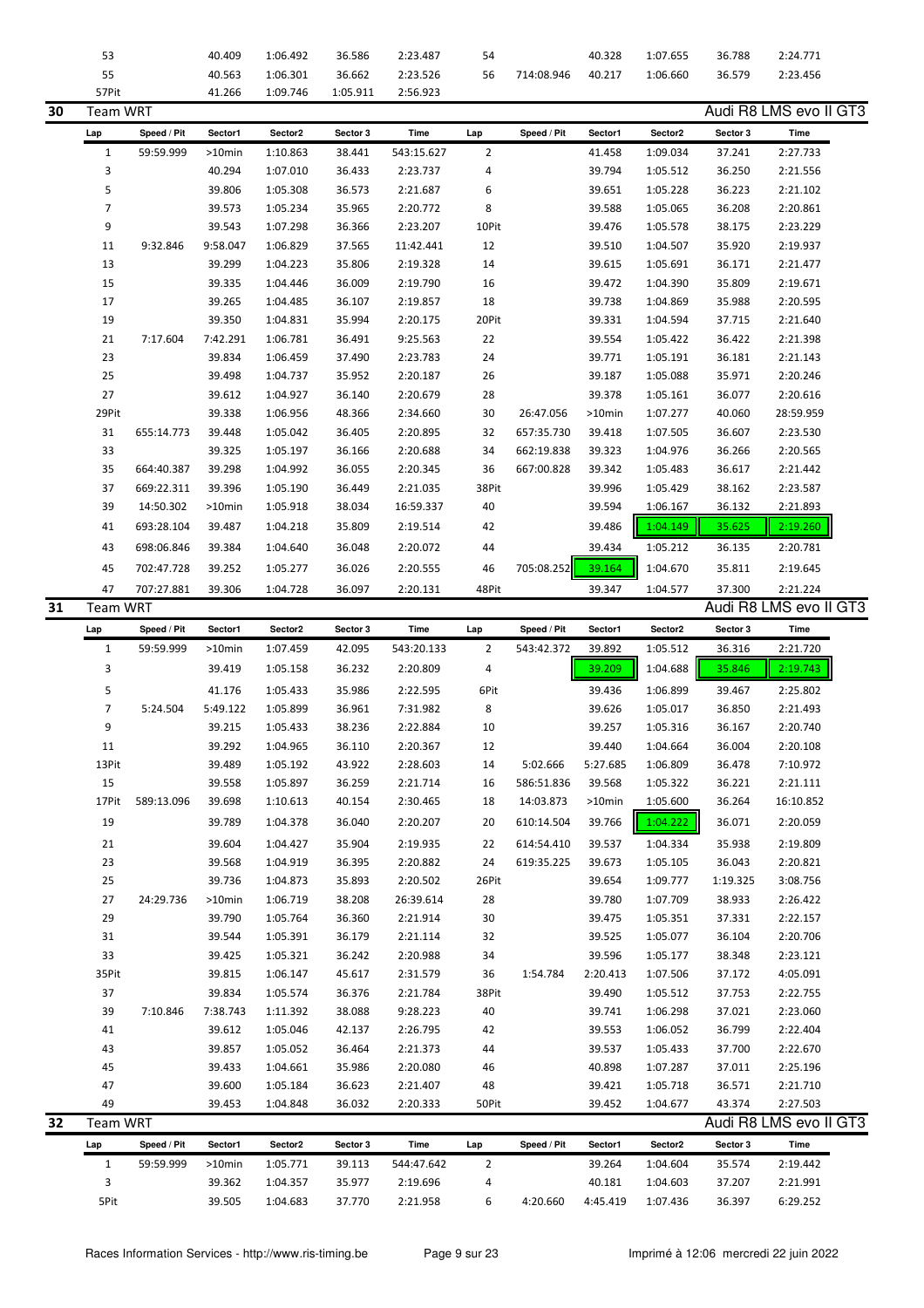|    | 7               |                        | 39.585           | 1:05.108             | 35.916           | 2:20.609             | 8              |             | 39.307           | 1:04.557             | 35.902           | 2:19.766               |  |
|----|-----------------|------------------------|------------------|----------------------|------------------|----------------------|----------------|-------------|------------------|----------------------|------------------|------------------------|--|
|    | 9               |                        | 39.112           | 1:04.232             | 35.767           | 2:19.111             | 10Pit          |             | 39.156           | 1:05.085             | 38.879           | 2:23.120               |  |
|    | 11              | 7:51.529               | 8:16.093         | 1:07.676             | 38.691           | 10:02.460            | 12             |             | 39.170           | 1:04.175             | 35.741           | 2:19.086               |  |
|    | 13              |                        | 39.310           | 1:04.269             | 35.718           | 2:19.297             | 14             |             | 39.273           | 1:04.130             | 35.827           | 2:19.230               |  |
|    | 15              |                        | 39.341           | 1:04.275             | 35.766           | 2:19.382             | 16             |             | 39.217           | 1:05.161             | 36.307           | 2:20.685               |  |
|    | 17Pit           |                        | 40.268           | 1:04.717             | 37.394           | 2:22.379             | 18             | 16:07.538   | >10min           | 1:06.324             | 38.367           | 18:16.747              |  |
|    | 19              | 612:43.880             | 39.526           | 1:04.913             | 36.072           | 2:20.511             | 20             |             | 39.447           | 1:04.344             | 35.858           | 2:19.649               |  |
|    | 21              |                        | 39.429           | 1:04.399             | 35.886           | 2:19.714             | 22             |             | 39.428           | 1:05.149             | 36.007           | 2:20.584               |  |
|    | 23Pit           |                        | 39.391           | 1:04.425             | 36.636           | 2:20.452             | 24             | 31:51.645   | >10min           | 1:07.301             | 36.670           | 34:00.690              |  |
|    | 25              |                        |                  | 1:03.557             | 35.460           |                      | 26             |             |                  | 1:03.480             | 35.524           | 2:18.183               |  |
|    |                 |                        | 39.632           |                      |                  | 2:18.649             |                |             | 39.179           |                      |                  |                        |  |
|    | 27              |                        | 39.132           | 1:06.694             | 39.191           | 2:25.017             | 28             |             | 39.601           | 1:04.248             | 35.708           | 2:19.557               |  |
|    | 29Pit           |                        | 39.440           | 1:04.276             | 37.623           | 2:21.339             | 30             | 22:10.075   | >10min           | 1:06.456             | 39.878           | 24:22.245              |  |
|    | 31              |                        | 39.593           | 1:04.122             | 41.667           | 2:25.382             | 32             |             | 39.432           | 1:03.851             | 35.585           | 2:18.868               |  |
|    | 33              |                        | 39.601           | 1:03.855             | 37.519           | 2:20.975             | 34             |             | 39.360           | 1:03.908             | 35.655           | 2:18.923               |  |
|    | 35Pit           |                        | 39.385           | 1:04.310             | 37.849           | 2:21.544             |                |             |                  |                      |                  |                        |  |
| 33 | <b>Team WRT</b> |                        |                  |                      |                  |                      |                |             |                  |                      |                  | Audi R8 LMS evo II GT3 |  |
|    | Lap             | Speed / Pit            | Sector1          | Sector2              | Sector 3         | Time                 | Lap            | Speed / Pit | Sector1          | Sector2              | Sector 3         | Time                   |  |
|    | $\mathbf{1}$    | 59:59.999              | >10min           | 1:14.021             | 38.106           | 543:33.060           | $\overline{2}$ |             | 40.273           | 1:07.010             | 36.606           | 2:23.889               |  |
|    | 3               |                        | 41.003           | 1:05.959             | 36.386           | 2:23.348             | 4              |             | 39.788           | 1:06.015             | 36.152           | 2:21.955               |  |
|    | 5Pit            |                        | 40.246           | 1:12.827             | 46.154           | 2:39.227             | 6              | 9:18.615    | 9:43.724         | 1:05.626             | 36.139           | 11:25.489              |  |
|    | 7               |                        | 39.684           | 1:05.058             | 36.146           | 2:20.888             | 8              |             | 39.545           | 1:06.760             | 36.046           | 2:22.351               |  |
|    | 9               |                        | 39.556           | 1:04.500             | 36.088           | 2:20.144             | 10             |             | 39.391           | 1:04.749             | 36.173           | 2:20.313               |  |
|    | 11              |                        | 39.404           | 1:04.885             | 36.746           | 2:21.035             | 12             |             | 39.475           | 1:05.176             | 36.196           | 2:20.847               |  |
|    | 13Pit           |                        | 39.538           | 1:04.985             | 37.187           | 2:21.710             | 14             | 2:43.132    | 3:08.158         | 1:06.898             | 36.574           | 4:51.630               |  |
|    | 15              |                        | 40.242           | 1:06.354             | 37.013           | 2:23.609             | 16             |             | 39.950           | 1:07.381             | 36.479           | 2:23.810               |  |
|    | 17              |                        | 40.144           | 1:07.965             | 36.743           | 2:24.852             | 18             |             | 40.331           | 1:08.408             | 37.090           | 2:25.829               |  |
|    | 19              |                        | 40.179           | 1:06.710             | 36.818           | 2:23.707             | 20             |             | 40.565           | 1:07.072             | 37.321           | 2:24.958               |  |
|    | 21Pit           |                        | 40.175           | 1:06.997             | 38.286           | 2:25.458             | 22             | 3:47.720    | 4:12.488         | 1:07.836             | 38.066           | 5:58.390               |  |
|    | 23              |                        | 39.678           | 1:05.953             | 36.742           | 2:22.373             | 24             |             | 39.616           | 1:05.920             | 36.967           | 2:22.503               |  |
|    | 25              |                        | 39.622           | 1:05.770             | 36.883           | 2:22.275             | 26             |             | 39.920           | 1:05.597             | 36.155           | 2:21.672               |  |
|    | 27Pit           |                        | 39.801           | 1:05.382             | 38.277           | 2:23.460             | 28             | 31:48.337   | >10min           | 1:06.133             | 36.542           | 33:56.279              |  |
|    | 29              |                        | 39.528           | 1:04.167             | 35.988           | 2:19.683             | 30             | 657:26.875  | 39.565           | 1:04.132             | 36.367           | 2:20.064               |  |
|    | 31              |                        | 39.336           | 1:05.635             | 36.151           | 2:21.122             | 32             | 662:08.009  | 39.593           | 1:04.540             | 36.130           | 2:20.263               |  |
|    | 33              |                        | 39.711           | 1:04.202             | 35.811           | 2:19.724             | 34             | 666:48.115  | 39.639           | 1:04.902             | 35.945           | 2:20.486               |  |
|    | 35              | 669:08.540             | 39.573           | 1:04.353             | 35.842           | 2:19.768             | 36             | 671:28.448  | 39.750           | 1:04.442             | 35.811           | 2:20.003               |  |
|    | 37              |                        |                  |                      |                  |                      |                |             | 39.474           |                      | 36.390           |                        |  |
|    |                 |                        | 39.819           | 1:04.597             | 36.140           | 2:20.556             | 38             |             |                  | 1:05.150             |                  | 2:21.014               |  |
|    | 39              |                        | 39.653           | 1:04.625             | 36.202           | 2:20.480             | 40             | 680:50.666  | 39.889           | 1:04.839             | 36.196           | 2:20.924               |  |
|    | 41              |                        | 39.682           | 1:04.874             | 36.473           | 2:21.029             | 42             |             | 39.654           | 1:05.071             | 36.231           | 2:20.956               |  |
|    | 43              | 2:02.875               | 39.732           | 1:04.768<br>1:05.538 | 36.335           | 2:20.835             | 44Pit          | 690:14.351  | 39.797           | 1:04.874             | 37.259           | 2:21.930               |  |
|    | 45              |                        | 2:27.962         | 1:04.638             | 36.052           | 4:09.552             | 46             |             | 39.696           | 1:04.669             | 36.155           | 2:20.520               |  |
|    | 47              |                        | 39.368           |                      | 36.442           | 2:20.448             | 48             |             | 39.570           | 1:04.467             | 36.073           | 2:20.110               |  |
|    | 49<br>51        |                        | 39.608<br>39.455 | 1:04.959<br>1:04.595 | 36.334<br>36.062 | 2:20.901<br>2:20.112 | 50<br>52Pit    |             | 39.412<br>39.457 | 1:04.586<br>1:04.714 | 36.063<br>36.887 | 2:20.061<br>2:21.058   |  |
| 34 |                 | Walkenhorst Motorsport |                  |                      |                  |                      |                |             |                  |                      |                  | <b>BMW M4 GT3</b>      |  |
|    |                 |                        |                  |                      |                  |                      |                |             |                  |                      |                  |                        |  |
|    | Lap             | Speed / Pit            | Sector1          | Sector2              | Sector 3         | Time                 | Lap            | Speed / Pit | Sector1          | Sector2              | Sector 3         | Time                   |  |
|    | 1Pit            | 59:59.999              | >10min           | 1:09.166             | 43.885           | 544:23.998           | $\overline{2}$ | 6:35.376    | 7:06.343         | 1:08.233             | 39.020           | 8:53.596               |  |
|    | 3               |                        | 39.418           | 1:04.096             | 35.689           | 2:19.203             | 4              |             | 39.186           | 1:04.002             | 35.591           | 2:18.779               |  |
|    | 5Pit            |                        | 39.237           | 1:04.698             | 37.791           | 2:21.726             | 6              | 4:35.857    | 5:00.898         | 1:05.039             | 36.108           | 6:42.045               |  |
|    | 7               |                        | 39.491           | 1:04.957             | 35.989           | 2:20.437             | 8              |             | 39.297           | 1:04.797             | 35.650           | 2:19.744               |  |
|    | 9               |                        | 39.189           | 1:04.809             | 39.310           | 2:23.308             | 10             |             | 39.387           | 1:04.945             | 35.847           | 2:20.179               |  |
|    | 11              |                        | 39.290           | 1:04.939             | 35.859           | 2:20.088             | 12Pit          |             | 39.360           | 1:05.143             | 38.683           | 2:23.186               |  |
|    | 13              | 36:07.581              | >10min           | 1:08.446             | 36.698           | 38:18.103            | 14             |             | 39.942           | 1:05.327             | 36.055           | 2:21.324               |  |
|    | 15              |                        | 39.634           | 1:04.753             | 35.859           | 2:20.246             | 16Pit          |             | 39.404           | 1:06.879             | 1:13.112         | 2:59.395               |  |
|    | 17              | 25:19.730              | >10min           | 1:07.820             | 37.074           | 27:30.290            | 18             |             | 40.394           | 1:06.738             | 36.810           | 2:23.942               |  |
|    | 19              |                        | 39.882           | 1:07.139             | 36.792           | 2:23.813             | 20             |             | 40.210           | 1:07.831             | 37.842           | 2:25.883               |  |
|    | 21              |                        | 39.903           | 1:05.842             | 36.565           | 2:22.310             | 22             |             | 40.106           | 1:06.464             | 36.889           | 2:23.459               |  |
|    | 23              |                        | 40.083           | 1:06.108             | 36.554           | 2:22.745             | 24             |             | 40.310           | 1:05.938             | 36.886           | 2:23.134               |  |
|    | 25Pit           |                        | 41.105           | 1:06.650             | 47.726           | 2:35.481             | 26             | 3:07.891    | 3:32.873         | 1:06.917             | 39.611           | 5:19.401               |  |
|    | 27              |                        | 40.301           | 1:07.342             | 38.540           | 2:26.183             | 28             |             | 40.177           | 1:05.855             | 36.478           | 2:22.510               |  |
|    | 29Pit           |                        | 39.954           | 1:05.756             | 38.362           | 2:24.072             | 30             | 8:08.644    | 8:33.803         | 1:05.515             | 37.920           | 10:17.238              |  |
|    | 31              |                        | 39.841           | 1:04.651             | 35.830           | 2:20.322             | 32             |             | 39.909           | 1:04.863             | 37.177           | 2:21.949               |  |
|    |                 |                        |                  |                      |                  |                      |                |             |                  |                      |                  |                        |  |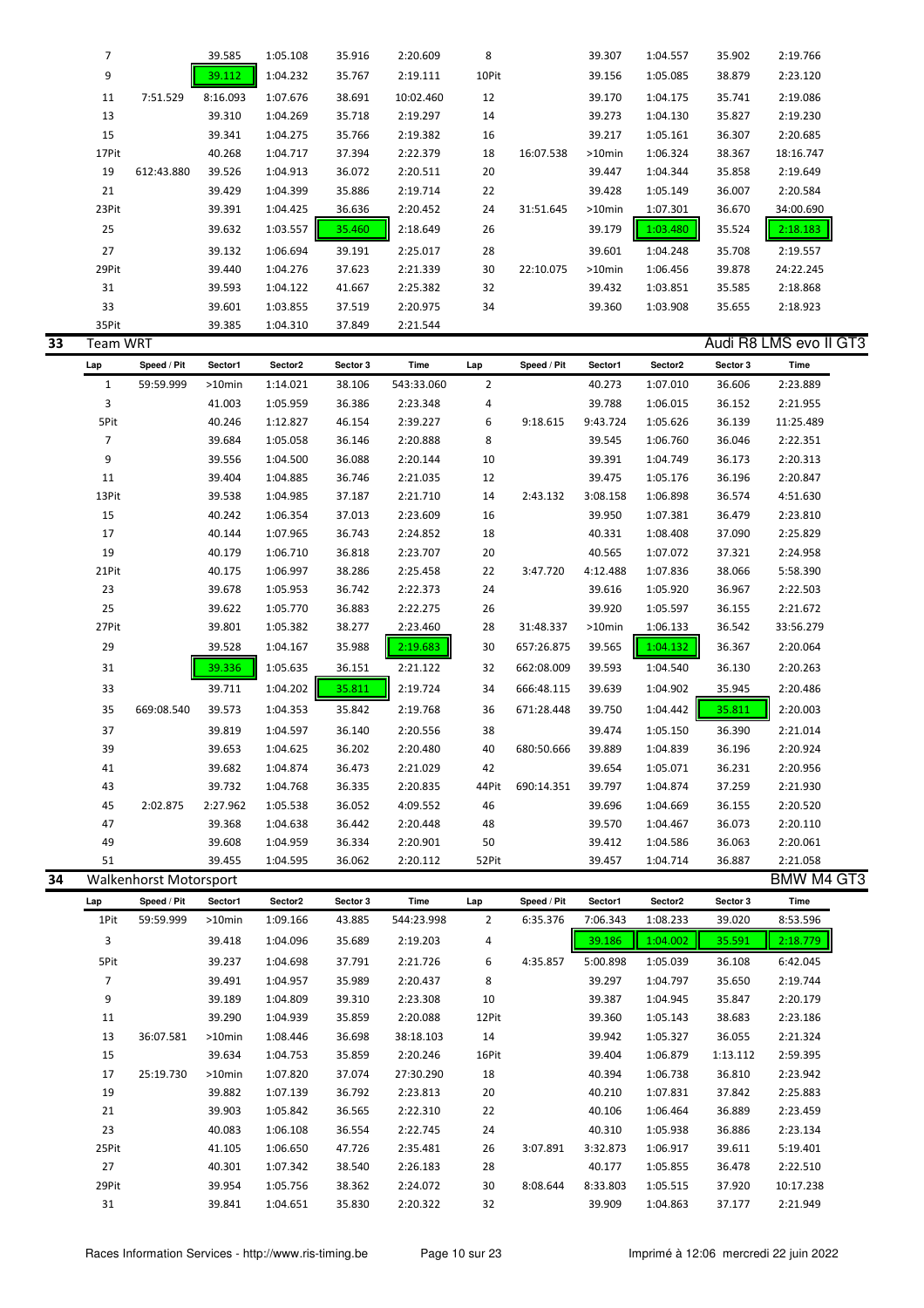| 35<br>39.467<br>36.906<br>36Pit<br>39.721<br>1:05.230<br>2:22.072<br>1:04.901<br>2:21.274<br>37.121<br><b>BMW M4 GT3</b><br>35<br>Walkenhorst Motorsport<br>Speed / Pit<br>Sector2<br>Sector 3<br>Time<br>Speed / Pit<br>Sector2<br>Sector 3<br>Time<br>Sector1<br>Lap<br>Sector1<br>Lap<br>59:59.999<br>1:07.811<br>$\overline{2}$<br>$\mathbf{1}$<br>$>10$ min<br>36.389<br>543:35.361<br>40.049<br>1:05.839<br>36.175<br>2:22.063<br>3<br>2:21.123<br>39.742<br>1:05.130<br>36.218<br>2:21.090<br>4<br>548:40.897<br>39.813<br>1:05.213<br>36.097<br>39.698<br>1:05.059<br>5Pit<br>37.654<br>2:22.411<br>3:35.288<br>4:03.914<br>1:09.379<br>38.263<br>5:51.556<br>6<br>$\overline{7}$<br>41.285<br>1:08.313<br>37.526<br>2:27.124<br>8<br>41.035<br>1:09.008<br>37.420<br>2:27.463<br>9<br>40.644<br>1:08.576<br>37.230<br>10<br>40.416<br>1:09.560<br>2:27.195<br>2:26.450<br>37.219<br>40.563<br>40.370<br>1:09.515<br>11<br>1:09.117<br>37.415<br>2:27.095<br>12<br>38.616<br>2:28.501<br>13<br>40.855<br>40.538<br>1:08.315<br>1:09.556<br>38.167<br>2:28.578<br>14<br>37.269<br>2:26.122<br>15<br>40.201<br>1:08.470<br>37.220<br>2:25.891<br>16<br>40.318<br>1:13.159<br>2:31.319<br>37.842<br>17<br>40.499<br>1:08.000<br>37.182<br>2:25.681<br>18<br>40.497<br>1:07.683<br>2:25.335<br>37.155<br>19Pit<br>40.360<br>1:08.532<br>2:30.034<br>20<br>3:10.660<br>1:14.304<br>5:34.880<br>41.142<br>3:42.136<br>38.440<br>21<br>42.510<br>39.051<br>22<br>42.339<br>2:32.978<br>1:10.118<br>2:31.679<br>1:11.186<br>39.453<br>23<br>38.624<br>2:34.806<br>42.124<br>1:10.463<br>43.565<br>1:12.617<br>24<br>38.703<br>2:31.290<br>25<br>41.906<br>39.800<br>26<br>43.002<br>1:11.995<br>39.088<br>2:34.085<br>1:10.127<br>2:31.833<br>27<br>42.196<br>1:10.501<br>38.849<br>2:31.546<br>28<br>42.308<br>1:11.047<br>38.629<br>2:31.984<br>29<br>30<br>42.269<br>1:10.600<br>39.191<br>2:32.060<br>42.386<br>38.663<br>2:32.196<br>1:11.147<br>31<br>42.436<br>1:17.595<br>39.039<br>2:39.070<br>32Pit<br>57.455<br>2:07.660<br>1:30.088<br>4:35.203<br>33<br>24:31.932<br>1:23.082<br>41.091<br>41.591<br>1:08.735<br>2:27.983<br>>10min<br>27:06.930<br>34<br>37.657<br>35<br>1:08.288<br>36<br>41.418<br>1:08.085<br>39.008<br>41.453<br>37.530<br>2:27.271<br>2:28.511<br>37Pit<br>42.067<br>1:10.914<br>38<br>4:33.033<br>1:08.516<br>37.010<br>6:48.215<br>40.557<br>2:33.538<br>5:02.689<br>39<br>40.362<br>1:07.280<br>36.544<br>40Pit<br>40.307<br>1:05.593<br>38.095<br>2:23.995<br>2:24.186<br>41<br>3:16.444<br>3:42.918<br>1:06.021<br>36.902<br>42<br>40.498<br>1:05.590<br>2:22.504<br>5:25.841<br>36.416<br>43Pit<br>40.377<br>1:05.439<br>3:29.079<br>1:06.309<br>5:38.416<br>38.441<br>2:24.257<br>44<br>3:55.371<br>36.736<br>45<br>40.728<br>37.041<br>40.448<br>1:06.326<br>2:24.095<br>46<br>1:06.054<br>36.780<br>2:23.282<br>47Pit<br>40.602<br>38.130<br>1:06.629<br>2:25.361<br>McLaren 720 S GT3<br>38<br>Jota<br>Sector2<br>Time<br>Speed / Pit<br>Sector1<br>Sector2<br>Sector 3<br>Time<br>Speed / Pit<br>Sector1<br>Sector 3<br>Lap<br>Lap<br>$\mathbf{1}$<br>543:12.963<br>$\overline{2}$<br>39.711<br>1:05.129<br>2:20.842<br>59:59.999<br>>10min<br>1:06.467<br>36.557<br>36.002<br>3<br>1:04.661<br>35.978<br>2:20.148<br>4<br>39.393<br>1:04.622<br>36.014<br>2:20.029<br>39.509<br>5<br>39.364<br>1:04.663<br>35.805<br>2:19.832<br>6Pit<br>39.544<br>1:04.929<br>37.211<br>2:21.684<br>7<br>8<br>4:08.488<br>4:32.707<br>1:04.358<br>41.501<br>6:18.566<br>39.064<br>1:03.596<br>35.410<br>2:18.070<br>9<br>38.773<br>1:03.641<br>35.515<br>2:17.929<br>10Pit<br>39.437<br>1:05.258<br>37.140<br>2:21.835<br>12<br>11<br>24:25.213<br>1:05.540<br>36.483<br>26:31.989<br>39.724<br>1:05.000<br>36.340<br>2:21.064<br>>10min<br>13<br>39.697<br>36.042<br>2:20.481<br>39.512<br>1:04.784<br>36.160<br>2:20.456<br>1:04.742<br>14<br>15<br>39.628<br>16Pit<br>1:05.377<br>2:31.060<br>1:04.478<br>36.127<br>2:20.233<br>40.437<br>45.246<br>17<br>6:45.860<br>7:10.130<br>1:05.336<br>36.352<br>8:51.818<br>18<br>39.800<br>1:05.060<br>36.161<br>2:21.021<br>19<br>39.775<br>1:04.812<br>36.057<br>2:20.644<br>20<br>39.850<br>1:05.010<br>36.116<br>2:20.976<br>21Pit<br>39.441<br>1:05.656<br>37.485<br>2:22.582<br>22<br>26:50.924<br>>10min<br>1:07.335<br>41.133<br>29:07.221<br>23<br>39.697<br>39.717<br>1:04.604<br>36.088<br>2:20.389<br>24<br>1:04.987<br>42.047<br>2:26.751<br>25<br>26<br>39.355<br>1:05.546<br>36.945<br>2:21.846<br>39.463<br>1:05.102<br>36.439<br>2:21.004<br>27<br>28<br>39.623<br>1:05.050<br>37.266<br>2:21.939<br>39.431<br>1:04.947<br>36.001<br>2:20.379<br>29<br>39.483<br>1:04.924<br>36.430<br>2:20.837<br>30Pit<br>39.508<br>1:06.056<br>37.750<br>2:23.314<br>31<br>7:32.332<br>7:57.935<br>1:05.185<br>36.823<br>9:39.943<br>32<br>39.198<br>1:03.727<br>2:18.407<br>35.482<br>33<br>39.047<br>1:05.941<br>36.824<br>2:21.812<br>34<br>39.133<br>1:04.173<br>36.463<br>2:19.769<br>35Pit<br>39.222<br>1:04.205<br>36.260<br>2:19.687<br>36Pit<br>8:19.952<br>8:44.741<br>1:06.041<br>36.891<br>10:27.673<br>37Pit<br>1:58.274<br>2:23.520<br>1:07.481<br>38.722<br>4:09.723<br>Porsche 911 GT3-R (991.II)<br>39<br><b>EBM Giga Racing</b><br>Sector2<br>Sector 3<br>Sector2<br>Sector 3<br>Time<br>Speed / Pit<br>Sector1<br>Time<br>Lap<br>Speed / Pit<br>Sector1<br>Lap<br>$\mathbf{1}$<br>59:59.999<br>1:07.141<br>36.074<br>545:11.008<br>$\overline{2}$<br>39.704<br>36.329<br>2:20.726<br>>10min<br>1:04.693<br>3<br>39.645<br>1:04.962<br>36.054<br>2:20.661<br>4<br>39.608<br>1:04.667<br>37.438<br>2:21.713<br>5<br>1:04.539<br>1:04.579<br>39.549<br>36.023<br>2:20.111<br>6Pit<br>39.473<br>36.928<br>2:20.980<br>$\overline{7}$<br>1:05.051<br>11:45.217<br>>10min<br>1:05.994<br>38.005<br>13:53.295<br>8<br>39.831<br>38.490<br>2:23.372<br>9Pit<br>39.668<br>1:05.215<br>41.710<br>2:26.593<br>10<br>4:51.833<br>5:15.739<br>1:06.514<br>36.893<br>6:59.146<br>11<br>39.906<br>1:05.005<br>36.159<br>2:21.070<br>12<br>39.820<br>1:04.391<br>36.084<br>2:20.295<br>13Pit<br>39.768<br>1:04.082<br>2:21.203<br>6:47.805<br>1:09.911<br>9:01.657<br>37.353<br>14<br>7:14.765<br>36.981<br>15<br>39.859<br>39.957<br>1:04.677<br>36.378<br>2:21.012<br>16<br>36.248<br>2:20.174<br>1:04.067<br>17<br>39.970<br>1:04.380<br>36.138<br>2:20.488<br>18<br>39.862<br>2:20.708<br>36.277<br>1:04.569<br>19<br>40.718<br>1:05.149<br>36.532<br>2:22.399<br>36.138<br>2:20.266<br>20<br>39.843<br>1:04.285 | 33 | 39.834 | 1:04.632 | 35.801 | 2:20.267 | 34 | 39.457 | 1:04.480 | 35.693 | 2:19.630 |  |
|---------------------------------------------------------------------------------------------------------------------------------------------------------------------------------------------------------------------------------------------------------------------------------------------------------------------------------------------------------------------------------------------------------------------------------------------------------------------------------------------------------------------------------------------------------------------------------------------------------------------------------------------------------------------------------------------------------------------------------------------------------------------------------------------------------------------------------------------------------------------------------------------------------------------------------------------------------------------------------------------------------------------------------------------------------------------------------------------------------------------------------------------------------------------------------------------------------------------------------------------------------------------------------------------------------------------------------------------------------------------------------------------------------------------------------------------------------------------------------------------------------------------------------------------------------------------------------------------------------------------------------------------------------------------------------------------------------------------------------------------------------------------------------------------------------------------------------------------------------------------------------------------------------------------------------------------------------------------------------------------------------------------------------------------------------------------------------------------------------------------------------------------------------------------------------------------------------------------------------------------------------------------------------------------------------------------------------------------------------------------------------------------------------------------------------------------------------------------------------------------------------------------------------------------------------------------------------------------------------------------------------------------------------------------------------------------------------------------------------------------------------------------------------------------------------------------------------------------------------------------------------------------------------------------------------------------------------------------------------------------------------------------------------------------------------------------------------------------------------------------------------------------------------------------------------------------------------------------------------------------------------------------------------------------------------------------------------------------------------------------------------------------------------------------------------------------------------------------------------------------------------------------------------------------------------------------------------------------------------------------------------------------------------------------------------------------------------------------------------------------------------------------------------------------------------------------------------------------------------------------------------------------------------------------------------------------------------------------------------------------------------------------------------------------------------------------------------------------------------------------------------------------------------------------------------------------------------------------------------------------------------------------------------------------------------------------------------------------------------------------------------------------------------------------------------------------------------------------------------------------------------------------------------------------------------------------------------------------------------------------------------------------------------------------------------------------------------------------------------------------------------------------------------------------------------------------------------------------------------------------------------------------------------------------------------------------------------------------------------------------------------------------------------------------------------------------------------------------------------------------------------------------------------------------------------------------------------------------------------------------------------------------------------------------------------------------------------------------------------------------------------------------------------------------------------------------------------------------------------------------------------------------------------------------------------------------------------------------------------------------------------------------------------------------------------------------------------------------------------------------------------------------------------------------------------------------------------------------------------------------------------------------------------------------------------------------------------------------------------------------------------------------------------------------------------------------------------------------------------------------------------------------------------------------------------------------------------------------------------------------------------------------------------------------------------------------------------------------------------------------------------------------------------------------------------------------------------------------------------------------------------|----|--------|----------|--------|----------|----|--------|----------|--------|----------|--|
|                                                                                                                                                                                                                                                                                                                                                                                                                                                                                                                                                                                                                                                                                                                                                                                                                                                                                                                                                                                                                                                                                                                                                                                                                                                                                                                                                                                                                                                                                                                                                                                                                                                                                                                                                                                                                                                                                                                                                                                                                                                                                                                                                                                                                                                                                                                                                                                                                                                                                                                                                                                                                                                                                                                                                                                                                                                                                                                                                                                                                                                                                                                                                                                                                                                                                                                                                                                                                                                                                                                                                                                                                                                                                                                                                                                                                                                                                                                                                                                                                                                                                                                                                                                                                                                                                                                                                                                                                                                                                                                                                                                                                                                                                                                                                                                                                                                                                                                                                                                                                                                                                                                                                                                                                                                                                                                                                                                                                                                                                                                                                                                                                                                                                                                                                                                                                                                                                                                                                                                                                                                                                                                                                                                                                                                                                                                                                                                                                                                                                                         |    |        |          |        |          |    |        |          |        |          |  |
|                                                                                                                                                                                                                                                                                                                                                                                                                                                                                                                                                                                                                                                                                                                                                                                                                                                                                                                                                                                                                                                                                                                                                                                                                                                                                                                                                                                                                                                                                                                                                                                                                                                                                                                                                                                                                                                                                                                                                                                                                                                                                                                                                                                                                                                                                                                                                                                                                                                                                                                                                                                                                                                                                                                                                                                                                                                                                                                                                                                                                                                                                                                                                                                                                                                                                                                                                                                                                                                                                                                                                                                                                                                                                                                                                                                                                                                                                                                                                                                                                                                                                                                                                                                                                                                                                                                                                                                                                                                                                                                                                                                                                                                                                                                                                                                                                                                                                                                                                                                                                                                                                                                                                                                                                                                                                                                                                                                                                                                                                                                                                                                                                                                                                                                                                                                                                                                                                                                                                                                                                                                                                                                                                                                                                                                                                                                                                                                                                                                                                                         |    |        |          |        |          |    |        |          |        |          |  |
|                                                                                                                                                                                                                                                                                                                                                                                                                                                                                                                                                                                                                                                                                                                                                                                                                                                                                                                                                                                                                                                                                                                                                                                                                                                                                                                                                                                                                                                                                                                                                                                                                                                                                                                                                                                                                                                                                                                                                                                                                                                                                                                                                                                                                                                                                                                                                                                                                                                                                                                                                                                                                                                                                                                                                                                                                                                                                                                                                                                                                                                                                                                                                                                                                                                                                                                                                                                                                                                                                                                                                                                                                                                                                                                                                                                                                                                                                                                                                                                                                                                                                                                                                                                                                                                                                                                                                                                                                                                                                                                                                                                                                                                                                                                                                                                                                                                                                                                                                                                                                                                                                                                                                                                                                                                                                                                                                                                                                                                                                                                                                                                                                                                                                                                                                                                                                                                                                                                                                                                                                                                                                                                                                                                                                                                                                                                                                                                                                                                                                                         |    |        |          |        |          |    |        |          |        |          |  |
|                                                                                                                                                                                                                                                                                                                                                                                                                                                                                                                                                                                                                                                                                                                                                                                                                                                                                                                                                                                                                                                                                                                                                                                                                                                                                                                                                                                                                                                                                                                                                                                                                                                                                                                                                                                                                                                                                                                                                                                                                                                                                                                                                                                                                                                                                                                                                                                                                                                                                                                                                                                                                                                                                                                                                                                                                                                                                                                                                                                                                                                                                                                                                                                                                                                                                                                                                                                                                                                                                                                                                                                                                                                                                                                                                                                                                                                                                                                                                                                                                                                                                                                                                                                                                                                                                                                                                                                                                                                                                                                                                                                                                                                                                                                                                                                                                                                                                                                                                                                                                                                                                                                                                                                                                                                                                                                                                                                                                                                                                                                                                                                                                                                                                                                                                                                                                                                                                                                                                                                                                                                                                                                                                                                                                                                                                                                                                                                                                                                                                                         |    |        |          |        |          |    |        |          |        |          |  |
|                                                                                                                                                                                                                                                                                                                                                                                                                                                                                                                                                                                                                                                                                                                                                                                                                                                                                                                                                                                                                                                                                                                                                                                                                                                                                                                                                                                                                                                                                                                                                                                                                                                                                                                                                                                                                                                                                                                                                                                                                                                                                                                                                                                                                                                                                                                                                                                                                                                                                                                                                                                                                                                                                                                                                                                                                                                                                                                                                                                                                                                                                                                                                                                                                                                                                                                                                                                                                                                                                                                                                                                                                                                                                                                                                                                                                                                                                                                                                                                                                                                                                                                                                                                                                                                                                                                                                                                                                                                                                                                                                                                                                                                                                                                                                                                                                                                                                                                                                                                                                                                                                                                                                                                                                                                                                                                                                                                                                                                                                                                                                                                                                                                                                                                                                                                                                                                                                                                                                                                                                                                                                                                                                                                                                                                                                                                                                                                                                                                                                                         |    |        |          |        |          |    |        |          |        |          |  |
|                                                                                                                                                                                                                                                                                                                                                                                                                                                                                                                                                                                                                                                                                                                                                                                                                                                                                                                                                                                                                                                                                                                                                                                                                                                                                                                                                                                                                                                                                                                                                                                                                                                                                                                                                                                                                                                                                                                                                                                                                                                                                                                                                                                                                                                                                                                                                                                                                                                                                                                                                                                                                                                                                                                                                                                                                                                                                                                                                                                                                                                                                                                                                                                                                                                                                                                                                                                                                                                                                                                                                                                                                                                                                                                                                                                                                                                                                                                                                                                                                                                                                                                                                                                                                                                                                                                                                                                                                                                                                                                                                                                                                                                                                                                                                                                                                                                                                                                                                                                                                                                                                                                                                                                                                                                                                                                                                                                                                                                                                                                                                                                                                                                                                                                                                                                                                                                                                                                                                                                                                                                                                                                                                                                                                                                                                                                                                                                                                                                                                                         |    |        |          |        |          |    |        |          |        |          |  |
|                                                                                                                                                                                                                                                                                                                                                                                                                                                                                                                                                                                                                                                                                                                                                                                                                                                                                                                                                                                                                                                                                                                                                                                                                                                                                                                                                                                                                                                                                                                                                                                                                                                                                                                                                                                                                                                                                                                                                                                                                                                                                                                                                                                                                                                                                                                                                                                                                                                                                                                                                                                                                                                                                                                                                                                                                                                                                                                                                                                                                                                                                                                                                                                                                                                                                                                                                                                                                                                                                                                                                                                                                                                                                                                                                                                                                                                                                                                                                                                                                                                                                                                                                                                                                                                                                                                                                                                                                                                                                                                                                                                                                                                                                                                                                                                                                                                                                                                                                                                                                                                                                                                                                                                                                                                                                                                                                                                                                                                                                                                                                                                                                                                                                                                                                                                                                                                                                                                                                                                                                                                                                                                                                                                                                                                                                                                                                                                                                                                                                                         |    |        |          |        |          |    |        |          |        |          |  |
|                                                                                                                                                                                                                                                                                                                                                                                                                                                                                                                                                                                                                                                                                                                                                                                                                                                                                                                                                                                                                                                                                                                                                                                                                                                                                                                                                                                                                                                                                                                                                                                                                                                                                                                                                                                                                                                                                                                                                                                                                                                                                                                                                                                                                                                                                                                                                                                                                                                                                                                                                                                                                                                                                                                                                                                                                                                                                                                                                                                                                                                                                                                                                                                                                                                                                                                                                                                                                                                                                                                                                                                                                                                                                                                                                                                                                                                                                                                                                                                                                                                                                                                                                                                                                                                                                                                                                                                                                                                                                                                                                                                                                                                                                                                                                                                                                                                                                                                                                                                                                                                                                                                                                                                                                                                                                                                                                                                                                                                                                                                                                                                                                                                                                                                                                                                                                                                                                                                                                                                                                                                                                                                                                                                                                                                                                                                                                                                                                                                                                                         |    |        |          |        |          |    |        |          |        |          |  |
|                                                                                                                                                                                                                                                                                                                                                                                                                                                                                                                                                                                                                                                                                                                                                                                                                                                                                                                                                                                                                                                                                                                                                                                                                                                                                                                                                                                                                                                                                                                                                                                                                                                                                                                                                                                                                                                                                                                                                                                                                                                                                                                                                                                                                                                                                                                                                                                                                                                                                                                                                                                                                                                                                                                                                                                                                                                                                                                                                                                                                                                                                                                                                                                                                                                                                                                                                                                                                                                                                                                                                                                                                                                                                                                                                                                                                                                                                                                                                                                                                                                                                                                                                                                                                                                                                                                                                                                                                                                                                                                                                                                                                                                                                                                                                                                                                                                                                                                                                                                                                                                                                                                                                                                                                                                                                                                                                                                                                                                                                                                                                                                                                                                                                                                                                                                                                                                                                                                                                                                                                                                                                                                                                                                                                                                                                                                                                                                                                                                                                                         |    |        |          |        |          |    |        |          |        |          |  |
|                                                                                                                                                                                                                                                                                                                                                                                                                                                                                                                                                                                                                                                                                                                                                                                                                                                                                                                                                                                                                                                                                                                                                                                                                                                                                                                                                                                                                                                                                                                                                                                                                                                                                                                                                                                                                                                                                                                                                                                                                                                                                                                                                                                                                                                                                                                                                                                                                                                                                                                                                                                                                                                                                                                                                                                                                                                                                                                                                                                                                                                                                                                                                                                                                                                                                                                                                                                                                                                                                                                                                                                                                                                                                                                                                                                                                                                                                                                                                                                                                                                                                                                                                                                                                                                                                                                                                                                                                                                                                                                                                                                                                                                                                                                                                                                                                                                                                                                                                                                                                                                                                                                                                                                                                                                                                                                                                                                                                                                                                                                                                                                                                                                                                                                                                                                                                                                                                                                                                                                                                                                                                                                                                                                                                                                                                                                                                                                                                                                                                                         |    |        |          |        |          |    |        |          |        |          |  |
|                                                                                                                                                                                                                                                                                                                                                                                                                                                                                                                                                                                                                                                                                                                                                                                                                                                                                                                                                                                                                                                                                                                                                                                                                                                                                                                                                                                                                                                                                                                                                                                                                                                                                                                                                                                                                                                                                                                                                                                                                                                                                                                                                                                                                                                                                                                                                                                                                                                                                                                                                                                                                                                                                                                                                                                                                                                                                                                                                                                                                                                                                                                                                                                                                                                                                                                                                                                                                                                                                                                                                                                                                                                                                                                                                                                                                                                                                                                                                                                                                                                                                                                                                                                                                                                                                                                                                                                                                                                                                                                                                                                                                                                                                                                                                                                                                                                                                                                                                                                                                                                                                                                                                                                                                                                                                                                                                                                                                                                                                                                                                                                                                                                                                                                                                                                                                                                                                                                                                                                                                                                                                                                                                                                                                                                                                                                                                                                                                                                                                                         |    |        |          |        |          |    |        |          |        |          |  |
|                                                                                                                                                                                                                                                                                                                                                                                                                                                                                                                                                                                                                                                                                                                                                                                                                                                                                                                                                                                                                                                                                                                                                                                                                                                                                                                                                                                                                                                                                                                                                                                                                                                                                                                                                                                                                                                                                                                                                                                                                                                                                                                                                                                                                                                                                                                                                                                                                                                                                                                                                                                                                                                                                                                                                                                                                                                                                                                                                                                                                                                                                                                                                                                                                                                                                                                                                                                                                                                                                                                                                                                                                                                                                                                                                                                                                                                                                                                                                                                                                                                                                                                                                                                                                                                                                                                                                                                                                                                                                                                                                                                                                                                                                                                                                                                                                                                                                                                                                                                                                                                                                                                                                                                                                                                                                                                                                                                                                                                                                                                                                                                                                                                                                                                                                                                                                                                                                                                                                                                                                                                                                                                                                                                                                                                                                                                                                                                                                                                                                                         |    |        |          |        |          |    |        |          |        |          |  |
|                                                                                                                                                                                                                                                                                                                                                                                                                                                                                                                                                                                                                                                                                                                                                                                                                                                                                                                                                                                                                                                                                                                                                                                                                                                                                                                                                                                                                                                                                                                                                                                                                                                                                                                                                                                                                                                                                                                                                                                                                                                                                                                                                                                                                                                                                                                                                                                                                                                                                                                                                                                                                                                                                                                                                                                                                                                                                                                                                                                                                                                                                                                                                                                                                                                                                                                                                                                                                                                                                                                                                                                                                                                                                                                                                                                                                                                                                                                                                                                                                                                                                                                                                                                                                                                                                                                                                                                                                                                                                                                                                                                                                                                                                                                                                                                                                                                                                                                                                                                                                                                                                                                                                                                                                                                                                                                                                                                                                                                                                                                                                                                                                                                                                                                                                                                                                                                                                                                                                                                                                                                                                                                                                                                                                                                                                                                                                                                                                                                                                                         |    |        |          |        |          |    |        |          |        |          |  |
|                                                                                                                                                                                                                                                                                                                                                                                                                                                                                                                                                                                                                                                                                                                                                                                                                                                                                                                                                                                                                                                                                                                                                                                                                                                                                                                                                                                                                                                                                                                                                                                                                                                                                                                                                                                                                                                                                                                                                                                                                                                                                                                                                                                                                                                                                                                                                                                                                                                                                                                                                                                                                                                                                                                                                                                                                                                                                                                                                                                                                                                                                                                                                                                                                                                                                                                                                                                                                                                                                                                                                                                                                                                                                                                                                                                                                                                                                                                                                                                                                                                                                                                                                                                                                                                                                                                                                                                                                                                                                                                                                                                                                                                                                                                                                                                                                                                                                                                                                                                                                                                                                                                                                                                                                                                                                                                                                                                                                                                                                                                                                                                                                                                                                                                                                                                                                                                                                                                                                                                                                                                                                                                                                                                                                                                                                                                                                                                                                                                                                                         |    |        |          |        |          |    |        |          |        |          |  |
|                                                                                                                                                                                                                                                                                                                                                                                                                                                                                                                                                                                                                                                                                                                                                                                                                                                                                                                                                                                                                                                                                                                                                                                                                                                                                                                                                                                                                                                                                                                                                                                                                                                                                                                                                                                                                                                                                                                                                                                                                                                                                                                                                                                                                                                                                                                                                                                                                                                                                                                                                                                                                                                                                                                                                                                                                                                                                                                                                                                                                                                                                                                                                                                                                                                                                                                                                                                                                                                                                                                                                                                                                                                                                                                                                                                                                                                                                                                                                                                                                                                                                                                                                                                                                                                                                                                                                                                                                                                                                                                                                                                                                                                                                                                                                                                                                                                                                                                                                                                                                                                                                                                                                                                                                                                                                                                                                                                                                                                                                                                                                                                                                                                                                                                                                                                                                                                                                                                                                                                                                                                                                                                                                                                                                                                                                                                                                                                                                                                                                                         |    |        |          |        |          |    |        |          |        |          |  |
|                                                                                                                                                                                                                                                                                                                                                                                                                                                                                                                                                                                                                                                                                                                                                                                                                                                                                                                                                                                                                                                                                                                                                                                                                                                                                                                                                                                                                                                                                                                                                                                                                                                                                                                                                                                                                                                                                                                                                                                                                                                                                                                                                                                                                                                                                                                                                                                                                                                                                                                                                                                                                                                                                                                                                                                                                                                                                                                                                                                                                                                                                                                                                                                                                                                                                                                                                                                                                                                                                                                                                                                                                                                                                                                                                                                                                                                                                                                                                                                                                                                                                                                                                                                                                                                                                                                                                                                                                                                                                                                                                                                                                                                                                                                                                                                                                                                                                                                                                                                                                                                                                                                                                                                                                                                                                                                                                                                                                                                                                                                                                                                                                                                                                                                                                                                                                                                                                                                                                                                                                                                                                                                                                                                                                                                                                                                                                                                                                                                                                                         |    |        |          |        |          |    |        |          |        |          |  |
|                                                                                                                                                                                                                                                                                                                                                                                                                                                                                                                                                                                                                                                                                                                                                                                                                                                                                                                                                                                                                                                                                                                                                                                                                                                                                                                                                                                                                                                                                                                                                                                                                                                                                                                                                                                                                                                                                                                                                                                                                                                                                                                                                                                                                                                                                                                                                                                                                                                                                                                                                                                                                                                                                                                                                                                                                                                                                                                                                                                                                                                                                                                                                                                                                                                                                                                                                                                                                                                                                                                                                                                                                                                                                                                                                                                                                                                                                                                                                                                                                                                                                                                                                                                                                                                                                                                                                                                                                                                                                                                                                                                                                                                                                                                                                                                                                                                                                                                                                                                                                                                                                                                                                                                                                                                                                                                                                                                                                                                                                                                                                                                                                                                                                                                                                                                                                                                                                                                                                                                                                                                                                                                                                                                                                                                                                                                                                                                                                                                                                                         |    |        |          |        |          |    |        |          |        |          |  |
|                                                                                                                                                                                                                                                                                                                                                                                                                                                                                                                                                                                                                                                                                                                                                                                                                                                                                                                                                                                                                                                                                                                                                                                                                                                                                                                                                                                                                                                                                                                                                                                                                                                                                                                                                                                                                                                                                                                                                                                                                                                                                                                                                                                                                                                                                                                                                                                                                                                                                                                                                                                                                                                                                                                                                                                                                                                                                                                                                                                                                                                                                                                                                                                                                                                                                                                                                                                                                                                                                                                                                                                                                                                                                                                                                                                                                                                                                                                                                                                                                                                                                                                                                                                                                                                                                                                                                                                                                                                                                                                                                                                                                                                                                                                                                                                                                                                                                                                                                                                                                                                                                                                                                                                                                                                                                                                                                                                                                                                                                                                                                                                                                                                                                                                                                                                                                                                                                                                                                                                                                                                                                                                                                                                                                                                                                                                                                                                                                                                                                                         |    |        |          |        |          |    |        |          |        |          |  |
|                                                                                                                                                                                                                                                                                                                                                                                                                                                                                                                                                                                                                                                                                                                                                                                                                                                                                                                                                                                                                                                                                                                                                                                                                                                                                                                                                                                                                                                                                                                                                                                                                                                                                                                                                                                                                                                                                                                                                                                                                                                                                                                                                                                                                                                                                                                                                                                                                                                                                                                                                                                                                                                                                                                                                                                                                                                                                                                                                                                                                                                                                                                                                                                                                                                                                                                                                                                                                                                                                                                                                                                                                                                                                                                                                                                                                                                                                                                                                                                                                                                                                                                                                                                                                                                                                                                                                                                                                                                                                                                                                                                                                                                                                                                                                                                                                                                                                                                                                                                                                                                                                                                                                                                                                                                                                                                                                                                                                                                                                                                                                                                                                                                                                                                                                                                                                                                                                                                                                                                                                                                                                                                                                                                                                                                                                                                                                                                                                                                                                                         |    |        |          |        |          |    |        |          |        |          |  |
|                                                                                                                                                                                                                                                                                                                                                                                                                                                                                                                                                                                                                                                                                                                                                                                                                                                                                                                                                                                                                                                                                                                                                                                                                                                                                                                                                                                                                                                                                                                                                                                                                                                                                                                                                                                                                                                                                                                                                                                                                                                                                                                                                                                                                                                                                                                                                                                                                                                                                                                                                                                                                                                                                                                                                                                                                                                                                                                                                                                                                                                                                                                                                                                                                                                                                                                                                                                                                                                                                                                                                                                                                                                                                                                                                                                                                                                                                                                                                                                                                                                                                                                                                                                                                                                                                                                                                                                                                                                                                                                                                                                                                                                                                                                                                                                                                                                                                                                                                                                                                                                                                                                                                                                                                                                                                                                                                                                                                                                                                                                                                                                                                                                                                                                                                                                                                                                                                                                                                                                                                                                                                                                                                                                                                                                                                                                                                                                                                                                                                                         |    |        |          |        |          |    |        |          |        |          |  |
|                                                                                                                                                                                                                                                                                                                                                                                                                                                                                                                                                                                                                                                                                                                                                                                                                                                                                                                                                                                                                                                                                                                                                                                                                                                                                                                                                                                                                                                                                                                                                                                                                                                                                                                                                                                                                                                                                                                                                                                                                                                                                                                                                                                                                                                                                                                                                                                                                                                                                                                                                                                                                                                                                                                                                                                                                                                                                                                                                                                                                                                                                                                                                                                                                                                                                                                                                                                                                                                                                                                                                                                                                                                                                                                                                                                                                                                                                                                                                                                                                                                                                                                                                                                                                                                                                                                                                                                                                                                                                                                                                                                                                                                                                                                                                                                                                                                                                                                                                                                                                                                                                                                                                                                                                                                                                                                                                                                                                                                                                                                                                                                                                                                                                                                                                                                                                                                                                                                                                                                                                                                                                                                                                                                                                                                                                                                                                                                                                                                                                                         |    |        |          |        |          |    |        |          |        |          |  |
|                                                                                                                                                                                                                                                                                                                                                                                                                                                                                                                                                                                                                                                                                                                                                                                                                                                                                                                                                                                                                                                                                                                                                                                                                                                                                                                                                                                                                                                                                                                                                                                                                                                                                                                                                                                                                                                                                                                                                                                                                                                                                                                                                                                                                                                                                                                                                                                                                                                                                                                                                                                                                                                                                                                                                                                                                                                                                                                                                                                                                                                                                                                                                                                                                                                                                                                                                                                                                                                                                                                                                                                                                                                                                                                                                                                                                                                                                                                                                                                                                                                                                                                                                                                                                                                                                                                                                                                                                                                                                                                                                                                                                                                                                                                                                                                                                                                                                                                                                                                                                                                                                                                                                                                                                                                                                                                                                                                                                                                                                                                                                                                                                                                                                                                                                                                                                                                                                                                                                                                                                                                                                                                                                                                                                                                                                                                                                                                                                                                                                                         |    |        |          |        |          |    |        |          |        |          |  |
|                                                                                                                                                                                                                                                                                                                                                                                                                                                                                                                                                                                                                                                                                                                                                                                                                                                                                                                                                                                                                                                                                                                                                                                                                                                                                                                                                                                                                                                                                                                                                                                                                                                                                                                                                                                                                                                                                                                                                                                                                                                                                                                                                                                                                                                                                                                                                                                                                                                                                                                                                                                                                                                                                                                                                                                                                                                                                                                                                                                                                                                                                                                                                                                                                                                                                                                                                                                                                                                                                                                                                                                                                                                                                                                                                                                                                                                                                                                                                                                                                                                                                                                                                                                                                                                                                                                                                                                                                                                                                                                                                                                                                                                                                                                                                                                                                                                                                                                                                                                                                                                                                                                                                                                                                                                                                                                                                                                                                                                                                                                                                                                                                                                                                                                                                                                                                                                                                                                                                                                                                                                                                                                                                                                                                                                                                                                                                                                                                                                                                                         |    |        |          |        |          |    |        |          |        |          |  |
|                                                                                                                                                                                                                                                                                                                                                                                                                                                                                                                                                                                                                                                                                                                                                                                                                                                                                                                                                                                                                                                                                                                                                                                                                                                                                                                                                                                                                                                                                                                                                                                                                                                                                                                                                                                                                                                                                                                                                                                                                                                                                                                                                                                                                                                                                                                                                                                                                                                                                                                                                                                                                                                                                                                                                                                                                                                                                                                                                                                                                                                                                                                                                                                                                                                                                                                                                                                                                                                                                                                                                                                                                                                                                                                                                                                                                                                                                                                                                                                                                                                                                                                                                                                                                                                                                                                                                                                                                                                                                                                                                                                                                                                                                                                                                                                                                                                                                                                                                                                                                                                                                                                                                                                                                                                                                                                                                                                                                                                                                                                                                                                                                                                                                                                                                                                                                                                                                                                                                                                                                                                                                                                                                                                                                                                                                                                                                                                                                                                                                                         |    |        |          |        |          |    |        |          |        |          |  |
|                                                                                                                                                                                                                                                                                                                                                                                                                                                                                                                                                                                                                                                                                                                                                                                                                                                                                                                                                                                                                                                                                                                                                                                                                                                                                                                                                                                                                                                                                                                                                                                                                                                                                                                                                                                                                                                                                                                                                                                                                                                                                                                                                                                                                                                                                                                                                                                                                                                                                                                                                                                                                                                                                                                                                                                                                                                                                                                                                                                                                                                                                                                                                                                                                                                                                                                                                                                                                                                                                                                                                                                                                                                                                                                                                                                                                                                                                                                                                                                                                                                                                                                                                                                                                                                                                                                                                                                                                                                                                                                                                                                                                                                                                                                                                                                                                                                                                                                                                                                                                                                                                                                                                                                                                                                                                                                                                                                                                                                                                                                                                                                                                                                                                                                                                                                                                                                                                                                                                                                                                                                                                                                                                                                                                                                                                                                                                                                                                                                                                                         |    |        |          |        |          |    |        |          |        |          |  |
|                                                                                                                                                                                                                                                                                                                                                                                                                                                                                                                                                                                                                                                                                                                                                                                                                                                                                                                                                                                                                                                                                                                                                                                                                                                                                                                                                                                                                                                                                                                                                                                                                                                                                                                                                                                                                                                                                                                                                                                                                                                                                                                                                                                                                                                                                                                                                                                                                                                                                                                                                                                                                                                                                                                                                                                                                                                                                                                                                                                                                                                                                                                                                                                                                                                                                                                                                                                                                                                                                                                                                                                                                                                                                                                                                                                                                                                                                                                                                                                                                                                                                                                                                                                                                                                                                                                                                                                                                                                                                                                                                                                                                                                                                                                                                                                                                                                                                                                                                                                                                                                                                                                                                                                                                                                                                                                                                                                                                                                                                                                                                                                                                                                                                                                                                                                                                                                                                                                                                                                                                                                                                                                                                                                                                                                                                                                                                                                                                                                                                                         |    |        |          |        |          |    |        |          |        |          |  |
|                                                                                                                                                                                                                                                                                                                                                                                                                                                                                                                                                                                                                                                                                                                                                                                                                                                                                                                                                                                                                                                                                                                                                                                                                                                                                                                                                                                                                                                                                                                                                                                                                                                                                                                                                                                                                                                                                                                                                                                                                                                                                                                                                                                                                                                                                                                                                                                                                                                                                                                                                                                                                                                                                                                                                                                                                                                                                                                                                                                                                                                                                                                                                                                                                                                                                                                                                                                                                                                                                                                                                                                                                                                                                                                                                                                                                                                                                                                                                                                                                                                                                                                                                                                                                                                                                                                                                                                                                                                                                                                                                                                                                                                                                                                                                                                                                                                                                                                                                                                                                                                                                                                                                                                                                                                                                                                                                                                                                                                                                                                                                                                                                                                                                                                                                                                                                                                                                                                                                                                                                                                                                                                                                                                                                                                                                                                                                                                                                                                                                                         |    |        |          |        |          |    |        |          |        |          |  |
|                                                                                                                                                                                                                                                                                                                                                                                                                                                                                                                                                                                                                                                                                                                                                                                                                                                                                                                                                                                                                                                                                                                                                                                                                                                                                                                                                                                                                                                                                                                                                                                                                                                                                                                                                                                                                                                                                                                                                                                                                                                                                                                                                                                                                                                                                                                                                                                                                                                                                                                                                                                                                                                                                                                                                                                                                                                                                                                                                                                                                                                                                                                                                                                                                                                                                                                                                                                                                                                                                                                                                                                                                                                                                                                                                                                                                                                                                                                                                                                                                                                                                                                                                                                                                                                                                                                                                                                                                                                                                                                                                                                                                                                                                                                                                                                                                                                                                                                                                                                                                                                                                                                                                                                                                                                                                                                                                                                                                                                                                                                                                                                                                                                                                                                                                                                                                                                                                                                                                                                                                                                                                                                                                                                                                                                                                                                                                                                                                                                                                                         |    |        |          |        |          |    |        |          |        |          |  |
|                                                                                                                                                                                                                                                                                                                                                                                                                                                                                                                                                                                                                                                                                                                                                                                                                                                                                                                                                                                                                                                                                                                                                                                                                                                                                                                                                                                                                                                                                                                                                                                                                                                                                                                                                                                                                                                                                                                                                                                                                                                                                                                                                                                                                                                                                                                                                                                                                                                                                                                                                                                                                                                                                                                                                                                                                                                                                                                                                                                                                                                                                                                                                                                                                                                                                                                                                                                                                                                                                                                                                                                                                                                                                                                                                                                                                                                                                                                                                                                                                                                                                                                                                                                                                                                                                                                                                                                                                                                                                                                                                                                                                                                                                                                                                                                                                                                                                                                                                                                                                                                                                                                                                                                                                                                                                                                                                                                                                                                                                                                                                                                                                                                                                                                                                                                                                                                                                                                                                                                                                                                                                                                                                                                                                                                                                                                                                                                                                                                                                                         |    |        |          |        |          |    |        |          |        |          |  |
|                                                                                                                                                                                                                                                                                                                                                                                                                                                                                                                                                                                                                                                                                                                                                                                                                                                                                                                                                                                                                                                                                                                                                                                                                                                                                                                                                                                                                                                                                                                                                                                                                                                                                                                                                                                                                                                                                                                                                                                                                                                                                                                                                                                                                                                                                                                                                                                                                                                                                                                                                                                                                                                                                                                                                                                                                                                                                                                                                                                                                                                                                                                                                                                                                                                                                                                                                                                                                                                                                                                                                                                                                                                                                                                                                                                                                                                                                                                                                                                                                                                                                                                                                                                                                                                                                                                                                                                                                                                                                                                                                                                                                                                                                                                                                                                                                                                                                                                                                                                                                                                                                                                                                                                                                                                                                                                                                                                                                                                                                                                                                                                                                                                                                                                                                                                                                                                                                                                                                                                                                                                                                                                                                                                                                                                                                                                                                                                                                                                                                                         |    |        |          |        |          |    |        |          |        |          |  |
|                                                                                                                                                                                                                                                                                                                                                                                                                                                                                                                                                                                                                                                                                                                                                                                                                                                                                                                                                                                                                                                                                                                                                                                                                                                                                                                                                                                                                                                                                                                                                                                                                                                                                                                                                                                                                                                                                                                                                                                                                                                                                                                                                                                                                                                                                                                                                                                                                                                                                                                                                                                                                                                                                                                                                                                                                                                                                                                                                                                                                                                                                                                                                                                                                                                                                                                                                                                                                                                                                                                                                                                                                                                                                                                                                                                                                                                                                                                                                                                                                                                                                                                                                                                                                                                                                                                                                                                                                                                                                                                                                                                                                                                                                                                                                                                                                                                                                                                                                                                                                                                                                                                                                                                                                                                                                                                                                                                                                                                                                                                                                                                                                                                                                                                                                                                                                                                                                                                                                                                                                                                                                                                                                                                                                                                                                                                                                                                                                                                                                                         |    |        |          |        |          |    |        |          |        |          |  |
|                                                                                                                                                                                                                                                                                                                                                                                                                                                                                                                                                                                                                                                                                                                                                                                                                                                                                                                                                                                                                                                                                                                                                                                                                                                                                                                                                                                                                                                                                                                                                                                                                                                                                                                                                                                                                                                                                                                                                                                                                                                                                                                                                                                                                                                                                                                                                                                                                                                                                                                                                                                                                                                                                                                                                                                                                                                                                                                                                                                                                                                                                                                                                                                                                                                                                                                                                                                                                                                                                                                                                                                                                                                                                                                                                                                                                                                                                                                                                                                                                                                                                                                                                                                                                                                                                                                                                                                                                                                                                                                                                                                                                                                                                                                                                                                                                                                                                                                                                                                                                                                                                                                                                                                                                                                                                                                                                                                                                                                                                                                                                                                                                                                                                                                                                                                                                                                                                                                                                                                                                                                                                                                                                                                                                                                                                                                                                                                                                                                                                                         |    |        |          |        |          |    |        |          |        |          |  |
|                                                                                                                                                                                                                                                                                                                                                                                                                                                                                                                                                                                                                                                                                                                                                                                                                                                                                                                                                                                                                                                                                                                                                                                                                                                                                                                                                                                                                                                                                                                                                                                                                                                                                                                                                                                                                                                                                                                                                                                                                                                                                                                                                                                                                                                                                                                                                                                                                                                                                                                                                                                                                                                                                                                                                                                                                                                                                                                                                                                                                                                                                                                                                                                                                                                                                                                                                                                                                                                                                                                                                                                                                                                                                                                                                                                                                                                                                                                                                                                                                                                                                                                                                                                                                                                                                                                                                                                                                                                                                                                                                                                                                                                                                                                                                                                                                                                                                                                                                                                                                                                                                                                                                                                                                                                                                                                                                                                                                                                                                                                                                                                                                                                                                                                                                                                                                                                                                                                                                                                                                                                                                                                                                                                                                                                                                                                                                                                                                                                                                                         |    |        |          |        |          |    |        |          |        |          |  |
|                                                                                                                                                                                                                                                                                                                                                                                                                                                                                                                                                                                                                                                                                                                                                                                                                                                                                                                                                                                                                                                                                                                                                                                                                                                                                                                                                                                                                                                                                                                                                                                                                                                                                                                                                                                                                                                                                                                                                                                                                                                                                                                                                                                                                                                                                                                                                                                                                                                                                                                                                                                                                                                                                                                                                                                                                                                                                                                                                                                                                                                                                                                                                                                                                                                                                                                                                                                                                                                                                                                                                                                                                                                                                                                                                                                                                                                                                                                                                                                                                                                                                                                                                                                                                                                                                                                                                                                                                                                                                                                                                                                                                                                                                                                                                                                                                                                                                                                                                                                                                                                                                                                                                                                                                                                                                                                                                                                                                                                                                                                                                                                                                                                                                                                                                                                                                                                                                                                                                                                                                                                                                                                                                                                                                                                                                                                                                                                                                                                                                                         |    |        |          |        |          |    |        |          |        |          |  |
|                                                                                                                                                                                                                                                                                                                                                                                                                                                                                                                                                                                                                                                                                                                                                                                                                                                                                                                                                                                                                                                                                                                                                                                                                                                                                                                                                                                                                                                                                                                                                                                                                                                                                                                                                                                                                                                                                                                                                                                                                                                                                                                                                                                                                                                                                                                                                                                                                                                                                                                                                                                                                                                                                                                                                                                                                                                                                                                                                                                                                                                                                                                                                                                                                                                                                                                                                                                                                                                                                                                                                                                                                                                                                                                                                                                                                                                                                                                                                                                                                                                                                                                                                                                                                                                                                                                                                                                                                                                                                                                                                                                                                                                                                                                                                                                                                                                                                                                                                                                                                                                                                                                                                                                                                                                                                                                                                                                                                                                                                                                                                                                                                                                                                                                                                                                                                                                                                                                                                                                                                                                                                                                                                                                                                                                                                                                                                                                                                                                                                                         |    |        |          |        |          |    |        |          |        |          |  |
|                                                                                                                                                                                                                                                                                                                                                                                                                                                                                                                                                                                                                                                                                                                                                                                                                                                                                                                                                                                                                                                                                                                                                                                                                                                                                                                                                                                                                                                                                                                                                                                                                                                                                                                                                                                                                                                                                                                                                                                                                                                                                                                                                                                                                                                                                                                                                                                                                                                                                                                                                                                                                                                                                                                                                                                                                                                                                                                                                                                                                                                                                                                                                                                                                                                                                                                                                                                                                                                                                                                                                                                                                                                                                                                                                                                                                                                                                                                                                                                                                                                                                                                                                                                                                                                                                                                                                                                                                                                                                                                                                                                                                                                                                                                                                                                                                                                                                                                                                                                                                                                                                                                                                                                                                                                                                                                                                                                                                                                                                                                                                                                                                                                                                                                                                                                                                                                                                                                                                                                                                                                                                                                                                                                                                                                                                                                                                                                                                                                                                                         |    |        |          |        |          |    |        |          |        |          |  |
|                                                                                                                                                                                                                                                                                                                                                                                                                                                                                                                                                                                                                                                                                                                                                                                                                                                                                                                                                                                                                                                                                                                                                                                                                                                                                                                                                                                                                                                                                                                                                                                                                                                                                                                                                                                                                                                                                                                                                                                                                                                                                                                                                                                                                                                                                                                                                                                                                                                                                                                                                                                                                                                                                                                                                                                                                                                                                                                                                                                                                                                                                                                                                                                                                                                                                                                                                                                                                                                                                                                                                                                                                                                                                                                                                                                                                                                                                                                                                                                                                                                                                                                                                                                                                                                                                                                                                                                                                                                                                                                                                                                                                                                                                                                                                                                                                                                                                                                                                                                                                                                                                                                                                                                                                                                                                                                                                                                                                                                                                                                                                                                                                                                                                                                                                                                                                                                                                                                                                                                                                                                                                                                                                                                                                                                                                                                                                                                                                                                                                                         |    |        |          |        |          |    |        |          |        |          |  |
|                                                                                                                                                                                                                                                                                                                                                                                                                                                                                                                                                                                                                                                                                                                                                                                                                                                                                                                                                                                                                                                                                                                                                                                                                                                                                                                                                                                                                                                                                                                                                                                                                                                                                                                                                                                                                                                                                                                                                                                                                                                                                                                                                                                                                                                                                                                                                                                                                                                                                                                                                                                                                                                                                                                                                                                                                                                                                                                                                                                                                                                                                                                                                                                                                                                                                                                                                                                                                                                                                                                                                                                                                                                                                                                                                                                                                                                                                                                                                                                                                                                                                                                                                                                                                                                                                                                                                                                                                                                                                                                                                                                                                                                                                                                                                                                                                                                                                                                                                                                                                                                                                                                                                                                                                                                                                                                                                                                                                                                                                                                                                                                                                                                                                                                                                                                                                                                                                                                                                                                                                                                                                                                                                                                                                                                                                                                                                                                                                                                                                                         |    |        |          |        |          |    |        |          |        |          |  |
|                                                                                                                                                                                                                                                                                                                                                                                                                                                                                                                                                                                                                                                                                                                                                                                                                                                                                                                                                                                                                                                                                                                                                                                                                                                                                                                                                                                                                                                                                                                                                                                                                                                                                                                                                                                                                                                                                                                                                                                                                                                                                                                                                                                                                                                                                                                                                                                                                                                                                                                                                                                                                                                                                                                                                                                                                                                                                                                                                                                                                                                                                                                                                                                                                                                                                                                                                                                                                                                                                                                                                                                                                                                                                                                                                                                                                                                                                                                                                                                                                                                                                                                                                                                                                                                                                                                                                                                                                                                                                                                                                                                                                                                                                                                                                                                                                                                                                                                                                                                                                                                                                                                                                                                                                                                                                                                                                                                                                                                                                                                                                                                                                                                                                                                                                                                                                                                                                                                                                                                                                                                                                                                                                                                                                                                                                                                                                                                                                                                                                                         |    |        |          |        |          |    |        |          |        |          |  |
|                                                                                                                                                                                                                                                                                                                                                                                                                                                                                                                                                                                                                                                                                                                                                                                                                                                                                                                                                                                                                                                                                                                                                                                                                                                                                                                                                                                                                                                                                                                                                                                                                                                                                                                                                                                                                                                                                                                                                                                                                                                                                                                                                                                                                                                                                                                                                                                                                                                                                                                                                                                                                                                                                                                                                                                                                                                                                                                                                                                                                                                                                                                                                                                                                                                                                                                                                                                                                                                                                                                                                                                                                                                                                                                                                                                                                                                                                                                                                                                                                                                                                                                                                                                                                                                                                                                                                                                                                                                                                                                                                                                                                                                                                                                                                                                                                                                                                                                                                                                                                                                                                                                                                                                                                                                                                                                                                                                                                                                                                                                                                                                                                                                                                                                                                                                                                                                                                                                                                                                                                                                                                                                                                                                                                                                                                                                                                                                                                                                                                                         |    |        |          |        |          |    |        |          |        |          |  |
|                                                                                                                                                                                                                                                                                                                                                                                                                                                                                                                                                                                                                                                                                                                                                                                                                                                                                                                                                                                                                                                                                                                                                                                                                                                                                                                                                                                                                                                                                                                                                                                                                                                                                                                                                                                                                                                                                                                                                                                                                                                                                                                                                                                                                                                                                                                                                                                                                                                                                                                                                                                                                                                                                                                                                                                                                                                                                                                                                                                                                                                                                                                                                                                                                                                                                                                                                                                                                                                                                                                                                                                                                                                                                                                                                                                                                                                                                                                                                                                                                                                                                                                                                                                                                                                                                                                                                                                                                                                                                                                                                                                                                                                                                                                                                                                                                                                                                                                                                                                                                                                                                                                                                                                                                                                                                                                                                                                                                                                                                                                                                                                                                                                                                                                                                                                                                                                                                                                                                                                                                                                                                                                                                                                                                                                                                                                                                                                                                                                                                                         |    |        |          |        |          |    |        |          |        |          |  |
|                                                                                                                                                                                                                                                                                                                                                                                                                                                                                                                                                                                                                                                                                                                                                                                                                                                                                                                                                                                                                                                                                                                                                                                                                                                                                                                                                                                                                                                                                                                                                                                                                                                                                                                                                                                                                                                                                                                                                                                                                                                                                                                                                                                                                                                                                                                                                                                                                                                                                                                                                                                                                                                                                                                                                                                                                                                                                                                                                                                                                                                                                                                                                                                                                                                                                                                                                                                                                                                                                                                                                                                                                                                                                                                                                                                                                                                                                                                                                                                                                                                                                                                                                                                                                                                                                                                                                                                                                                                                                                                                                                                                                                                                                                                                                                                                                                                                                                                                                                                                                                                                                                                                                                                                                                                                                                                                                                                                                                                                                                                                                                                                                                                                                                                                                                                                                                                                                                                                                                                                                                                                                                                                                                                                                                                                                                                                                                                                                                                                                                         |    |        |          |        |          |    |        |          |        |          |  |
|                                                                                                                                                                                                                                                                                                                                                                                                                                                                                                                                                                                                                                                                                                                                                                                                                                                                                                                                                                                                                                                                                                                                                                                                                                                                                                                                                                                                                                                                                                                                                                                                                                                                                                                                                                                                                                                                                                                                                                                                                                                                                                                                                                                                                                                                                                                                                                                                                                                                                                                                                                                                                                                                                                                                                                                                                                                                                                                                                                                                                                                                                                                                                                                                                                                                                                                                                                                                                                                                                                                                                                                                                                                                                                                                                                                                                                                                                                                                                                                                                                                                                                                                                                                                                                                                                                                                                                                                                                                                                                                                                                                                                                                                                                                                                                                                                                                                                                                                                                                                                                                                                                                                                                                                                                                                                                                                                                                                                                                                                                                                                                                                                                                                                                                                                                                                                                                                                                                                                                                                                                                                                                                                                                                                                                                                                                                                                                                                                                                                                                         |    |        |          |        |          |    |        |          |        |          |  |
|                                                                                                                                                                                                                                                                                                                                                                                                                                                                                                                                                                                                                                                                                                                                                                                                                                                                                                                                                                                                                                                                                                                                                                                                                                                                                                                                                                                                                                                                                                                                                                                                                                                                                                                                                                                                                                                                                                                                                                                                                                                                                                                                                                                                                                                                                                                                                                                                                                                                                                                                                                                                                                                                                                                                                                                                                                                                                                                                                                                                                                                                                                                                                                                                                                                                                                                                                                                                                                                                                                                                                                                                                                                                                                                                                                                                                                                                                                                                                                                                                                                                                                                                                                                                                                                                                                                                                                                                                                                                                                                                                                                                                                                                                                                                                                                                                                                                                                                                                                                                                                                                                                                                                                                                                                                                                                                                                                                                                                                                                                                                                                                                                                                                                                                                                                                                                                                                                                                                                                                                                                                                                                                                                                                                                                                                                                                                                                                                                                                                                                         |    |        |          |        |          |    |        |          |        |          |  |
|                                                                                                                                                                                                                                                                                                                                                                                                                                                                                                                                                                                                                                                                                                                                                                                                                                                                                                                                                                                                                                                                                                                                                                                                                                                                                                                                                                                                                                                                                                                                                                                                                                                                                                                                                                                                                                                                                                                                                                                                                                                                                                                                                                                                                                                                                                                                                                                                                                                                                                                                                                                                                                                                                                                                                                                                                                                                                                                                                                                                                                                                                                                                                                                                                                                                                                                                                                                                                                                                                                                                                                                                                                                                                                                                                                                                                                                                                                                                                                                                                                                                                                                                                                                                                                                                                                                                                                                                                                                                                                                                                                                                                                                                                                                                                                                                                                                                                                                                                                                                                                                                                                                                                                                                                                                                                                                                                                                                                                                                                                                                                                                                                                                                                                                                                                                                                                                                                                                                                                                                                                                                                                                                                                                                                                                                                                                                                                                                                                                                                                         |    |        |          |        |          |    |        |          |        |          |  |
|                                                                                                                                                                                                                                                                                                                                                                                                                                                                                                                                                                                                                                                                                                                                                                                                                                                                                                                                                                                                                                                                                                                                                                                                                                                                                                                                                                                                                                                                                                                                                                                                                                                                                                                                                                                                                                                                                                                                                                                                                                                                                                                                                                                                                                                                                                                                                                                                                                                                                                                                                                                                                                                                                                                                                                                                                                                                                                                                                                                                                                                                                                                                                                                                                                                                                                                                                                                                                                                                                                                                                                                                                                                                                                                                                                                                                                                                                                                                                                                                                                                                                                                                                                                                                                                                                                                                                                                                                                                                                                                                                                                                                                                                                                                                                                                                                                                                                                                                                                                                                                                                                                                                                                                                                                                                                                                                                                                                                                                                                                                                                                                                                                                                                                                                                                                                                                                                                                                                                                                                                                                                                                                                                                                                                                                                                                                                                                                                                                                                                                         |    |        |          |        |          |    |        |          |        |          |  |
|                                                                                                                                                                                                                                                                                                                                                                                                                                                                                                                                                                                                                                                                                                                                                                                                                                                                                                                                                                                                                                                                                                                                                                                                                                                                                                                                                                                                                                                                                                                                                                                                                                                                                                                                                                                                                                                                                                                                                                                                                                                                                                                                                                                                                                                                                                                                                                                                                                                                                                                                                                                                                                                                                                                                                                                                                                                                                                                                                                                                                                                                                                                                                                                                                                                                                                                                                                                                                                                                                                                                                                                                                                                                                                                                                                                                                                                                                                                                                                                                                                                                                                                                                                                                                                                                                                                                                                                                                                                                                                                                                                                                                                                                                                                                                                                                                                                                                                                                                                                                                                                                                                                                                                                                                                                                                                                                                                                                                                                                                                                                                                                                                                                                                                                                                                                                                                                                                                                                                                                                                                                                                                                                                                                                                                                                                                                                                                                                                                                                                                         |    |        |          |        |          |    |        |          |        |          |  |
|                                                                                                                                                                                                                                                                                                                                                                                                                                                                                                                                                                                                                                                                                                                                                                                                                                                                                                                                                                                                                                                                                                                                                                                                                                                                                                                                                                                                                                                                                                                                                                                                                                                                                                                                                                                                                                                                                                                                                                                                                                                                                                                                                                                                                                                                                                                                                                                                                                                                                                                                                                                                                                                                                                                                                                                                                                                                                                                                                                                                                                                                                                                                                                                                                                                                                                                                                                                                                                                                                                                                                                                                                                                                                                                                                                                                                                                                                                                                                                                                                                                                                                                                                                                                                                                                                                                                                                                                                                                                                                                                                                                                                                                                                                                                                                                                                                                                                                                                                                                                                                                                                                                                                                                                                                                                                                                                                                                                                                                                                                                                                                                                                                                                                                                                                                                                                                                                                                                                                                                                                                                                                                                                                                                                                                                                                                                                                                                                                                                                                                         |    |        |          |        |          |    |        |          |        |          |  |
|                                                                                                                                                                                                                                                                                                                                                                                                                                                                                                                                                                                                                                                                                                                                                                                                                                                                                                                                                                                                                                                                                                                                                                                                                                                                                                                                                                                                                                                                                                                                                                                                                                                                                                                                                                                                                                                                                                                                                                                                                                                                                                                                                                                                                                                                                                                                                                                                                                                                                                                                                                                                                                                                                                                                                                                                                                                                                                                                                                                                                                                                                                                                                                                                                                                                                                                                                                                                                                                                                                                                                                                                                                                                                                                                                                                                                                                                                                                                                                                                                                                                                                                                                                                                                                                                                                                                                                                                                                                                                                                                                                                                                                                                                                                                                                                                                                                                                                                                                                                                                                                                                                                                                                                                                                                                                                                                                                                                                                                                                                                                                                                                                                                                                                                                                                                                                                                                                                                                                                                                                                                                                                                                                                                                                                                                                                                                                                                                                                                                                                         |    |        |          |        |          |    |        |          |        |          |  |
|                                                                                                                                                                                                                                                                                                                                                                                                                                                                                                                                                                                                                                                                                                                                                                                                                                                                                                                                                                                                                                                                                                                                                                                                                                                                                                                                                                                                                                                                                                                                                                                                                                                                                                                                                                                                                                                                                                                                                                                                                                                                                                                                                                                                                                                                                                                                                                                                                                                                                                                                                                                                                                                                                                                                                                                                                                                                                                                                                                                                                                                                                                                                                                                                                                                                                                                                                                                                                                                                                                                                                                                                                                                                                                                                                                                                                                                                                                                                                                                                                                                                                                                                                                                                                                                                                                                                                                                                                                                                                                                                                                                                                                                                                                                                                                                                                                                                                                                                                                                                                                                                                                                                                                                                                                                                                                                                                                                                                                                                                                                                                                                                                                                                                                                                                                                                                                                                                                                                                                                                                                                                                                                                                                                                                                                                                                                                                                                                                                                                                                         |    |        |          |        |          |    |        |          |        |          |  |
|                                                                                                                                                                                                                                                                                                                                                                                                                                                                                                                                                                                                                                                                                                                                                                                                                                                                                                                                                                                                                                                                                                                                                                                                                                                                                                                                                                                                                                                                                                                                                                                                                                                                                                                                                                                                                                                                                                                                                                                                                                                                                                                                                                                                                                                                                                                                                                                                                                                                                                                                                                                                                                                                                                                                                                                                                                                                                                                                                                                                                                                                                                                                                                                                                                                                                                                                                                                                                                                                                                                                                                                                                                                                                                                                                                                                                                                                                                                                                                                                                                                                                                                                                                                                                                                                                                                                                                                                                                                                                                                                                                                                                                                                                                                                                                                                                                                                                                                                                                                                                                                                                                                                                                                                                                                                                                                                                                                                                                                                                                                                                                                                                                                                                                                                                                                                                                                                                                                                                                                                                                                                                                                                                                                                                                                                                                                                                                                                                                                                                                         |    |        |          |        |          |    |        |          |        |          |  |
|                                                                                                                                                                                                                                                                                                                                                                                                                                                                                                                                                                                                                                                                                                                                                                                                                                                                                                                                                                                                                                                                                                                                                                                                                                                                                                                                                                                                                                                                                                                                                                                                                                                                                                                                                                                                                                                                                                                                                                                                                                                                                                                                                                                                                                                                                                                                                                                                                                                                                                                                                                                                                                                                                                                                                                                                                                                                                                                                                                                                                                                                                                                                                                                                                                                                                                                                                                                                                                                                                                                                                                                                                                                                                                                                                                                                                                                                                                                                                                                                                                                                                                                                                                                                                                                                                                                                                                                                                                                                                                                                                                                                                                                                                                                                                                                                                                                                                                                                                                                                                                                                                                                                                                                                                                                                                                                                                                                                                                                                                                                                                                                                                                                                                                                                                                                                                                                                                                                                                                                                                                                                                                                                                                                                                                                                                                                                                                                                                                                                                                         |    |        |          |        |          |    |        |          |        |          |  |
|                                                                                                                                                                                                                                                                                                                                                                                                                                                                                                                                                                                                                                                                                                                                                                                                                                                                                                                                                                                                                                                                                                                                                                                                                                                                                                                                                                                                                                                                                                                                                                                                                                                                                                                                                                                                                                                                                                                                                                                                                                                                                                                                                                                                                                                                                                                                                                                                                                                                                                                                                                                                                                                                                                                                                                                                                                                                                                                                                                                                                                                                                                                                                                                                                                                                                                                                                                                                                                                                                                                                                                                                                                                                                                                                                                                                                                                                                                                                                                                                                                                                                                                                                                                                                                                                                                                                                                                                                                                                                                                                                                                                                                                                                                                                                                                                                                                                                                                                                                                                                                                                                                                                                                                                                                                                                                                                                                                                                                                                                                                                                                                                                                                                                                                                                                                                                                                                                                                                                                                                                                                                                                                                                                                                                                                                                                                                                                                                                                                                                                         |    |        |          |        |          |    |        |          |        |          |  |
|                                                                                                                                                                                                                                                                                                                                                                                                                                                                                                                                                                                                                                                                                                                                                                                                                                                                                                                                                                                                                                                                                                                                                                                                                                                                                                                                                                                                                                                                                                                                                                                                                                                                                                                                                                                                                                                                                                                                                                                                                                                                                                                                                                                                                                                                                                                                                                                                                                                                                                                                                                                                                                                                                                                                                                                                                                                                                                                                                                                                                                                                                                                                                                                                                                                                                                                                                                                                                                                                                                                                                                                                                                                                                                                                                                                                                                                                                                                                                                                                                                                                                                                                                                                                                                                                                                                                                                                                                                                                                                                                                                                                                                                                                                                                                                                                                                                                                                                                                                                                                                                                                                                                                                                                                                                                                                                                                                                                                                                                                                                                                                                                                                                                                                                                                                                                                                                                                                                                                                                                                                                                                                                                                                                                                                                                                                                                                                                                                                                                                                         |    |        |          |        |          |    |        |          |        |          |  |
|                                                                                                                                                                                                                                                                                                                                                                                                                                                                                                                                                                                                                                                                                                                                                                                                                                                                                                                                                                                                                                                                                                                                                                                                                                                                                                                                                                                                                                                                                                                                                                                                                                                                                                                                                                                                                                                                                                                                                                                                                                                                                                                                                                                                                                                                                                                                                                                                                                                                                                                                                                                                                                                                                                                                                                                                                                                                                                                                                                                                                                                                                                                                                                                                                                                                                                                                                                                                                                                                                                                                                                                                                                                                                                                                                                                                                                                                                                                                                                                                                                                                                                                                                                                                                                                                                                                                                                                                                                                                                                                                                                                                                                                                                                                                                                                                                                                                                                                                                                                                                                                                                                                                                                                                                                                                                                                                                                                                                                                                                                                                                                                                                                                                                                                                                                                                                                                                                                                                                                                                                                                                                                                                                                                                                                                                                                                                                                                                                                                                                                         |    |        |          |        |          |    |        |          |        |          |  |
|                                                                                                                                                                                                                                                                                                                                                                                                                                                                                                                                                                                                                                                                                                                                                                                                                                                                                                                                                                                                                                                                                                                                                                                                                                                                                                                                                                                                                                                                                                                                                                                                                                                                                                                                                                                                                                                                                                                                                                                                                                                                                                                                                                                                                                                                                                                                                                                                                                                                                                                                                                                                                                                                                                                                                                                                                                                                                                                                                                                                                                                                                                                                                                                                                                                                                                                                                                                                                                                                                                                                                                                                                                                                                                                                                                                                                                                                                                                                                                                                                                                                                                                                                                                                                                                                                                                                                                                                                                                                                                                                                                                                                                                                                                                                                                                                                                                                                                                                                                                                                                                                                                                                                                                                                                                                                                                                                                                                                                                                                                                                                                                                                                                                                                                                                                                                                                                                                                                                                                                                                                                                                                                                                                                                                                                                                                                                                                                                                                                                                                         |    |        |          |        |          |    |        |          |        |          |  |
|                                                                                                                                                                                                                                                                                                                                                                                                                                                                                                                                                                                                                                                                                                                                                                                                                                                                                                                                                                                                                                                                                                                                                                                                                                                                                                                                                                                                                                                                                                                                                                                                                                                                                                                                                                                                                                                                                                                                                                                                                                                                                                                                                                                                                                                                                                                                                                                                                                                                                                                                                                                                                                                                                                                                                                                                                                                                                                                                                                                                                                                                                                                                                                                                                                                                                                                                                                                                                                                                                                                                                                                                                                                                                                                                                                                                                                                                                                                                                                                                                                                                                                                                                                                                                                                                                                                                                                                                                                                                                                                                                                                                                                                                                                                                                                                                                                                                                                                                                                                                                                                                                                                                                                                                                                                                                                                                                                                                                                                                                                                                                                                                                                                                                                                                                                                                                                                                                                                                                                                                                                                                                                                                                                                                                                                                                                                                                                                                                                                                                                         |    |        |          |        |          |    |        |          |        |          |  |
|                                                                                                                                                                                                                                                                                                                                                                                                                                                                                                                                                                                                                                                                                                                                                                                                                                                                                                                                                                                                                                                                                                                                                                                                                                                                                                                                                                                                                                                                                                                                                                                                                                                                                                                                                                                                                                                                                                                                                                                                                                                                                                                                                                                                                                                                                                                                                                                                                                                                                                                                                                                                                                                                                                                                                                                                                                                                                                                                                                                                                                                                                                                                                                                                                                                                                                                                                                                                                                                                                                                                                                                                                                                                                                                                                                                                                                                                                                                                                                                                                                                                                                                                                                                                                                                                                                                                                                                                                                                                                                                                                                                                                                                                                                                                                                                                                                                                                                                                                                                                                                                                                                                                                                                                                                                                                                                                                                                                                                                                                                                                                                                                                                                                                                                                                                                                                                                                                                                                                                                                                                                                                                                                                                                                                                                                                                                                                                                                                                                                                                         |    |        |          |        |          |    |        |          |        |          |  |
|                                                                                                                                                                                                                                                                                                                                                                                                                                                                                                                                                                                                                                                                                                                                                                                                                                                                                                                                                                                                                                                                                                                                                                                                                                                                                                                                                                                                                                                                                                                                                                                                                                                                                                                                                                                                                                                                                                                                                                                                                                                                                                                                                                                                                                                                                                                                                                                                                                                                                                                                                                                                                                                                                                                                                                                                                                                                                                                                                                                                                                                                                                                                                                                                                                                                                                                                                                                                                                                                                                                                                                                                                                                                                                                                                                                                                                                                                                                                                                                                                                                                                                                                                                                                                                                                                                                                                                                                                                                                                                                                                                                                                                                                                                                                                                                                                                                                                                                                                                                                                                                                                                                                                                                                                                                                                                                                                                                                                                                                                                                                                                                                                                                                                                                                                                                                                                                                                                                                                                                                                                                                                                                                                                                                                                                                                                                                                                                                                                                                                                         |    |        |          |        |          |    |        |          |        |          |  |
|                                                                                                                                                                                                                                                                                                                                                                                                                                                                                                                                                                                                                                                                                                                                                                                                                                                                                                                                                                                                                                                                                                                                                                                                                                                                                                                                                                                                                                                                                                                                                                                                                                                                                                                                                                                                                                                                                                                                                                                                                                                                                                                                                                                                                                                                                                                                                                                                                                                                                                                                                                                                                                                                                                                                                                                                                                                                                                                                                                                                                                                                                                                                                                                                                                                                                                                                                                                                                                                                                                                                                                                                                                                                                                                                                                                                                                                                                                                                                                                                                                                                                                                                                                                                                                                                                                                                                                                                                                                                                                                                                                                                                                                                                                                                                                                                                                                                                                                                                                                                                                                                                                                                                                                                                                                                                                                                                                                                                                                                                                                                                                                                                                                                                                                                                                                                                                                                                                                                                                                                                                                                                                                                                                                                                                                                                                                                                                                                                                                                                                         |    |        |          |        |          |    |        |          |        |          |  |
|                                                                                                                                                                                                                                                                                                                                                                                                                                                                                                                                                                                                                                                                                                                                                                                                                                                                                                                                                                                                                                                                                                                                                                                                                                                                                                                                                                                                                                                                                                                                                                                                                                                                                                                                                                                                                                                                                                                                                                                                                                                                                                                                                                                                                                                                                                                                                                                                                                                                                                                                                                                                                                                                                                                                                                                                                                                                                                                                                                                                                                                                                                                                                                                                                                                                                                                                                                                                                                                                                                                                                                                                                                                                                                                                                                                                                                                                                                                                                                                                                                                                                                                                                                                                                                                                                                                                                                                                                                                                                                                                                                                                                                                                                                                                                                                                                                                                                                                                                                                                                                                                                                                                                                                                                                                                                                                                                                                                                                                                                                                                                                                                                                                                                                                                                                                                                                                                                                                                                                                                                                                                                                                                                                                                                                                                                                                                                                                                                                                                                                         |    |        |          |        |          |    |        |          |        |          |  |
|                                                                                                                                                                                                                                                                                                                                                                                                                                                                                                                                                                                                                                                                                                                                                                                                                                                                                                                                                                                                                                                                                                                                                                                                                                                                                                                                                                                                                                                                                                                                                                                                                                                                                                                                                                                                                                                                                                                                                                                                                                                                                                                                                                                                                                                                                                                                                                                                                                                                                                                                                                                                                                                                                                                                                                                                                                                                                                                                                                                                                                                                                                                                                                                                                                                                                                                                                                                                                                                                                                                                                                                                                                                                                                                                                                                                                                                                                                                                                                                                                                                                                                                                                                                                                                                                                                                                                                                                                                                                                                                                                                                                                                                                                                                                                                                                                                                                                                                                                                                                                                                                                                                                                                                                                                                                                                                                                                                                                                                                                                                                                                                                                                                                                                                                                                                                                                                                                                                                                                                                                                                                                                                                                                                                                                                                                                                                                                                                                                                                                                         |    |        |          |        |          |    |        |          |        |          |  |
|                                                                                                                                                                                                                                                                                                                                                                                                                                                                                                                                                                                                                                                                                                                                                                                                                                                                                                                                                                                                                                                                                                                                                                                                                                                                                                                                                                                                                                                                                                                                                                                                                                                                                                                                                                                                                                                                                                                                                                                                                                                                                                                                                                                                                                                                                                                                                                                                                                                                                                                                                                                                                                                                                                                                                                                                                                                                                                                                                                                                                                                                                                                                                                                                                                                                                                                                                                                                                                                                                                                                                                                                                                                                                                                                                                                                                                                                                                                                                                                                                                                                                                                                                                                                                                                                                                                                                                                                                                                                                                                                                                                                                                                                                                                                                                                                                                                                                                                                                                                                                                                                                                                                                                                                                                                                                                                                                                                                                                                                                                                                                                                                                                                                                                                                                                                                                                                                                                                                                                                                                                                                                                                                                                                                                                                                                                                                                                                                                                                                                                         |    |        |          |        |          |    |        |          |        |          |  |
|                                                                                                                                                                                                                                                                                                                                                                                                                                                                                                                                                                                                                                                                                                                                                                                                                                                                                                                                                                                                                                                                                                                                                                                                                                                                                                                                                                                                                                                                                                                                                                                                                                                                                                                                                                                                                                                                                                                                                                                                                                                                                                                                                                                                                                                                                                                                                                                                                                                                                                                                                                                                                                                                                                                                                                                                                                                                                                                                                                                                                                                                                                                                                                                                                                                                                                                                                                                                                                                                                                                                                                                                                                                                                                                                                                                                                                                                                                                                                                                                                                                                                                                                                                                                                                                                                                                                                                                                                                                                                                                                                                                                                                                                                                                                                                                                                                                                                                                                                                                                                                                                                                                                                                                                                                                                                                                                                                                                                                                                                                                                                                                                                                                                                                                                                                                                                                                                                                                                                                                                                                                                                                                                                                                                                                                                                                                                                                                                                                                                                                         |    |        |          |        |          |    |        |          |        |          |  |
|                                                                                                                                                                                                                                                                                                                                                                                                                                                                                                                                                                                                                                                                                                                                                                                                                                                                                                                                                                                                                                                                                                                                                                                                                                                                                                                                                                                                                                                                                                                                                                                                                                                                                                                                                                                                                                                                                                                                                                                                                                                                                                                                                                                                                                                                                                                                                                                                                                                                                                                                                                                                                                                                                                                                                                                                                                                                                                                                                                                                                                                                                                                                                                                                                                                                                                                                                                                                                                                                                                                                                                                                                                                                                                                                                                                                                                                                                                                                                                                                                                                                                                                                                                                                                                                                                                                                                                                                                                                                                                                                                                                                                                                                                                                                                                                                                                                                                                                                                                                                                                                                                                                                                                                                                                                                                                                                                                                                                                                                                                                                                                                                                                                                                                                                                                                                                                                                                                                                                                                                                                                                                                                                                                                                                                                                                                                                                                                                                                                                                                         |    |        |          |        |          |    |        |          |        |          |  |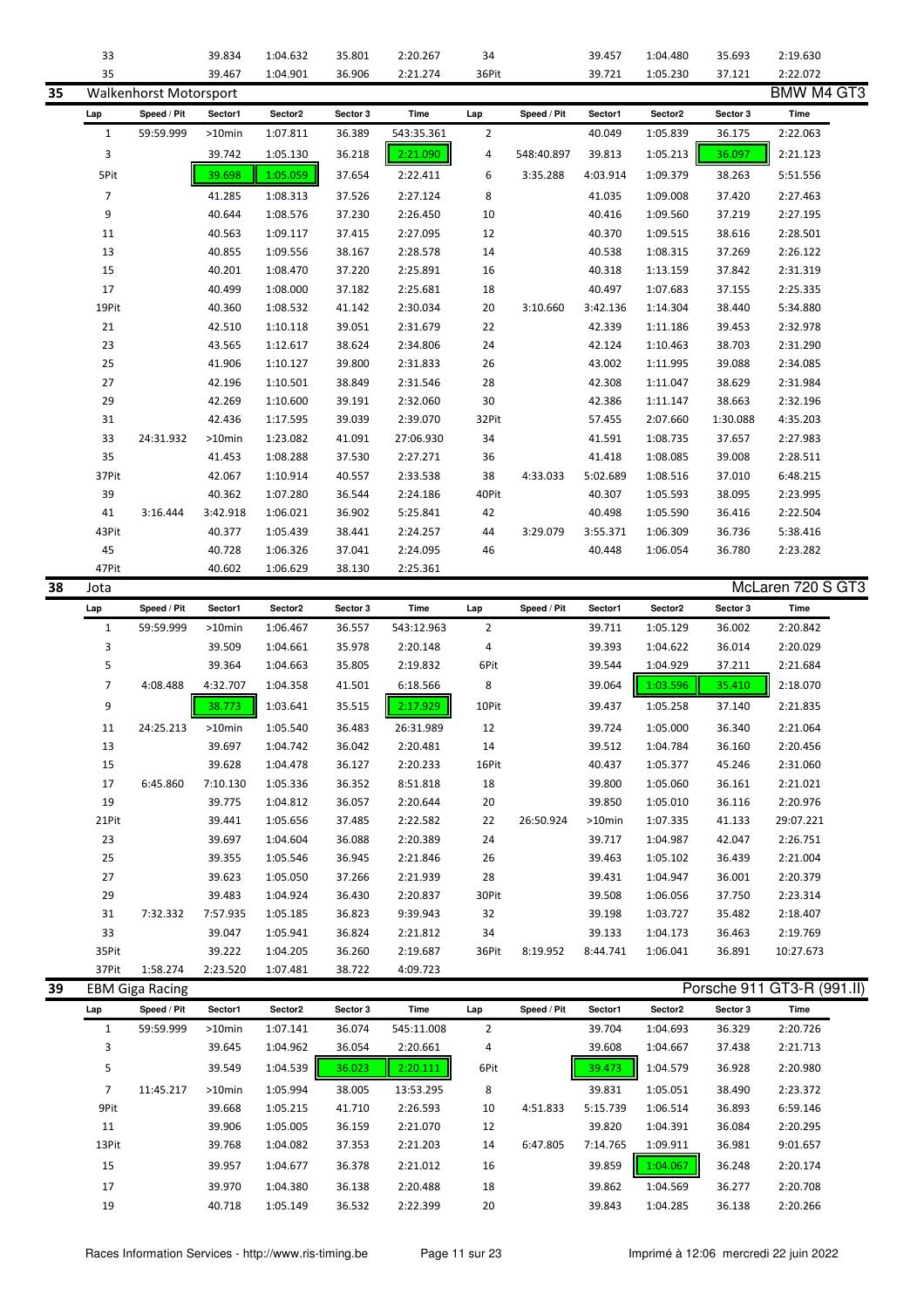|    | 21                 |             | 39.742   | 1:08.203 | 36.949   | 2:24.894   | 22             |             | 39.900   | 1:04.663 | 36.208      | 2:20.771               |
|----|--------------------|-------------|----------|----------|----------|------------|----------------|-------------|----------|----------|-------------|------------------------|
|    | 23                 |             | 39.848   | 1:04.986 | 36.579   | 2:21.413   | 24             |             | 39.905   | 1:04.752 | 36.507      | 2:21.164               |
|    | 25                 |             | 39.809   | 1:04.663 | 36.167   | 2:20.639   | 26Pit          |             | 52.024   | 2:06.719 | 1:30.720    | 4:29.463               |
|    | 27                 | 26:51.025   | >10min   | 1:10.208 | 37.630   | 29:05.940  | 28             |             | 40.838   | 1:05.490 | 37.072      | 2:23.400               |
|    | 29                 |             | 40.756   | 1:05.017 | 36.702   | 2:22.475   | 30             |             | 40.653   | 1:05.240 | 36.802      | 2:22.695               |
|    | 31                 |             | 40.939   | 1:05.360 | 36.906   | 2:23.205   | 32             |             | 40.707   | 1:05.863 | 36.910      | 2:23.480               |
|    | 33                 |             | 40.909   | 1:06.806 | 36.825   | 2:24.540   | 34             |             | 40.729   | 1:05.525 | 36.812      | 2:23.066               |
|    | 35                 |             | 40.768   | 1:05.461 | 36.721   | 2:22.950   | 36             |             | 40.884   | 1:05.722 | 36.689      | 2:23.295               |
|    |                    |             |          |          |          |            |                |             |          |          |             |                        |
|    | 37                 |             | 41.517   | 1:05.828 | 36.886   | 2:24.231   | 38             |             | 40.618   | 1:06.063 | 36.877      | 2:23.558               |
|    | 39                 |             | 40.635   | 1:06.720 | 36.803   | 2:24.158   | 40             |             | 40.774   | 1:06.827 | 36.845      | 2:24.446               |
|    | 41Pit              |             | 41.015   | 1:06.446 | 38.817   | 2:26.278   | 42             | 3:03.647    | 3:31.579 | 1:10.190 | 37.463      | 5:19.232               |
|    | 43                 |             | 40.860   | 1:07.178 | 37.381   | 2:25.419   | 44             |             | 40.663   | 1:07.031 | 37.220      | 2:24.914               |
|    | 45                 |             | 40.406   | 1:06.629 | 36.864   | 2:23.899   | 46             |             | 40.305   | 1:06.572 | 37.235      | 2:24.112               |
|    | 47                 |             | 40.194   | 1:08.464 | 41.686   | 2:30.344   | 48             |             | 40.529   | 1:08.139 | 39.522      | 2:28.190               |
|    | 49                 |             | 40.396   | 1:11.111 | 40.046   | 2:31.553   | 50             |             | 40.691   | 1:08.201 | 40.911      | 2:29.803               |
|    | 51Pit              |             | 41.604   | 1:08.084 | 1:00.739 | 2:50.427   |                |             |          |          |             |                        |
| 46 | <b>Team WRT</b>    |             |          |          |          |            |                |             |          |          |             | Audi R8 LMS evo II GT3 |
|    | Lap                | Speed / Pit | Sector1  | Sector2  | Sector 3 | Time       | Lap            | Speed / Pit | Sector1  | Sector2  | Sector 3    | Time                   |
|    | $\mathbf{1}$       | 59:59.999   | >10min   | 1:04.586 | 35.679   | 543:50.812 | $\overline{2}$ |             | 39.599   | 1:03.905 | 35.655      | 2:19.159               |
|    | 3                  |             | 39.563   | 1:04.158 | 35.747   | 2:19.468   | 4              |             | 39.606   | 1:04.460 | 35.854      | 2:19.920               |
|    | 5                  |             | 39.570   | 1:04.825 | 40.009   | 2:24.404   | 6Pit           |             | 40.608   | 1:05.509 | 37.347      | 2:23.464               |
|    | 7                  | 19:35.254   | >10min   | 1:07.572 | 38.150   | 21:52.635  | 8              |             | 39.642   | 1:03.854 | 35.616      | 2:19.112               |
|    |                    |             |          |          |          |            |                |             |          |          |             |                        |
|    | 9                  |             | 39.480   | 1:04.325 | 36.226   | 2:20.031   | 10             |             | 39.824   | 1:04.648 | 38.114      | 2:22.586               |
|    | 11                 |             | 39.631   | 1:04.392 | 35.799   | 2:19.822   | 12Pit          |             | 39.488   | 1:06.024 | 37.539      | 2:23.051               |
|    | 13                 | 9:15.054    | 9:40.490 | 1:08.350 | 36.662   | 11:25.502  | 14             |             | 40.297   | 1:06.839 | 36.709      | 2:23.845               |
|    | 15                 |             | 40.206   | 1:05.866 | 36.658   | 2:22.730   | 16             |             | 39.969   | 1:05.399 | 36.411      | 2:21.779               |
|    | 17                 |             | 39.863   | 1:05.193 | 36.349   | 2:21.405   | 18             |             | 39.824   | 1:05.004 | 36.214      | 2:21.042               |
|    | 19                 |             | 39.932   | 1:05.130 | 36.283   | 2:21.345   | 20             |             | 39.803   | 1:04.880 | 36.341      | 2:21.024               |
|    | 21                 |             | 39.850   | 1:05.454 | 37.117   | 2:22.421   | 22             |             | 40.107   | 1:05.753 | 36.502      | 2:22.362               |
|    | 23                 |             | 39.489   | 1:05.519 | 36.852   | 2:21.860   | 24Pit          |             | 39.776   | 1:25.337 | 1:24.070    | 3:29.183               |
|    | 25                 | 27:37.870   | >10min   | 1:07.555 | 36.823   | 29:46.877  | 26             |             | 40.022   | 1:05.307 | 36.219      | 2:21.548               |
|    | 27                 |             | 39.664   | 1:04.817 | 36.003   | 2:20.484   | 28             |             | 39.515   | 1:06.252 | 36.152      | 2:21.919               |
|    | 29                 |             | 39.628   | 1:04.665 | 36.150   | 2:20.443   | 30             |             | 39.589   | 1:04.763 | 35.945      | 2:20.297               |
|    | 31                 |             | 39.532   | 1:04.552 | 36.027   | 2:20.111   | 32             |             | 39.493   | 1:04.655 | 36.065      | 2:20.213               |
|    | 33                 |             | 39.453   | 1:05.441 | 38.394   | 2:23.288   | 34Pit          |             | 39.475   | 1:07.828 | 43.353      | 2:30.656               |
|    | 35                 | 9:42.223    | >10min   | 1:05.888 | 37.477   | 11:50.802  | 36             |             | 40.054   | 1:05.613 | 37.136      | 2:22.803               |
|    | 37                 |             | 39.907   | 1:05.063 | 36.119   | 2:21.089   | 38             |             | 39.624   | 1:07.691 | 37.256      | 2:24.571               |
|    | 39                 |             | 39.839   | 1:05.327 | 36.347   | 2:21.513   | 40             |             | 39.438   | 1:04.876 | 35.929      | 2:20.243               |
|    |                    |             |          |          |          |            |                |             |          |          |             |                        |
|    | 41                 | 702:58.159  | 39.810   | 1:04.797 | 36.058   | 2:20.665   | 42             |             | 40.216   | 1:04.797 | 36.110      | 2:21.123               |
|    | 43                 |             | 39.496   | 1:04.904 | 36.150   | 2:20.550   | 44Pit          |             | 39.836   | 1:05.370 | 37.761      | 2:22.967               |
|    | 45                 | 1:44.659    | 2:08.874 | 1:05.413 | 38.655   | 3:52.942   | 46Pit          |             | 39.615   | 1:05.175 | 1:03.679    | 2:48.469               |
| 47 | <b>KCMG</b>        |             |          |          |          |            |                |             |          |          | Porsche 911 | GT3-R (991.II)         |
|    | Lap                | Speed / Pit | Sector1  | Sector2  | Sector 3 | Time       | Lap            | Speed / Pit | Sector1  | Sector2  | Sector 3    | Time                   |
|    | $\mathbf{1}$       | 59:59.999   | >10min   | >10min   | >10min   | 543:09.676 | 2              |             | 39.679   | >10min   | $>10$ min   | 2:20.498               |
|    | 3                  |             | 39.484   | 1:04.432 | 35.904   | 2:19.820   | 4              |             | 39.372   | 1:04.432 | >10min      | 2:19.588               |
|    | 5                  |             | 39.299   | 1:04.432 | >10min   | 2:19.408   | 6Pit           |             | 39.208   | 1:04.432 | >10min      | 2:21.479               |
|    | 7                  | 12:13.434   | >10min   | 1:04.432 | >10min   | 14:21.143  | 8              |             | 39.435   | 1:04.432 | >10min      | 2:22.438               |
|    | 9                  |             | 39.305   | 1:04.432 | >10min   | 2:19.861   | 10             |             | 39.231   | 1:04.940 | 39.132      | 2:23.303               |
|    | 11                 |             | 39.113   | 1:04.285 | 35.652   | 2:19.050   | 12Pit          |             | 39.083   | 1:04.576 | 36.421      | 2:20.080               |
|    | 13                 | 9:19.810    | 9:44.750 | 1:04.576 | >10min   | 11:32.398  | 14             |             | 39.636   | 1:04.576 | >10min      | 2:20.348               |
|    | 15                 |             | 39.409   | 1:04.576 | >10min   | 2:19.044   | 16             |             | 39.378   | 1:04.576 | >10min      | 2:19.012               |
|    | 17                 |             | 39.212   | 1:04.576 | >10min   | 2:19.361   | 18Pit          |             | 40.095   | 1:04.576 | >10min      | 2:24.242               |
|    |                    |             |          |          |          |            |                |             |          |          |             |                        |
|    | 19                 | 10:52.342   | >10min   | 1:04.576 | >10min   | 12:58.463  | 20             |             | 39.350   | 1:04.576 | >10min      | 2:19.444               |
|    | 21                 |             | 39.256   | 1:04.576 | >10min   | 2:19.054   | 22             |             | 39.066   | 1:04.576 | >10min      | 2:24.274               |
|    | 23Pit              |             | 39.258   | 1:04.576 | >10min   | 2:55.329   | 24             | 23:10.654   | >10min   | 1:04.576 | >10min      | 25:18.341              |
|    | 25                 |             | 39.394   | 1:04.576 | >10min   | 2:18.686   | 26             |             | 39.191   | 1:04.576 | >10min      | 2:17.720               |
|    | 27                 |             | 39.184   | 1:04.576 | >10min   | 2:19.519   | 28Pit          |             | 39.160   | 1:03.482 | 37.297      | 2:19.939               |
| 50 | <b>Rowe Racing</b> |             |          |          |          |            |                |             |          |          |             | BMW M4 GT3             |
|    | Lap                | Speed / Pit | Sector1  | Sector2  | Sector 3 | Time       | Lap            | Speed / Pit | Sector1  | Sector2  | Sector 3    | Time                   |
| 51 | Iron Lynx          |             |          |          |          |            |                |             |          |          |             | Ferrari 488 GT3        |
|    | Lap                | Speed / Pit | Sector1  | Sector2  | Sector 3 | Time       | Lap            | Speed / Pit | Sector1  | Sector2  | Sector 3    | Time                   |
|    |                    |             |          |          |          |            |                |             |          |          |             |                        |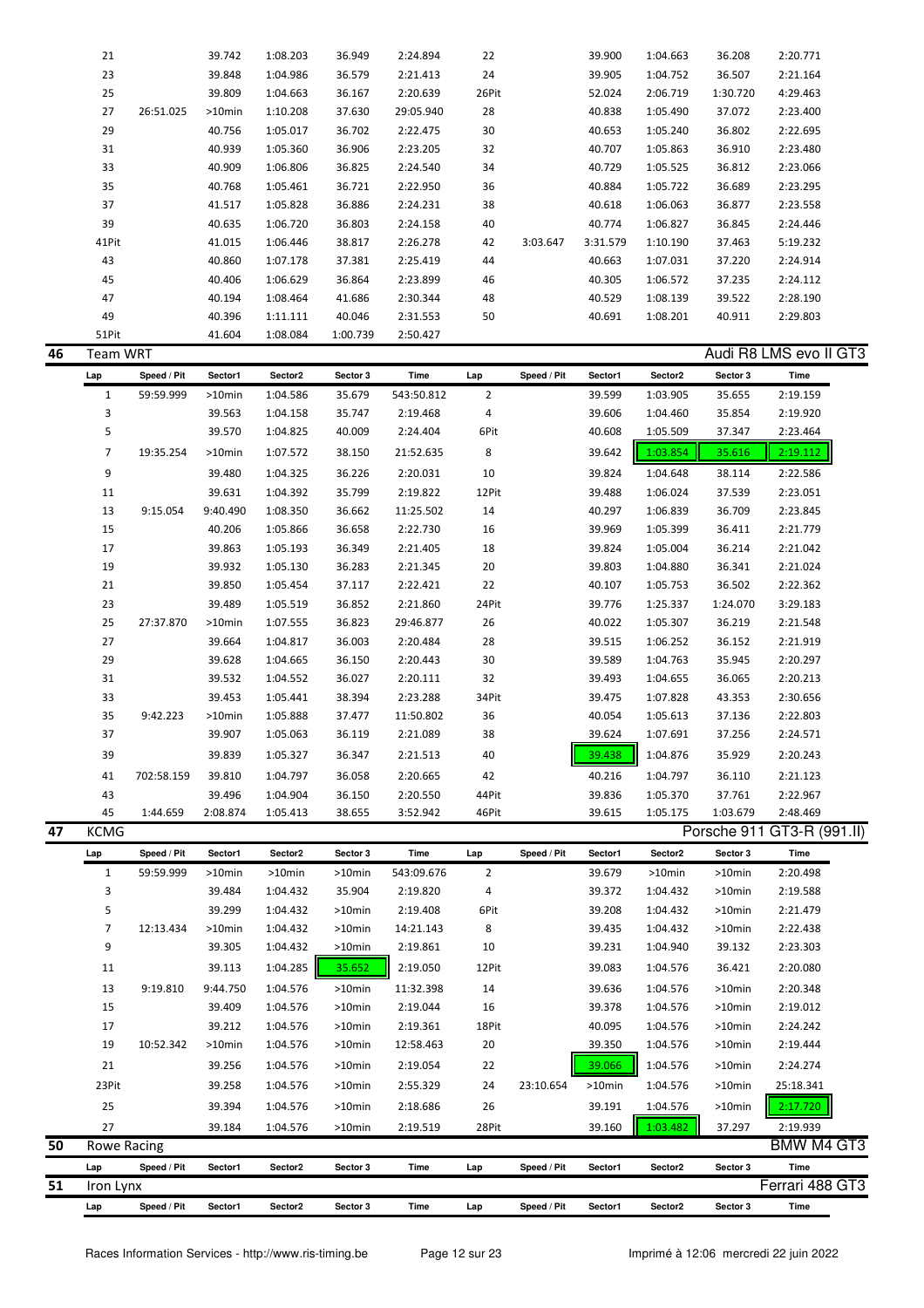| 1              | 59:59.999 | $>10$ min | 1:17.753 | 41.597 | 556:03.855 | 2    |           | 42.235    | 1:08.463 | 40.887 | 2:31.585  |  |
|----------------|-----------|-----------|----------|--------|------------|------|-----------|-----------|----------|--------|-----------|--|
| 3              |           | 41.450    | 1:09.039 | 37.370 | 2:27.859   | 4Pit |           | 41.265    | 1:09.778 | 39.847 | 2:30.890  |  |
| 5              | 2:29.544  | 2:54.092  | 1:07.386 | 37.383 | 4:38.861   | 6    |           | 41.523    | 1:07.370 | 37.269 | 2:26.162  |  |
| $\overline{7}$ |           | 40.772    | 1:06.301 | 38.331 | 2:25.404   | 8Pit |           | 40.154    | 1:06.441 | 42.067 | 2:28.662  |  |
| 9              | 2:17.613  | 2:43.025  | 1:07.282 | 38.127 | 4:28.434   | 10   |           | 40.164    | 1:06.140 | 37.484 | 2:23.788  |  |
| 11             |           | 39.957    | 1:05.622 | 36.469 | 2:22.048   | 12   |           | 39.729    | 1:04.827 | 36.124 | 2:20.680  |  |
| 13Pit          |           | 39.890    | 1:05.816 | 39.069 | 2:24.775   | 14   | 67:05.828 | $>10$ min | 1:13.902 | 42.325 | 69:28.480 |  |
| 15             |           | 39.588    | 1:04.156 | 35.665 | 2:19.409   | 16   |           | 39.427    | 1:03.554 | 35.734 | 2:18.715  |  |
| 17Pit          |           | 39.286    | 1:05.079 | 37.549 | 2:21.914   | 18   | 4:17.343  | 4:42.990  | 1:05.489 | 36.309 | 6:24.788  |  |
| 19             |           | 40.115    | 1:04.610 | 36.113 | 2:20.838   | 20   |           | 39.792    | 1:04.363 | 35.759 | 2:19.914  |  |
| 21             |           | 39.699    | 1:03.920 | 35.580 | 2:19.199   | 22   |           | 39.645    | 1:07.562 | 38.161 | 2:25.368  |  |
| 23             |           | 39.669    | 1:04.033 | 35.704 | 2:19.406   | 24   |           | 39.535    | 1:04.111 | 36.040 | 2:19.686  |  |
| 25             |           | 39.518    | 1:04.195 | 35.872 | 2:19.585   | 26   |           | 39.559    | 1:04.230 | 35.865 | 2:19.654  |  |
| 27             |           | 39.524    | 1:04.522 | 36.017 | 2:20.063   | 28   |           | 39.556    | 1:04.914 | 36.413 | 2:20.883  |  |
| 29             |           | 39.506    | 1:04.456 | 35.811 | 2:19.773   | 30   |           | 39.553    | 1:05.069 | 36.226 | 2:20.848  |  |
| 31             |           | 39.691    | 1:04.478 | 35.744 | 2:19.913   | 32   |           | 39.501    | 1:05.950 | 36.460 | 2:21.911  |  |
| 33             |           | 39.598    | 1:04.334 | 35.786 | 2:19.718   | 34   |           | 39.513    | 1:04.573 | 35.929 | 2:20.015  |  |
| 35             |           | 39.390    | 1:04.480 | 35.851 | 2:19.721   | 36   |           | 39.565    | 1:04.230 | 35.869 | 2:19.664  |  |
| 37Pit          |           | 39.589    | 1:04.425 | 42.889 | 2:26.903   |      |           |           |          |        |           |  |

| 52 | AF Corse       |                    |           |          |          |            |                |             |          |          |          | Ferrari 488 GT3            |
|----|----------------|--------------------|-----------|----------|----------|------------|----------------|-------------|----------|----------|----------|----------------------------|
|    | Lap            | Speed / Pit        | Sector1   | Sector2  | Sector 3 | Time       | Lap            | Speed / Pit | Sector1  | Sector2  | Sector 3 | Time                       |
|    | $\mathbf{1}$   | 59:59.999          | $>10$ min | 1:07.746 | 37.327   | 565:01.883 | $\overline{2}$ |             | 40.233   | 1:06.179 | 36.830   | 2:23.242                   |
|    | 3Pit           |                    | 39.966    | 1:08.362 | 39.903   | 2:28.231   | 4              | 3:20.450    | 3:48.179 | 1:12.764 | 42.170   | 5:43.113                   |
|    | 5              |                    | 39.342    | 1:03.647 | 35.669   | 2:18.658   | 6              |             | 39.397   | 1:03.655 | 35.795   | 2:18.847                   |
|    | $\overline{7}$ |                    | 39.355    | 1:04.040 | 35.795   | 2:19.190   | 8              |             | 39.453   | 1:04.036 | 35.731   | 2:19.220                   |
|    | 9              |                    | 39.371    | 1:03.998 | 35.656   | 2:19.025   | 10             |             | 39.303   | 1:09.771 | 37.316   | 2:26.390                   |
|    | 11             |                    | 39.520    | 1:05.365 | 36.280   | 2:21.165   | 12             |             | 39.551   | 1:04.255 | 35.780   | 2:19.586                   |
|    | 13             |                    | 39.451    | 1:04.881 | 36.547   | 2:20.879   | 14Pit          |             | 39.939   | 1:05.697 | 38.192   | 2:23.828                   |
|    | 15             | 2:41.962           | 3:12.664  | 1:09.690 | 37.281   | 4:59.635   | 16             |             | 40.395   | 1:06.171 | 36.788   | 2:23.354                   |
|    | 17             |                    | 40.110    | 1:06.089 | 36.983   | 2:23.182   | 18             |             | 40.045   | 1:05.169 | 36.528   | 2:21.742                   |
|    | 19             |                    | 39.913    | 1:05.068 | 36.446   | 2:21.427   | 20             |             | 39.818   | 1:05.023 | 36.311   | 2:21.152                   |
|    | 21             |                    | 39.864    | 1:05.818 | 36.569   | 2:22.251   | 22             |             | 39.693   | 1:05.288 | 36.175   | 2:21.156                   |
|    | 23             |                    | 39.731    | 1:05.210 | 36.365   | 2:21.306   | 24Pit          |             | 39.700   | 1:05.055 | 44.092   | 2:28.847                   |
|    | 25             | 30:38.932          | $>10$ min | 1:08.203 | 39.426   | 32:52.425  | 26             |             | 40.925   | 1:07.435 | 37.172   | 2:25.532                   |
|    | 27             |                    | 40.665    | 1:06.557 | 36.976   | 2:24.198   | 28Pit          |             | 40.351   | 1:07.023 | 37.641   | 2:25.015                   |
|    | 29             | 3:06.116           | 3:31.604  | 1:09.623 | 37.925   | 5:19.152   | 30             |             | 40.260   | 1:05.544 | 36.329   | 2:22.133                   |
|    | 31             |                    | 39.882    | 1:04.825 | 36.277   | 2:20.984   | 32             |             | 39.822   | 1:05.306 | 36.542   | 2:21.670                   |
|    | 33             |                    | 39.767    | 1:05.539 | 36.344   | 2:21.650   | 34             |             | 40.086   | 1:05.972 | 36.390   | 2:22.448                   |
|    | 35             |                    | 40.218    | 1:05.196 | 36.203   | 2:21.617   | 36             |             | 39.758   | 1:05.912 | 36.385   | 2:22.055                   |
|    | 37             |                    | 39.842    | 1:05.693 | 36.301   | 2:21.836   | 38Pit          |             | 39.760   | 1:06.074 | 37.923   | 2:23.757                   |
|    | 39             | 3:29.135           | 3:54.314  | 1:06.297 | 36.251   | 5:36.862   | 40             |             | 39.542   | 1:07.341 | 36.894   | 2:23.777                   |
|    | 41             |                    | 39.574    | 1:04.775 | 35.705   | 2:20.054   | 42             |             | 39.389   | 1:04.452 | 35.653   | 2:19.494                   |
|    | 43Pit          |                    | 39.440    | 1:04.980 | 37.420   | 2:21.840   | 44             | 4:55.967    | 5:21.450 | 1:06.507 | 36.398   | 7:04.355                   |
|    | 45             |                    | 39.917    | 1:06.143 | 36.433   | 2:22.493   | 46Pit          |             | 40.190   | 1:05.766 | 1:02.931 | 2:48.887                   |
| 54 |                | Dinamic Motorsport |           |          |          |            |                |             |          |          |          | Porsche 911 GT3-R (991.II) |

| Lap   | Speed / Pit | Sector1  | Sector2  | Sector 3 | Time       | Lap   | Speed / Pit | Sector1  | Sector2  | Sector 3 | Time      |
|-------|-------------|----------|----------|----------|------------|-------|-------------|----------|----------|----------|-----------|
| 1     | 59:59.999   | >10min   | 1:08.667 | 45.283   | 544:28.427 | 2Pit  |             | 39.539   | 1:04.991 | 38.537   | 2:23.067  |
| 3     | 2:05.176    | 2:29.214 | 1:06.702 | 38.946   | 4:14.862   | 4     |             | 39.258   | 1:03.253 | 35.546   | 2:18.057  |
| 5     |             | 39.272   | 1:03.625 | 35.654   | 2:18.551   | 6     |             | 39.269   | 1:03.997 | 35.914   | 2:19.180  |
| 7Pit  |             | 39.340   | 1:04.091 | 36.448   | 2:19.879   | 8     | 5:40.158    | 6:04.268 | 1:05.535 | 40.900   | 7:50.703  |
| 9     |             | 39.874   | 1:05.244 | 36.259   | 2:21.377   | 10    |             | 39.814   | 1:04.772 | 36.162   | 2:20.748  |
| 11    |             | 39.823   | 1:06.018 | 38.117   | 2:23.958   | 12    |             | 39.692   | 1:05.042 | 36.092   | 2:20.826  |
| 13    |             | 39.573   | 1:05.095 | 36.186   | 2:20.854   | 14    |             | 39.643   | 1:04.938 | 36.320   | 2:20.901  |
| 15    |             | 39.629   | 1:04.771 | 36.188   | 2:20.588   | 16    |             | 39.615   | 1:04.643 | 36.193   | 2:20.451  |
| 17    |             | 40.821   | 1:07.221 | 37.154   | 2:25.196   | 18    |             | 39.466   | 1:04.891 | 36.007   | 2:20.364  |
| 19    |             | 39.737   | 1:04.885 | 36.118   | 2:20.740   | 20    |             | 39.817   | 1:06.854 | 36.694   | 2:23.365  |
| 21    |             | 39.735   | 1:04.883 | 35.977   | 2:20.595   | 22    |             | 39.642   | 1:04.706 | 36.057   | 2:20.405  |
| 23    |             | 39.638   | 1:04.823 | 36.195   | 2:20.656   | 24    |             | 39.580   | 1:04.939 | 36.153   | 2:20.672  |
| 25    |             | 39.492   | 1:04.789 | 36.219   | 2:20.500   | 26    |             | 39.478   | 1:04.898 | 36.084   | 2:20.460  |
| 27    |             | 39.433   | 1:04.734 | 35.962   | 2:20.129   | 28    |             | 39.503   | 1:04.846 | 36.948   | 2:21.297  |
| 29Pit |             | 39.512   | 1:05.119 | 37.569   | 2:22.200   | 30Pit | 58:45.654   | >10min   | 1:07.042 | 40.207   | 60:58.675 |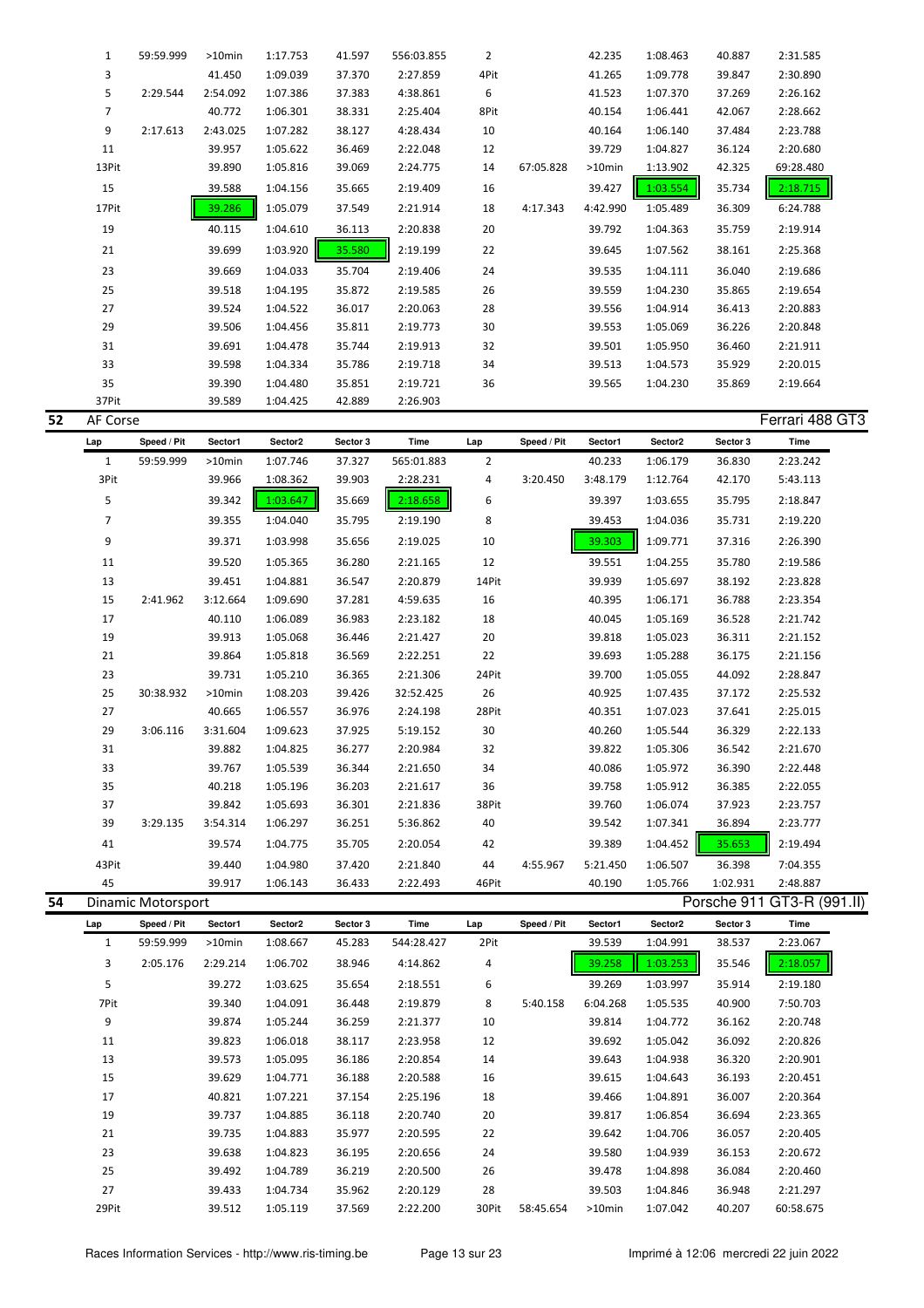|    | 31    | 1:54.845                | 2:25.377  | 1:08.340 | 47.949   | 4:21.666   | 32   |             | 39.606   | 1:04.181 | 35.644   | 2:19.431         |  |
|----|-------|-------------------------|-----------|----------|----------|------------|------|-------------|----------|----------|----------|------------------|--|
|    | 33    |                         | 39.796    | 1:09.461 | 36.958   | 2:26.215   | 34   |             | 39.620   | 1:03.776 | 35.917   | 2:19.313         |  |
|    | 35    |                         | 39.619    | 1:04.149 | 36.194   | 2:19.962   | 36   |             | 39.588   | 1:04.388 | 35.919   | 2:19.895         |  |
|    | 37Pit |                         | 39.632    | 1:06.685 | 45.462   | 2:31.779   | 38   | 3:43.338    | 4:08.494 | 1:06.401 | 36.103   | 5:50.998         |  |
|    | 39    |                         | 39.496    | 1:03.650 | 35.481   | 2:18.627   | 40   |             | 39.482   | 1:03.648 | 35.496   | 2:18.626         |  |
|    | 41Pit |                         | 39.436    | 1:05.203 | 36.559   | 2:21.198   | 42   | 2:08.839    | 2:32.683 | 1:06.163 | 40.154   | 4:19.000         |  |
|    | 43Pit |                         | 39.655    | 1:04.894 | 39.330   | 2:23.879   |      |             |          |          |          |                  |  |
| 55 |       | AMG Team GruppeM Racing |           |          |          |            |      |             |          |          |          | Mercedes-AMG GT3 |  |
|    | Lap   | Speed / Pit             | Sector1   | Sector2  | Sector 3 | Time       | Lap  | Speed / Pit | Sector1  | Sector2  | Sector 3 | Time             |  |
|    |       | 59:59.999               | $>10$ min | 1:06.523 | 36.404   | 545:01.852 | 2    |             | 39.295   | 1:04.011 | 35.818   | 2:19.124         |  |
|    | 3     |                         | 39.332    | 1:04.190 | 35.839   | 2:19.361   | 4Pit |             | 39.444   | 1:04.143 | 36.984   | 2:20.571         |  |

| 5     | 16:32.417 | $>10$ min | 1:07.576 | 39.894 | 18:44.422 | 6     |           | 39.300    | 1:04.004 | 41.136   | 2:24.440  |  |
|-------|-----------|-----------|----------|--------|-----------|-------|-----------|-----------|----------|----------|-----------|--|
| 7Pit  |           | 39.272    | 1:18.277 | 49.709 | 2:47.258  | 8     | 76:25.364 | $>10$ min | 1:06.175 | 36.499   | 78:33.961 |  |
| 9     |           | 39.761    | 1:04.389 | 35.997 | 2:20.147  | 10    |           | 39.411    | 1:04.268 | 35.936   | 2:19.615  |  |
| 11Pit |           | 39.551    | 1:05.313 | 37.245 | 2:22.109  | 12    | 6:56.626  | 7:21.525  | 1:05.419 | 37.903   | 9:04.847  |  |
| 13    |           | 39.621    | 1:04.157 | 36.026 | 2:19.804  | 14    |           | 39.559    | 1:04.815 | 36.283   | 2:20.657  |  |
| 15    |           | 39.587    | 1:03.905 | 35.928 | 2:19.420  | 16    |           | 39.703    | 1:04.092 | 35.896   | 2:19.691  |  |
| 17    |           | 39.529    | 1:03.956 | 35.913 | 2:19.398  | 18    |           | 39.560    | 1:04.252 | 35.952   | 2:19.764  |  |
| 19Pit |           | 39.511    | 1:04.486 | 36.681 | 2:20.678  | 20    | 1:22.588  | 1:46.711  | 1:05.319 | 36.147   | 3:28.177  |  |
| 21    |           | 39.569    | 1:04.524 | 35.998 | 2:20.091  | 22    |           | 39.510    | 1:04.534 | 36.094   | 2:20.138  |  |
| 23    |           | 39.465    | 1:05.352 | 36.004 | 2:20.821  | 24    |           | 39.576    | 1:05.048 | 35.968   | 2:20.592  |  |
| 25    |           | 39.524    | 1:04.793 | 36.166 | 2:20.483  | 26    |           | 39.561    | 1:04.715 | 35.952   | 2:20.228  |  |
| 27    |           | 39.587    | 1:04.488 | 35.930 | 2:20.005  | 28    |           | 39.575    | 1:04.615 | 37.121   | 2:21.311  |  |
| 29    |           | 39.600    | 1:04.640 | 36.046 | 2:20.286  | 30    |           | 39.589    | 1:04.852 | 36.119   | 2:20.560  |  |
| 31    |           | 39.631    | 1:04.658 | 36.389 | 2:20.678  | 32Pit |           | 40.564    | 1:06.844 | 1:01.815 | 2:49.223  |  |

|       | Dinamic Motorsport |           |          |          |            |                |             |           |          |          | Porsche 911 GT3-R (991.II) |
|-------|--------------------|-----------|----------|----------|------------|----------------|-------------|-----------|----------|----------|----------------------------|
| Lap   | Speed / Pit        | Sector1   | Sector2  | Sector 3 | Time       | Lap            | Speed / Pit | Sector1   | Sector2  | Sector 3 | Time                       |
| 1     | 59:59.999          | $>10$ min | 1:11.223 | 36.422   | 548:27.055 | $\overline{2}$ |             | 39.695    | 1:05.277 | 36.058   | 2:21.030                   |
| 3     |                    | 39.427    | 1:05.484 | 36.564   | 2:21.475   | 4              |             | 39.493    | 1:05.155 | 36.142   | 2:20.790                   |
| 5     |                    | 39.406    | 1:06.572 | 36.412   | 2:22.390   | 6              |             | 39.473    | 1:05.274 | 36.377   | 2:21.124                   |
| 7Pit  |                    | 39.470    | 1:05.294 | 38.738   | 2:23.502   | 8              | 32:27.269   | $>10$ min | 1:07.399 | 37.532   | 34:38.877                  |
| 9     |                    | 40.219    | 1:06.634 | 38.269   | 2:25.122   | 10Pit          |             | 39.936    | 1:06.137 | 40.581   | 2:26.654                   |
| 11    | 9:27.860           | 9:56.293  | 1:08.240 | 36.286   | 11:40.819  | 12             |             | 39.563    | 1:04.097 | 36.215   | 2:19.875                   |
| 13    |                    | 39.455    | 1:04.363 | 36.090   | 2:19.908   | 14             |             | 39.505    | 1:04.845 | 36.446   | 2:20.796                   |
| 15    |                    | 39.586    | 1:04.785 | 36.456   | 2:20.827   | 16Pit          |             | 39.643    | 1:04.799 | 44.925   | 2:29.367                   |
| 17    | 51:47.832          | >10min    | 1:06.587 | 36.585   | 53:55.401  | 18             |             | 39.572    | 1:04.281 | 35.603   | 2:19.456                   |
| 19    |                    | 39.406    | 1:04.089 | 35.601   | 2:19.096   | 20             |             | 39.285    | 1:03.831 | 35.462   | 2:18.578                   |
| 21Pit |                    | 39.310    | 1:03.910 | 36.612   | 2:19.832   | 22             | 4:40.796    | 5:08.234  | 1:13.991 | 38.324   | 7:00.549                   |
| 23    |                    | 41.146    | 1:08.305 | 38.547   | 2:27.998   | 24             |             | 42.120    | 1:10.113 | 37.682   | 2:29.915                   |
| 25    |                    | 40.622    | 1:06.780 | 36.644   | 2:24.046   | 26             |             | 40.440    | 1:05.636 | 36.307   | 2:22.383                   |
| 27    |                    | 40.294    | 1:06.318 | 36.505   | 2:23.117   | 28             |             | 40.202    | 1:06.179 | 36.504   | 2:22.885                   |
| 29    |                    | 40.148    | 1:05.756 | 36.839   | 2:22.743   | 30             |             | 40.109    | 1:05.533 | 36.775   | 2:22.417                   |
| 31Pit |                    | 40.200    | 1:06.073 | 48.201   | 2:34.474   |                |             |           |          |          |                            |

| 57 |                | <b>Winward Racing</b> |           |          |          |            |                |             |          |          |          | Mercedes-AMG GT3 |  |
|----|----------------|-----------------------|-----------|----------|----------|------------|----------------|-------------|----------|----------|----------|------------------|--|
|    | Lap            | Speed / Pit           | Sector1   | Sector2  | Sector 3 | Time       | Lap            | Speed / Pit | Sector1  | Sector2  | Sector 3 | Time             |  |
|    |                | 59:59.999             | $>10$ min | 1:07.663 | 39.045   | 546:53.157 | $\overline{2}$ |             | 39.663   | 1:04.695 | 36.501   | 2:20.859         |  |
|    | 3              |                       | 39.514    | 1:04.495 | 36.054   | 2:20.063   | 4              |             | 39.507   | 1:04.502 | 35.959   | 2:19.968         |  |
|    | 5Pit           |                       | 39.360    | 1:07.477 | 37.267   | 2:24.104   | 6              | 5:31.689    | 5:56.554 | 1:04.875 | 39.288   | 7:40.717         |  |
|    | $\overline{7}$ |                       | 39.377    | 1:03.666 | 36.069   | 2:19.112   | 8              |             | 39.450   | 1:04.394 | 35.927   | 2:19.771         |  |
|    | 9              |                       | 39.416    | 1:05.564 | 35.991   | 2:20.971   | 10             |             | 39.437   | 1:05.020 | 36.801   | 2:21.258         |  |
|    | 11             |                       | 39.415    | 1:04.052 | 37.529   | 2:20.996   | 12             |             | 39.267   | 1:04.099 | 36.297   | 2:19.663         |  |
|    | 13             |                       | 39.283    | 1:03.741 | 35.881   | 2:18.905   | 14             |             | 39.356   | 1:04.325 | 35.939   | 2:19.620         |  |
|    | 15             |                       | 39.406    | 1:04.636 | 39.744   | 2:23.786   | 16             |             | 39.448   | 1:04.399 | 36.108   | 2:19.955         |  |
|    | 17             |                       | 39.495    | 1:04.329 | 35.773   | 2:19.597   | 18             |             | 39.381   | 1:04.521 | 38.173   | 2:22.075         |  |
|    | 19             |                       | 39.453    | 1:04.708 | 36.113   | 2:20.274   | 20             |             | 39.488   | 1:04.453 | 35.929   | 2:19.870         |  |
|    | 21             |                       | 39.605    | 1:04.200 | 36.216   | 2:20.021   | 22             |             | 39.526   | 1:05.507 | 38.695   | 2:23.728         |  |
|    | 23             |                       | 39.963    | 1:04.847 | 36.254   | 2:21.064   | 24             |             | 39.517   | 1:04.464 | 35.983   | 2:19.964         |  |
|    | 25Pit          |                       | 39.482    | 1:04.373 | 56.028   | 2:39.883   | 26             | 45:18.441   | >10min   | 1:08.189 | 38.140   | 47:30.191        |  |
|    | 27             |                       | 39.781    | 1:04.876 | 36.880   | 2:21.537   | 28Pit          |             | 39.529   | 1:06.553 | 37.444   | 2:23.526         |  |
|    | 29             | 2:27.676              | 2:56.115  | 1:13.182 | 48.236   | 4:57.533   | 30Pit          |             | 42.553   | 1:11.198 | 43.853   | 2:37.604         |  |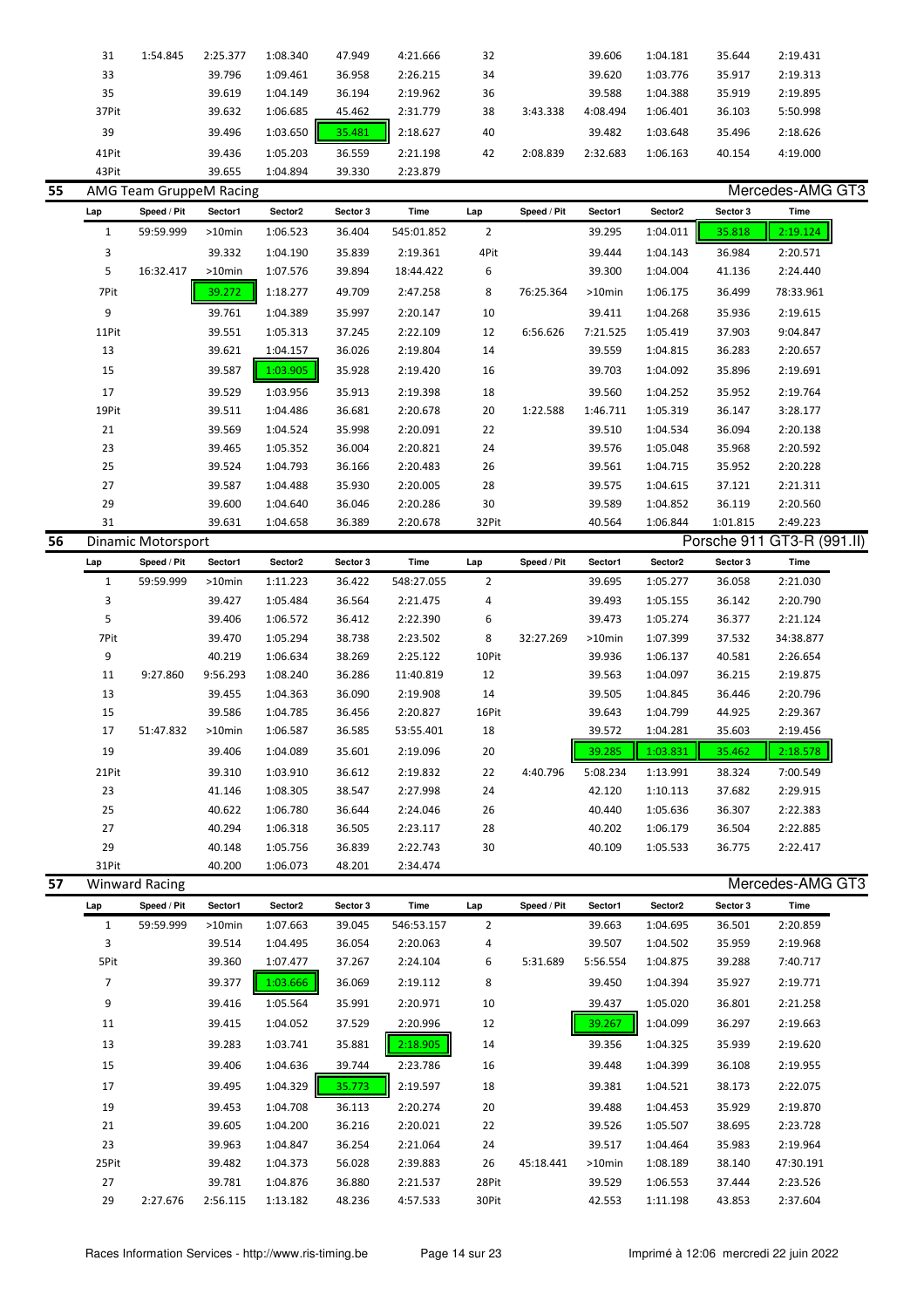|    | 31             | 2:16.872                | 2:42.616 | 1:07.576 | 37.768   | 4:27.960   | 32             |             | 40.474   | 1:07.287 | 36.904   | 2:24.665                           |  |
|----|----------------|-------------------------|----------|----------|----------|------------|----------------|-------------|----------|----------|----------|------------------------------------|--|
|    | 33             |                         | 40.201   | 1:06.597 | 37.320   | 2:24.118   | 34             |             | 40.169   | 1:06.412 | 36.524   | 2:23.105                           |  |
|    | 35             |                         | 39.982   | 1:06.003 | 36.721   | 2:22.706   | 36Pit          |             | 41.546   | 1:08.482 | 44.089   | 2:34.117                           |  |
|    | 37             | 6:22.857                | 6:48.791 | 1:12.979 | 42.331   | 8:44.101   | 38             |             | 40.368   | 1:07.604 | 37.483   | 2:25.455                           |  |
|    | 39             |                         | 39.822   | 1:05.034 | 36.268   | 2:21.124   | 40             |             | 39.634   | 1:05.468 | 36.149   | 2:21.251                           |  |
|    | 41             |                         | 39.629   | 1:05.050 | 36.209   | 2:20.888   | 42             |             | 39.421   | 1:06.791 | 38.387   | 2:24.599                           |  |
|    | 43             |                         | 39.597   | 1:05.318 | 36.545   | 2:21.460   | 44             |             | 39.533   | 1:04.904 | 36.042   | 2:20.479                           |  |
|    | 45             |                         | 40.088   | 1:05.727 | 36.425   | 2:22.240   | 46             |             | 39.613   | 1:05.487 | 36.118   | 2:21.218                           |  |
|    | 47Pit          |                         | 39.516   | 1:05.084 | 1:01.688 | 2:46.288   |                |             |          |          |          |                                    |  |
| 63 |                | <b>Emil Frey Racing</b> |          |          |          |            |                |             |          |          |          | Lamborghini Huracan GT3 Evo        |  |
|    | Lap            | Speed / Pit             | Sector1  | Sector2  | Sector 3 | Time       | Lap            | Speed / Pit | Sector1  | Sector2  | Sector 3 | Time                               |  |
|    | $\mathbf{1}$   | 59:59.999               | >10min   | 1:05.896 | 36.149   | 548:24.222 | $\overline{2}$ |             | 39.394   | 1:05.030 | 38.393   | 2:22.817                           |  |
|    | 3              |                         | 39.628   | 1:04.995 | 39.049   | 2:23.672   | 4              |             | 39.517   | 1:04.908 | 36.115   | 2:20.540                           |  |
|    | 5              |                         | 39.483   | 1:04.849 | 36.016   | 2:20.348   | 6              |             | 39.528   | 1:04.565 | 35.930   | 2:20.023                           |  |
|    | 7Pit           |                         | 39.486   | 1:05.241 | 37.644   | 2:22.371   | 8              | 24:49.026   | >10min   | 1:06.825 | 37.504   | 26:58.406                          |  |
|    | 9              |                         | 39.730   | 1:04.300 | 36.153   | 2:20.183   | 10             |             | 39.638   | 1:04.491 | 35.863   | 2:19.992                           |  |
|    | 11             |                         | 40.265   | 1:04.459 | 36.752   | 2:21.476   | 12             |             | 39.653   | 1:04.441 | 36.520   | 2:20.614                           |  |
|    | 13Pit          |                         | 39.623   | 1:04.195 | 37.191   | 2:21.009   | 14             | 74:27.815   | >10min   | 1:15.657 | 38.967   | 76:51.075                          |  |
|    | 15Pit          |                         | 43.306   | 1:10.189 | 46.685   | 2:40.180   | 16             | 5:21.408    | 5:47.643 | 1:07.313 | 36.888   | 7:31.844                           |  |
|    | 17             |                         | 39.762   | 1:04.660 | 37.824   | 2:22.246   | 18             |             | 39.674   | 1:03.615 | 35.699   | 2:18.988                           |  |
|    | 19             |                         | 39.492   | 1:03.342 | 35.466   | 2:18.300   | 20             |             | 39.346   | 1:03.595 | 35.580   | 2:18.521                           |  |
|    | 21             |                         |          |          |          |            | 22Pit          |             | 39.459   |          |          |                                    |  |
| 66 |                | <b>Attempto Racing</b>  | 39.450   | 1:03.633 | 35.578   | 2:18.661   |                |             |          | 1:03.738 | 37.840   | 2:21.037<br>Audi R8 LMS evo II GT3 |  |
|    |                |                         |          |          |          |            |                |             |          |          |          |                                    |  |
|    | Lap            | Speed / Pit             | Sector1  | Sector2  | Sector 3 | Time       | Lap            | Speed / Pit | Sector1  | Sector2  | Sector 3 | Time                               |  |
|    | $\mathbf{1}$   | 59:59.999               | >10min   | 1:09.052 | 37.296   | 545:36.871 | $\overline{2}$ |             | 40.093   | 1:04.552 | 36.122   | 2:20.767                           |  |
|    | 3              |                         | 39.574   | 1:05.097 | 36.321   | 2:20.992   | 4              |             | 39.571   | 1:04.239 | 35.924   | 2:19.734                           |  |
|    | 5              |                         | 39.342   | 1:04.558 | 35.944   | 2:19.844   | 6Pit           |             | 39.433   | 1:04.526 | 37.155   | 2:21.114                           |  |
|    | $\overline{7}$ | 4:19.919                | 4:44.331 | 1:06.198 | 36.091   | 6:26.620   | 8              |             | 39.658   | 1:04.561 | 36.019   | 2:20.238                           |  |
|    | 9Pit           |                         | 39.469   | 1:04.413 | 48.048   | 2:31.930   | 10             | 13:53.011   | >10min   | 1:17.207 | 44.335   | 16:25.881                          |  |
|    | 11             |                         | 40.769   | 1:06.881 | 38.194   | 2:25.844   | 12             |             | 39.764   | 1:04.827 | 38.749   | 2:23.340                           |  |
|    | 13             |                         | 39.513   | 1:04.377 | 36.064   | 2:19.954   | 14             |             | 39.371   | 1:04.658 | 36.475   | 2:20.504                           |  |
|    | 15             |                         | 39.461   | 1:04.328 | 35.887   | 2:19.676   | 16Pit          |             | 39.616   | 1:04.719 | 38.499   | 2:22.834                           |  |
|    | 17             | 7:27.198                | 7:52.679 | 1:19.583 | 38.206   | 9:50.468   | 18             |             | 39.878   | 1:09.809 | 36.919   | 2:26.606                           |  |
|    | 19             |                         | 39.696   | 1:04.193 | 36.113   | 2:20.002   | 20             |             | 39.489   | 1:03.709 | 35.900   | 2:19.098                           |  |
|    | 21Pit          |                         | 39.582   | 1:05.728 | 37.859   | 2:23.169   | 22             | 39:20.637   | >10min   | 1:09.085 | 37.872   | 41:33.625                          |  |
|    | 23             |                         | 39.858   | 1:05.122 | 36.247   | 2:21.227   | 24             |             | 39.604   | 1:04.021 | 35.983   | 2:19.608                           |  |
|    | 25             |                         | 39.465   | 1:05.727 | 38.560   | 2:23.752   | 26             |             | 39.705   | 1:04.639 | 36.934   | 2:21.278                           |  |
|    | 27             |                         | 39.754   | 1:04.297 | 35.863   | 2:19.914   | 28Pit          |             | 39.904   | 1:06.372 | 38.114   | 2:24.390                           |  |
|    |                |                         |          |          |          |            |                |             |          |          |          |                                    |  |
|    | 29             | 4:04.614                | 4:29.754 | 1:05.254 | 37.970   | 6:12.978   | 30             |             | 39.821   | 1:04.646 | 36.382   | 2:20.849                           |  |
|    | 31             |                         | 39.671   | 1:04.431 | 36.186   | 2:20.288   | 32Pit          |             | 39.840   | 1:04.614 | 37.149   | 2:21.603                           |  |
|    | 33             | 12:18.031               | >10min   | 1:05.987 | 36.361   | 14:25.015  | 34             |             | 39.794   | 1:05.222 | 36.290   | 2:21.306                           |  |
|    | 35             |                         | 39.689   | 1:04.680 | 36.001   | 2:20.370   | 36Pit          |             | 39.770   | 1:05.250 | 37.166   | 2:22.186                           |  |
|    | 37             | 2:10.021                | 2:35.486 | 1:05.844 | 36.522   | 4:17.852   | 38             |             | 39.852   | 1:04.783 | 36.024   | 2:20.659                           |  |
|    | 39Pit          |                         | 39.707   | 1:05.412 | 1:05.904 | 2:51.023   |                |             |          |          |          |                                    |  |
| 74 |                | <b>EMA Motorsport</b>   |          |          |          |            |                |             |          |          |          | Porsche 911 GT3-R (991.II)         |  |
|    | Lap            | Speed / Pit             | Sector1  | Sector2  | Sector 3 | Time       | Lap            | Speed / Pit | Sector1  | Sector2  | Sector 3 | Time                               |  |
|    | $\mathbf{1}$   | 59:59.999               | >10min   | 1:22.402 | 46.398   | 544:07.609 | $\overline{2}$ |             | 53.660   | 1:15.473 | 42.641   | 2:51.774                           |  |
|    | 3              |                         | 58.297   | 1:16.345 | 39.849   | 2:54.491   | 4              |             | 40.382   | 1:06.223 | 36.363   | 2:22.968                           |  |
|    | 5              |                         | 42.205   | 1:09.807 | 38.801   | 2:30.813   | 6              |             | 39.869   | 1:05.076 | 36.238   | 2:21.183                           |  |
|    | $\overline{7}$ |                         | 39.872   | 1:04.798 | 36.248   | 2:20.918   | 8Pit           |             | 41.580   | 1:14.852 | 38.655   | 2:35.087                           |  |
|    | 9              | 9:28.294                | 9:59.205 | 1:18.516 | 44.200   | 12:01.921  | 10             |             | 51.322   | 1:09.341 | 43.495   | 2:44.158                           |  |
|    | 11             |                         | 41.000   | 1:09.509 | 36.756   | 2:27.265   | 12             |             | 44.659   | 1:07.123 | 39.451   | 2:31.233                           |  |
|    |                |                         |          | 1:13.913 | 38.293   | 2:38.766   | 14             |             | 40.301   | 1:05.401 | 36.149   | 2:21.851                           |  |
|    | 13             |                         | 46.560   |          |          |            |                |             |          |          |          |                                    |  |
|    | 15             |                         | 39.853   | 1:05.155 | 35.932   | 2:20.940   | 16Pit          |             | 44.149   | 1:14.953 | 39.873   | 2:38.975                           |  |
|    | 17             | 8:33.502                | 8:58.135 | 1:05.623 | 36.712   | 10:40.470  | 18             |             | 40.189   | 1:04.782 | 36.657   | 2:21.628                           |  |
|    | 19             |                         | 39.734   | 1:03.802 | 35.741   | 2:19.277   | 20             |             | 39.598   | 1:04.425 | 35.834   | 2:19.857                           |  |

23 23:37.139 >10min 1:05.328 38.708 25:45.700 24 39.786 1:04.255 36.655 2:20.696 25Pit 39.767 1:16.956 38.039 2:34.762 26 9:57.460 >10min 1:06.151 36.636 12:06.709 27 40.299 1:05.363 36.276 2:21.938 28 40.020 1:04.680 36.093 2:20.793 29 39.892 1:04.483 35.618 2:19.993 30 39.566 1:04.479 36.016 2:20.061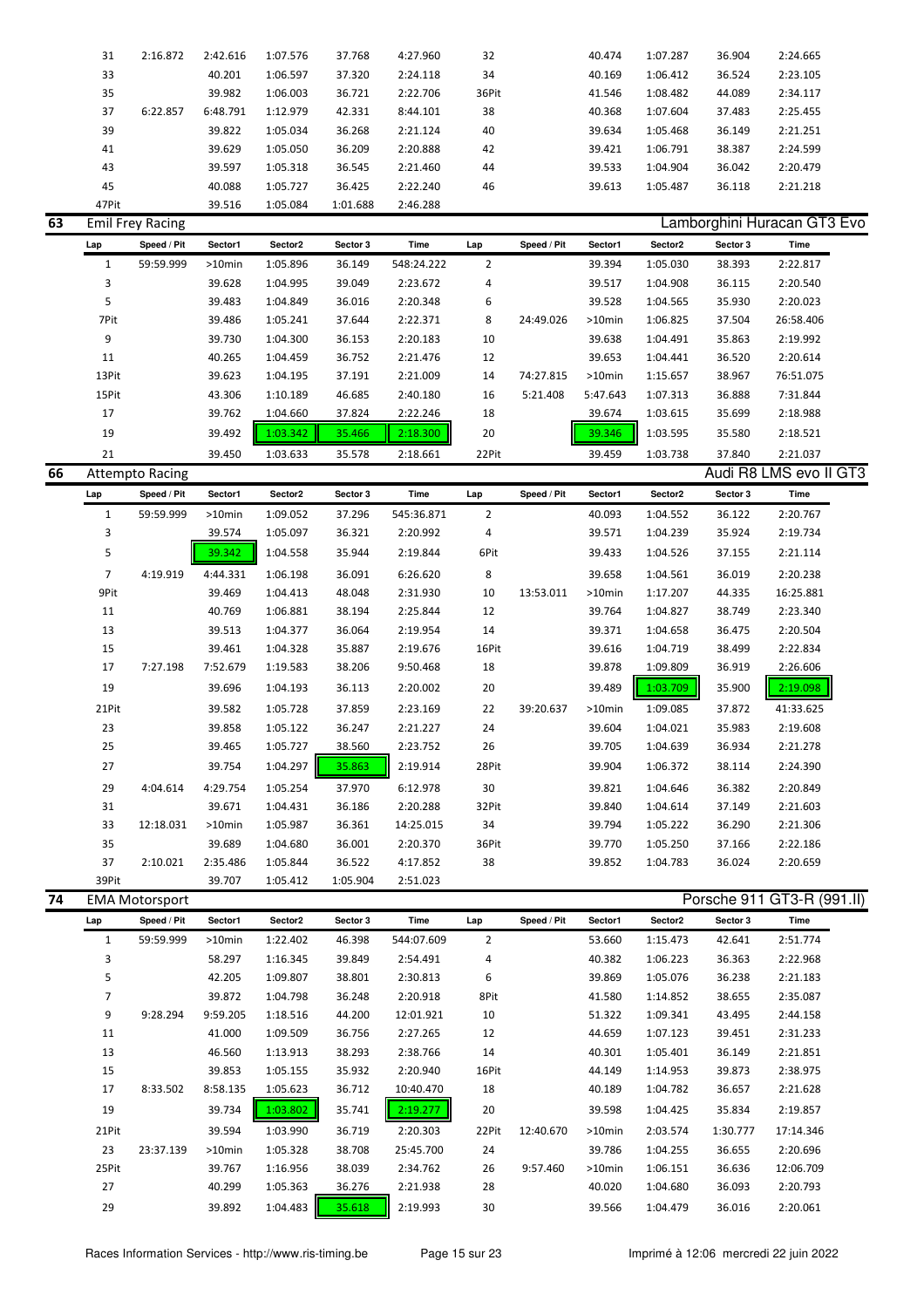|    | 31                |                           | 39.728             | 1:04.977             | 36.321           | 2:21.026             | 32             |                          | 39.705           | 1:05.006             | 35.865           | 2:20.576                    |
|----|-------------------|---------------------------|--------------------|----------------------|------------------|----------------------|----------------|--------------------------|------------------|----------------------|------------------|-----------------------------|
|    | 33                |                           | 39.720             | 1:05.052             | 36.412           | 2:21.184             | 34             |                          | 40.070           | 1:05.498             | 36.649           | 2:22.217                    |
|    | 35                |                           | 40.124             | 1:05.218             |                  |                      | 36             |                          | 39.621           |                      | 35.693           | 2:20.224                    |
|    |                   |                           |                    |                      | 36.271           | 2:21.613             |                |                          |                  | 1:04.910             |                  |                             |
|    | 37                |                           | 39.618             | 1:04.716             | 35.888           | 2:20.222             | 38             |                          | 39.670           | 1:05.220             | 35.967           | 2:20.857                    |
|    | 39                |                           | 39.612             | 1:05.129             | 35.967           | 2:20.708             | 40             |                          | 39.544           | 1:05.143             | 35.896           | 2:20.583                    |
|    | 41                |                           | 39.633             | 1:06.143             | 36.105           | 2:21.881             | 42             |                          | 39.797           | 1:05.366             | 36.103           | 2:21.266                    |
|    | 43                |                           | 39.835             | 1:06.066             | 36.111           | 2:22.012             | 44             |                          | 39.763           | 1:05.077             | 36.322           | 2:21.162                    |
|    | 45                |                           |                    |                      |                  |                      | 46Pit          |                          |                  |                      |                  |                             |
|    |                   |                           | 39.662             | 1:06.292             | 36.113           | 2:22.067             |                |                          | 40.713           | 1:06.648             | 55.975           | 2:43.336                    |
| 75 |                   | SunEnergy1- by SPS        |                    |                      |                  |                      |                |                          |                  |                      |                  | Mercedes-AMG GT3            |
|    | Lap               | Speed / Pit               | Sector1            | Sector2              | Sector 3         | Time                 | Lap            | Speed / Pit              | Sector1          | Sector2              | Sector 3         | <b>Time</b>                 |
|    | $\mathbf{1}$      | 59:59.999                 | $>10$ min          | 1:23.901             | 41.200           | 554:45.504           | $\overline{2}$ |                          | 42.315           | 1:08.319             | 39.770           | 2:30.404                    |
|    | 3                 |                           | 40.699             | 1:07.692             | 38.015           | 2:26.406             | 4Pit           |                          | 40.314           | 1:09.209             | 41.685           | 2:31.208                    |
|    | 5                 | 7:51.651                  | 8:17.792           | 1:11.014             | 37.884           | 10:06.690            | 6              |                          | 40.902           | 1:07.683             | 37.403           | 2:25.988                    |
|    | 7Pit              |                           |                    |                      |                  |                      | 8Pit           | 8:19.974                 | 8:45.385         |                      |                  |                             |
|    |                   |                           | 41.366             | 1:08.797             | 38.852           | 2:29.015             |                |                          |                  | 1:08.650             | 38.579           | 10:32.614                   |
|    | 9                 | 2:12.810                  | 2:37.262           | 1:05.016             | 38.330           | 4:20.608             | 10             |                          | 39.847           | 1:04.133             | 36.374           | 2:20.354                    |
|    | 11                |                           | 39.933             | 1:04.695             | 38.691           | 2:23.319             | 12             |                          | 40.046           | 1:04.590             | 36.393           | 2:21.029                    |
|    | 13                |                           | 39.977             | 1:04.636             | 36.354           | 2:20.967             | 14Pit          |                          | 39.923           | 1:06.502             | 37.781           | 2:24.206                    |
|    | 15                | 5:09.901                  | 5:34.579           | 1:07.213             | 37.190           | 7:18.982             | 16             |                          | 40.116           | 1:05.845             | 37.232           | 2:23.193                    |
|    | 17                |                           | 40.165             | 1:04.676             | 36.577           | 2:21.418             | 18Pit          |                          | 40.046           | 1:05.222             | 38.274           | 2:23.542                    |
|    |                   |                           |                    |                      |                  |                      |                |                          |                  |                      |                  |                             |
|    | 19                | 44:05.764                 | $>10$ min          | 1:11.037             | 38.297           | 46:21.570            | 20             |                          | 41.613           | 1:08.357             | 37.871           | 2:27.841                    |
|    | 21                |                           | 41.013             | 1:06.557             | 37.047           | 2:24.617             | 22             |                          | 40.446           | 1:05.949             | 36.999           | 2:23.394                    |
|    | 23Pit             |                           | 41.327             | 1:06.448             | 43.055           | 2:30.830             | 24             | 3:03.211                 | 3:28.458         | 1:06.105             | 37.128           | 5:11.691                    |
|    | 25                |                           | 40.286             | 1:05.173             | 36.712           | 2:22.171             | 26             |                          | 41.492           | 1:09.997             | 40.799           | 2:32.288                    |
|    | 27                |                           | 40.360             | 1:05.232             | 37.043           | 2:22.635             | 28Pit          |                          | 42.154           | 1:08.887             | 42.451           | 2:33.492                    |
|    | 29                | 3:14.375                  | 3:41.405           | 1:07.629             | 36.859           | 5:25.893             | 30             |                          | 41.187           | 1:05.851             | 36.525           | 2:23.563                    |
|    |                   |                           |                    |                      |                  |                      |                |                          |                  |                      |                  |                             |
|    | 31                |                           | 40.024             | 1:04.255             | 36.088           | 2:20.367             | 32Pit          |                          | 39.861           | 1:04.744             | 37.843           | 2:22.448                    |
| 77 |                   | <b>Barwell Motorsport</b> |                    |                      |                  |                      |                |                          |                  |                      |                  | Lamborghini Huracan GT3 Evo |
|    | Lap               | Speed / Pit               | Sector1            | Sector2              | Sector 3         | Time                 | Lap            | Speed / Pit              | Sector1          | Sector2              | Sector 3         | Time                        |
|    | $\mathbf{1}$      | 59:59.999                 | >10min             | 1:05.979             | 40.547           | 544:24.176           | $\overline{2}$ |                          | 39.728           | 1:05.159             | 36.970           | 2:21.857                    |
|    | 3                 |                           | 39.495             | 1:04.265             | 35.824           | 2:19.584             | 4Pit           |                          | 39.587           | 1:05.275             | 37.610           | 2:22.472                    |
|    |                   |                           |                    |                      |                  |                      |                |                          |                  |                      |                  |                             |
|    |                   |                           |                    |                      |                  |                      |                |                          |                  |                      |                  |                             |
|    | 5                 | 2:21.357                  | 2:46.429           | 1:05.615             | 36.750           | 4:28.794             | 6              |                          | 39.649           | 1:04.746             | 36.107           | 2:20.502                    |
|    | 7Pit              |                           | 39.437             | 1:04.367             | 37.860           | 2:21.664             | 8              | 5:03.008                 | 5:30.172         | 1:10.018             | 40.047           | 7:20.237                    |
|    | 9                 |                           | 40.989             | 1:07.098             | 37.078           | 2:25.165             | 10             |                          | 40.700           | 1:08.199             | 38.360           | 2:27.259                    |
|    |                   |                           | 41.439             | 1:08.102             | 38.822           | 2:28.363             | 12             | 575:42.524               | 40.317           | 1:06.533             | 36.863           | 2:23.713                    |
|    | 11                |                           |                    |                      |                  |                      |                |                          |                  |                      |                  |                             |
|    | 13                |                           | 40.347             | 1:06.547             | 36.761           | 2:23.655             | 14             | 580:29.706               | 39.837           | 1:05.622             | 36.412           | 2:21.871                    |
|    | 15Pit             |                           | 39.825             | 1:06.566             | 41.744           | 2:28.135             | 16             | 18:10.191                | >10min           | 1:09.463             | 37.513           | 20:23.957                   |
|    | 17                |                           | 40.571             | 1:06.444             | 37.068           | 2:24.083             | 18             |                          | 40.147           | 1:07.051             | 38.787           | 2:25.985                    |
|    | 19                |                           | 40.424             | 1:06.292             | 37.061           | 2:23.777             | 20Pit          |                          | 40.246           | 1:06.374             | 38.526           | 2:25.146                    |
|    | 21                | 2:27.427                  | 2:53.193           | 1:08.517             | 37.445           | 4:39.155             | 22             |                          | 40.467           | 1:06.268             | 38.288           | 2:25.023                    |
|    | 23                | 622:27.098                | 40.629             | 1:06.870             | 37.149           | 2:24.648             | 24Pit          |                          | 51.493           | 2:09.407             | 1:28.550         | 4:29.450                    |
|    | 25                | 31:27.207                 | >10min             | 1:08.120             | 38.308           | 33:39.394            | 26Pit          |                          | 41.054           | 1:09.503             | 38.993           | 2:29.550                    |
|    |                   |                           |                    |                      |                  |                      |                |                          |                  |                      |                  |                             |
|    | 27                | 1:44.154                  | 2:09.517           | 1:08.675             | 37.667           | 3:55.859             | 28             |                          | 41.733           | 1:09.349             | 37.837           | 2:28.919                    |
|    | 29                |                           | 40.925             | 1:06.740             | 37.095           | 2:24.760             | 30             |                          | 40.797           | 1:07.221             | 37.958           | 2:25.976                    |
|    | 31Pit             |                           | 40.729             | 1:09.818             | 43.061           | 2:33.608             | 32             | 8:30.871                 | 8:56.369         | 1:07.354             | 37.763           | 10:41.486                   |
|    | 33                |                           | 40.461             | 1:05.134             | 35.930           | 2:21.525             | 34             |                          | 40.015           | 1:04.330             | 35.894           | 2:20.239                    |
|    | 35                |                           | 40.044             | 1:04.888             | 36.148           | 2:21.080             | 36Pit          |                          | 40.120           | 1:08.346             | 43.056           | 2:31.522                    |
|    | 37                | 2:15.297                  | 2:40.857           | 1:06.671             | 36.442           | 4:23.970             | 38             |                          | 39.730           | 1:04.563             | 35.811           | 2:20.104                    |
|    | 39                |                           | 39.571             | 1:04.137             | 35.714           | 2:19.422             | 40Pit          |                          | 39.564           | 1:04.964             | 37.751           | 2:22.279                    |
|    |                   |                           |                    |                      |                  |                      |                |                          |                  |                      |                  |                             |
| 78 |                   | <b>Barwell Motorsport</b> |                    |                      |                  |                      |                |                          |                  |                      |                  | Lamborghini Huracan GT3 Evo |
|    | Lap               | Speed / Pit               | Sector1            | Sector2              | Sector 3         | Time                 | Lap            | Speed / Pit              | Sector1          | Sector2              | Sector 3         | Time                        |
| 83 | <b>Iron Dames</b> |                           |                    |                      |                  |                      |                |                          |                  |                      |                  | Ferrari 488 GT3             |
|    | Lap               | Speed / Pit               | Sector1            | Sector2              | Sector 3         | Time                 | Lap            | Speed / Pit              | Sector1          | Sector2              | Sector 3         | Time                        |
|    | $\mathbf{1}$      | 59:59.999                 | >10min             | 1:12.677             | 39.696           | 549:22.915           | $\overline{2}$ | 549:45.229               | 40.618           | 1:05.619             | 36.875           | 2:23.112                    |
|    |                   |                           |                    |                      |                  |                      |                |                          |                  |                      |                  |                             |
|    | 3                 | 552:08.360                | 40.296             | 1:05.819             | 37.261           | 2:23.376             | 4              | 554:31.709               | 40.149           | 1:07.594             | 36.902           | 2:24.645                    |
|    | 5Pit              | 556:56.471                | 40.081             | 1:16.497             | 39.957           | 2:36.535             | 6              | 9:27.711                 | 9:53.775         | 1:08.068             | 37.535           | 11:39.378                   |
|    | 7                 | 571:12.379                | 40.210             | 1:06.438             | 37.155           | 2:23.803             | 8              | 573:36.236               | 40.346           | 1:06.237             | 37.698           | 2:24.281                    |
|    | 9                 | 576:00.396                | 39.999             | 1:05.812             | 37.429           | 2:23.240             | 10             | 578:23.776               | 40.161           | 1:05.718             | 36.517           | 2:22.396                    |
|    | 11Pit             | 580:46.038                | 39.933             | 1:05.720             | 38.291           | 2:23.944             | 12             | 8:35.895                 | 9:02.183         | 1:09.809             | 36.937           | 10:48.929                   |
|    | 13                | 593:58.911                | 39.838             | 1:07.859             | 37.877           | 2:25.574             | 14             | 596:24.533               | 40.349           | 1:06.630             | 36.725           | 2:23.704                    |
|    |                   |                           |                    |                      |                  |                      |                |                          |                  |                      |                  |                             |
|    | 15<br>17          | 598:48.306<br>1:48.913    | 40.076<br>2:15.234 | 1:06.429<br>1:07.213 | 36.693<br>36.456 | 2:23.198<br>3:58.903 | 16Pit<br>18    | 601:11.604<br>607:38.068 | 40.392<br>39.483 | 1:06.999<br>1:04.609 | 40.573<br>35.850 | 2:27.964<br>2:19.942        |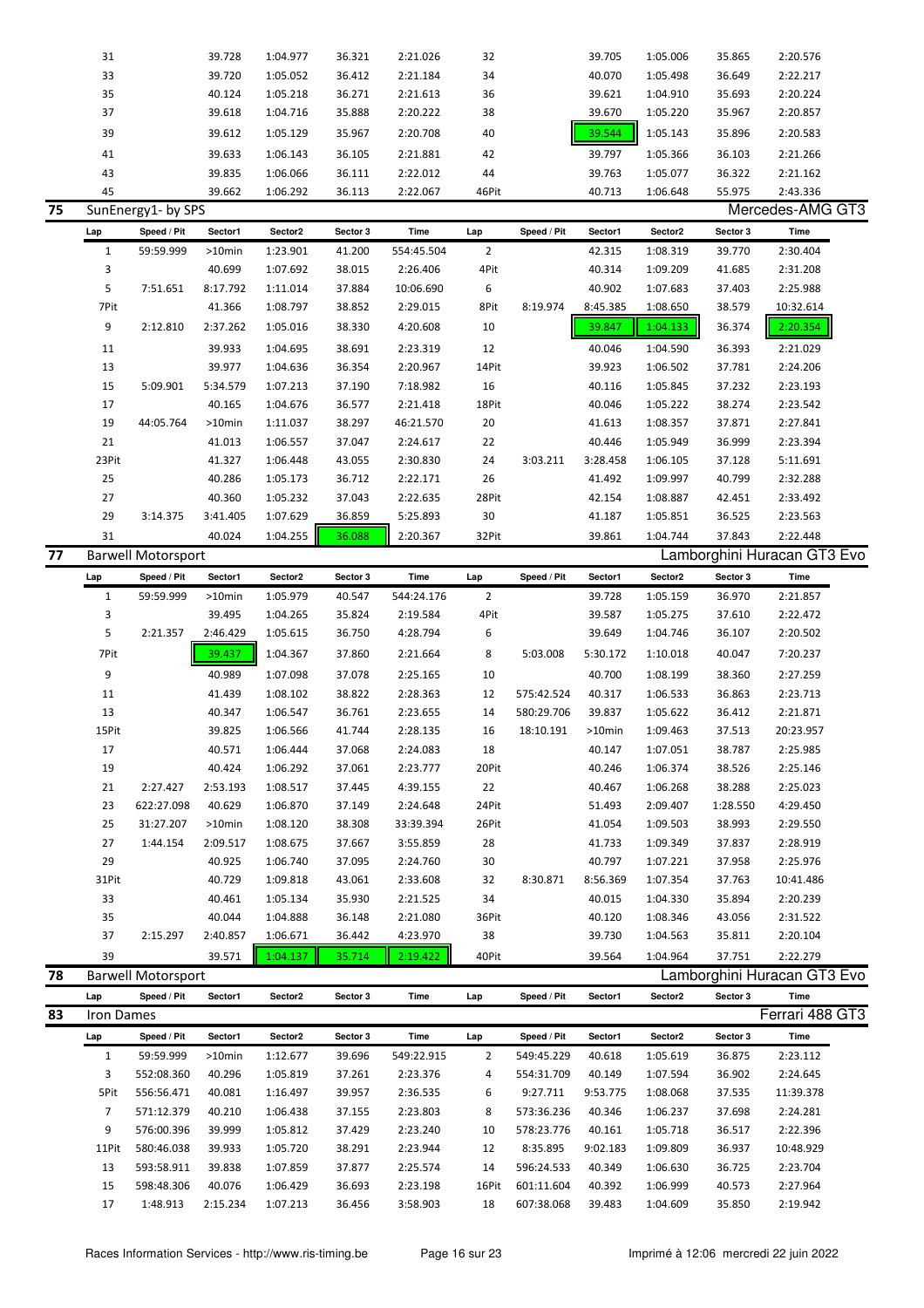| 19    | 609:57.978 | 39.478    | 1:12.789 | 36.681 | 2:28.948  | 20    | 612:26.999 | 39.480    | 1:04.637 | 35.738 | 2:19.855  |
|-------|------------|-----------|----------|--------|-----------|-------|------------|-----------|----------|--------|-----------|
| 21    | 614:46.714 | 39.298    | 1:07.504 | 43.236 | 2:30.038  | 22Pit | 617:16.844 | 39.439    | 1:05.106 | 40.924 | 2:25.469  |
| 23    | 35:30.240  | $>10$ min | 1:07.037 | 37.060 | 37:41.022 | 24    | 657:23.451 | 40.365    | 1:05.954 | 36.897 | 2:23.216  |
| 25Pit | 659:46.510 | 39.822    | 1:06.226 | 37.581 | 2:23.629  | 26    | 29:23.424  | $>10$ min | 1:11.898 | 39.635 | 31:41.249 |
| 27    |            | 41.828    | 1:06.708 | 36.637 | 2:25.173  | 28    | 696:16.640 | 40.077    | 1:14.307 | 38.182 | 2:32.566  |
| 29    | 698:49.230 | 39.663    | 1:04.606 | 36.050 | 2:20.319  | 30    | 701:09.461 | 39.499    | 1:04.557 | 36.051 | 2:20.107  |
| 31    | 703:29.556 | 39.403    | 1:04.380 | 36.053 | 2:19.836  | 32    | 705:49.375 | 39.385    | 1:04.578 | 36.351 | 2:20.314  |
| 33Pit | 708:09.751 | 39.539    | 1:05.229 | 37.530 | 2:22.298  |       |            |           |          |        |           |

| 87 |                | <b>AKKODIS ASP Team</b> |             |          |          |            |                |             |          |          |          | Mercedes-AMG GT3       |  |
|----|----------------|-------------------------|-------------|----------|----------|------------|----------------|-------------|----------|----------|----------|------------------------|--|
|    | Lap            | Speed / Pit             | Sector1     | Sector2  | Sector 3 | Time       | Lap            | Speed / Pit | Sector1  | Sector2  | Sector 3 | Time                   |  |
|    | 1              | 59:59.999               | $>10$ min   | 1:09.088 | 38.917   | 547:23.045 | $\overline{2}$ |             | 41.926   | 1:07.202 | 37.259   | 2:26.387               |  |
|    | 3              |                         | 39.972      | 1:06.075 | 36.539   | 2:22.586   | 4              |             | 39.731   | 1:06.015 | 38.775   | 2:24.521               |  |
|    | 5              |                         | 39.616      | 1:06.328 | 36.607   | 2:22.551   | 6              |             | 40.327   | 1:05.850 | 36.267   | 2:22.444               |  |
|    | $\overline{7}$ |                         | 39.613      | 1:05.480 | 36.134   | 2:21.227   | 8Pit           |             | 39.616   | 1:05.253 | 38.004   | 2:22.873               |  |
|    | 9              | 4:06.983                | 4:32.253    | 1:05.752 | 38.204   | 6:16.209   | 10             |             | 39.372   | 1:04.505 | 35.895   | 2:19.772               |  |
|    | 11             |                         | 39.355      | 1:03.895 | 35.756   | 2:19.006   | 12             |             | 39.365   | 1:04.298 | 35.682   | 2:19.345               |  |
|    | 13             |                         | 39.360      | 1:04.156 | 36.107   | 2:19.623   | 14Pit          |             | 39.291   | 1:04.218 | 37.884   | 2:21.393               |  |
|    | 15             | 4:05.100                | 4:31.007    | 1:05.456 | 36.171   | 6:12.634   | 16             |             | 39.657   | 1:04.592 | 36.057   | 2:20.306               |  |
|    | 17             |                         | 39.553      | 1:05.169 | 36.282   | 2:21.004   | 18             |             | 39.583   | 1:04.586 | 36.050   | 2:20.219               |  |
|    | 19             |                         | 39.496      | 1:04.617 | 36.006   | 2:20.119   | 20Pit          |             | 39.537   | 1:04.750 | 37.382   | 2:21.669               |  |
|    | 21             | 3:56.164                | 4:22.097    | 1:06.024 | 36.604   | 6:04.725   | 22             |             | 39.581   | 1:04.939 | 36.080   | 2:20.600               |  |
|    | 23             |                         | 39.402      | 1:04.577 | 35.901   | 2:19.880   | 24             |             | 39.565   | 1:04.437 | 35.875   | 2:19.877               |  |
|    | 25             |                         | 39.394      | 1:04.463 | 35.844   | 2:19.701   | 26Pit          |             | 39.500   | 1:06.965 | 38.161   | 2:24.626               |  |
|    | 27             | 35:24.358               | $>10$ min   | 1:06.077 | 37.149   | 37:33.818  | 28             |             | 39.659   | 1:04.899 | 37.351   | 2:21.909               |  |
|    | 29             |                         | 39.492      | 1:04.725 | 36.120   | 2:20.337   | 30             |             | 39.434   | 1:04.901 | 36.159   | 2:20.494               |  |
|    | 31             |                         | 39.289      | 1:05.338 | 36.990   | 2:21.617   | 32             |             | 39.379   | 1:04.908 | 36.068   | 2:20.355               |  |
|    | 33Pit          |                         | 39.368      | 1:05.462 | 37.249   | 2:22.079   | 34             | 5:13.263    | 5:39.038 | 1:07.410 | 44.593   | 7:31.041               |  |
|    | 35             |                         | 39.823      | 1:04.099 | 39.093   | 2:23.015   | 36             |             | 39.613   | 1:03.743 | 35.732   | 2:19.088               |  |
|    | 37             |                         | 39.613      | 1:03.602 | 35.856   | 2:19.071   | 38Pit          |             | 39.489   | 1:04.724 | 37.750   | 2:21.963               |  |
|    | 39             | 4:03.315                | 4:37.758    | 1:07.115 | 36.440   | 6:21.313   | 40             |             | 39.503   | 1:04.355 | 35.841   | 2:19.699               |  |
|    | 41             |                         | 39.469      | 1:04.271 | 35.734   | 2:19.474   | 42             |             | 39.583   | 1:04.726 | 36.803   | 2:21.112               |  |
|    | 43             |                         | 39.551      | 1:04.076 | 35.902   | 2:19.529   | 44Pit          |             | 39.454   | 1:05.320 | 37.437   | 2:22.211               |  |
| 00 | $AAC$ $T - T$  |                         | AUUODIC ACD |          |          |            |                |             |          |          |          | $Maxaadaa$ $MMO$ $QTO$ |  |

| Lap            | Speed / Pit         | Sector1   | Sector2  | Sector 3 | Time       | Lap            | Speed / Pit | Sector1   | Sector2  | Sector 3 | Time             |
|----------------|---------------------|-----------|----------|----------|------------|----------------|-------------|-----------|----------|----------|------------------|
| $\mathbf{1}$   | 59:59.999           | $>10$ min | 1:09.303 | 40.103   | 543:29.786 | $\overline{2}$ |             | 39.697    | 1:04.986 | 36.243   | 2:20.926         |
| 3              |                     | 39.592    | 1:04.878 | 36.248   | 2:20.718   | 4              |             | 39.486    | 1:04.966 | 35.993   | 2:20.445         |
| 5              |                     | 39.395    | 1:05.210 | 36.099   | 2:20.704   | 6Pit           |             | 39.541    | 1:05.680 | 37.838   | 2:23.059         |
| $\overline{7}$ | 7:22.550            | 7:49.333  | 1:12.839 | 41.111   | 9:43.283   | 8              |             | 39.569    | 1:03.612 | 35.827   | 2:19.008         |
| 9              |                     | 39.392    | 1:03.873 | 35.873   | 2:19.138   | 10             |             | 39.471    | 1:03.979 | 35.934   | 2:19.384         |
| 11             |                     | 39.527    | 1:04.011 | 35.937   | 2:19.475   | 12             |             | 39.468    | 1:04.479 | 36.156   | 2:20.103         |
| 13Pit          |                     | 39.512    | 1:04.473 | 37.947   | 2:21.932   | 14             | 11:37.472   | $>10$ min | 1:07.485 | 37.759   | 13:49.265        |
| 15             |                     | 39.938    | 1:05.072 | 36.676   | 2:21.686   | 16             |             | 39.680    | 1:04.710 | 36.027   | 2:20.417         |
| 17             |                     | 39.757    | 1:04.608 | 36.148   | 2:20.513   | 18             |             | 39.717    | 1:04.332 | 36.078   | 2:20.127         |
| 19             |                     | 39.685    | 1:04.484 | 36.050   | 2:20.219   | 20             |             | 39.646    | 1:04.823 | 36.222   | 2:20.691         |
| 21Pit          |                     | 39.534    | 1:05.135 | 37.373   | 2:22.042   | 22             | 3:33.663    | 3:58.054  | 1:05.886 | 36.431   | 5:40.371         |
| 23             |                     | 39.743    | 1:04.824 | 36.159   | 2:20.726   | 24             |             | 39.665    | 1:05.076 | 36.566   | 2:21.307         |
| 25             |                     | 39.698    | 1:04.385 | 36.275   | 2:20.358   | 26Pit          |             | 39.559    | 1:05.519 | 37.176   | 2:22.254         |
| 27             | 30:08.576           | $>10$ min | 1:04.521 | 35.915   | 32:14.315  | 28             |             | 39.588    | 1:03.296 | 35.785   | 2:18.669         |
| 29             |                     | 39.524    | 1:04.016 | 38.042   | 2:21.582   | 30             |             | 39.561    | 1:03.925 | 36.717   | 2:20.203         |
| 31             |                     | 39.506    | 1:04.136 | 35.945   | 2:19.587   | 32             |             | 39.589    | 1:03.640 | 35.783   | 2:19.012         |
| 33             |                     | 39.616    | 1:04.138 | 36.137   | 2:19.891   | 34Pit          |             | 39.623    | 1:05.262 | 37.743   | 2:22.628         |
| 35             | 3:39.326            | 4:03.203  | 1:04.728 | 36.295   | 5:44.226   | 36             |             | 39.618    | 1:04.265 | 35.783   | 2:19.666         |
| 37             |                     | 39.623    | 1:04.852 | 36.162   | 2:20.637   | 38             |             | 39.554    | 1:04.974 | 36.609   | 2:21.137         |
| 39             |                     | 39.536    | 1:04.225 | 35.759   | 2:19.520   | 40             |             | 39.475    | 1:04.407 | 35.924   | 2:19.806         |
| 41             |                     | 39.629    | 1:04.201 | 35.811   | 2:19.641   | 42Pit          |             | 39.574    | 1:04.853 | 36.824   | 2:21.251         |
| 43             | 3:07.466            | 3:32.633  | 1:05.343 | 36.569   | 5:14.545   | 44             |             | 39.603    | 1:04.642 | 36.314   | 2:20.559         |
| 45             |                     | 39.468    | 1:04.292 | 35.717   | 2:19.477   | 46             |             | 39.509    | 1:04.387 | 35.818   | 2:19.714         |
| 47Pit          |                     | 39.701    | 1:04.483 | 36.663   | 2:20.847   |                |             |           |          |          |                  |
|                | Madpanda Motorsport |           |          |          |            |                |             |           |          |          | Mercedes-AMG GT3 |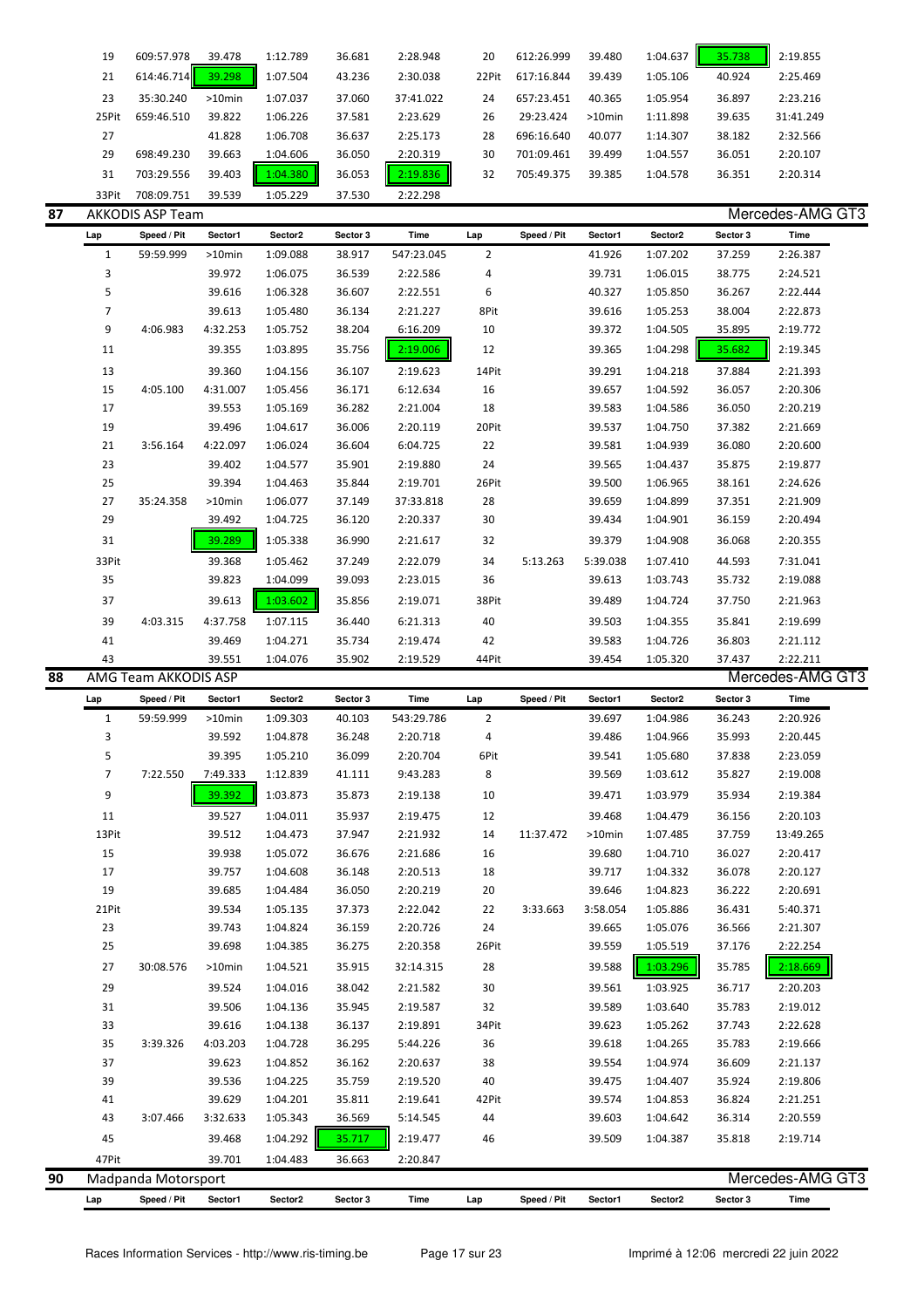|    | 1                    | 59:59.999             | $>10$ min        | 1:11.186             | 37.742           | 543:30.525           | 2              |             | 39.666           | 1:05.834             | 36.326           | 2:21.826                   |
|----|----------------------|-----------------------|------------------|----------------------|------------------|----------------------|----------------|-------------|------------------|----------------------|------------------|----------------------------|
|    | 3                    |                       | 39.500           | 1:05.322             | 36.174           | 2:20.996             | 4              |             | 39.570           | 1:05.127             | 36.266           | 2:20.963                   |
|    | 5                    |                       | 39.567           | 1:05.278             | 36.299           | 2:21.144             | 6              |             | 40.289           | 1:06.302             | 37.034           | 2:23.625                   |
|    | 7Pit                 |                       | 39.672           | 1:06.121             | 39.811           | 2:25.604             | 8              | 10:15.557   | >10min           | 1:05.733             | 36.406           | 12:22.613                  |
|    | 9                    |                       | 39.556           | 1:05.310             | 36.319           | 2:21.185             | 10             |             | 39.446           | 1:05.247             | 39.007           | 2:23.700                   |
|    | 11                   |                       | 39.441           | 1:05.413             | 36.418           | 2:21.272             | 12             |             | 39.484           | 1:04.942             | 36.143           | 2:20.569                   |
|    | 13                   |                       | 39.554           | 1:04.910             | 36.378           | 2:20.842             | 14Pit          |             | 39.767           | 1:05.492             | 43.471           | 2:28.730                   |
|    | 15                   | 14:52.027             | $>10$ min        | 1:07.247             | 36.748           | 17:00.907            | 16             |             | 40.010           | 1:06.002             | 36.564           | 2:22.576                   |
|    | 17                   |                       | 39.866           | 1:05.653             | 38.402           | 2:23.921             | 18Pit          |             | 39.648           | 1:06.207             | 41.105           | 2:26.960                   |
|    |                      |                       |                  |                      |                  |                      |                |             |                  |                      |                  |                            |
|    | 19                   | 42:37.148             | >10min           | 1:06.966             | 36.816           | 44:47.284            | 20             |             | 39.756           | 1:03.572             | 36.223           | 2:19.551                   |
|    | 21                   |                       | 39.721           | 1:05.791             | 37.071           | 2:22.583             | 22             |             | 39.582           | 1:04.407             | 36.076           | 2:20.065                   |
|    | 23                   |                       | 39.662           | 1:04.180             | 36.133           | 2:19.975             | 24             |             | 39.584           | 1:04.651             | 36.457           | 2:20.692                   |
|    | 25                   |                       | 39.734           | 1:04.857             | 36.254           | 2:20.845             | 26             |             | 39.632           | 1:04.891             | 36.362           | 2:20.885                   |
|    | 27                   |                       | 39.747           | 1:05.076             | 36.329           | 2:21.152             | 28Pit          |             | 39.791           | 1:05.134             | 39.740           | 2:24.665                   |
|    | 29                   | 2:07.803              | 2:34.154         | 1:09.694             | 38.216           | 4:22.064             | 30             |             | 40.804           | 1:06.800             | 37.213           | 2:24.817                   |
|    | 31                   |                       | 40.428           | 1:07.118             | 38.845           | 2:26.391             | 32             |             | 40.510           | 1:06.644             | 37.031           | 2:24.185                   |
|    | 33                   |                       | 40.279           | 1:05.914             | 36.651           | 2:22.844             | 34             |             | 40.242           | 1:05.686             | 36.553           | 2:22.481                   |
|    | 35                   |                       | 40.431           | 1:07.794             | 39.826           | 2:28.051             | 36             |             | 41.155           | 1:08.074             | 38.201           | 2:27.430                   |
|    | 37Pit                |                       | 40.348           | 1:10.087             | 39.144           | 2:29.579             | 38             | 3:15.938    | 3:41.021         | 1:07.483             | 38.355           | 5:26.859                   |
|    | 39                   |                       | 41.183           | 1:08.667             | 36.988           | 2:26.838             | 40             |             | 39.934           | 1:05.224             | 36.313           | 2:21.471                   |
|    |                      |                       |                  |                      |                  |                      |                |             |                  |                      |                  |                            |
|    | 41                   |                       | 39.899           | 1:07.358             | 39.650           | 2:26.907             | 42             |             | 40.070           | 1:06.409             | 36.517           | 2:22.996                   |
|    | 43                   |                       | 39.847           | 1:05.275             | 36.389           | 2:21.511             | 44Pit          |             | 40.057           | 1:05.178             | 1:04.778         | 2:50.013                   |
| 91 | <b>Allied Racing</b> |                       |                  |                      |                  |                      |                |             |                  |                      |                  | Porsche 911 GT3-R (991.II) |
|    | Lap                  | Speed / Pit           | Sector1          | Sector2              | Sector 3         | Time                 | Lap            | Speed / Pit | Sector1          | Sector2              | Sector 3         | Time                       |
|    | $\mathbf{1}$         | 59:59.999             | >10min           | 1:05.640             | 37.705           | 545:04.077           | $\overline{2}$ |             | 39.273           | 1:04.607             | 35.872           | 2:19.752                   |
|    | 3                    |                       | 39.290           | 1:04.081             | 35.612           | 2:18.983             | 4              |             | 39.569           | 1:05.026             | 39.283           | 2:23.878                   |
|    | 5Pit                 |                       | 39.333           | 1:04.405             | 36.865           | 2:20.603             | 6              | 4:51.652    | 5:16.010         | 1:04.976             | 35.975           | 6:56.961                   |
|    | $\overline{7}$       |                       | 39.443           | 1:04.605             | 35.777           | 2:19.825             | 8              |             | 39.436           | 1:04.130             | 35.875           | 2:19.441                   |
|    | 9                    |                       | 39.388           | 1:03.965             | 35.739           | 2:19.092             | 10Pit          |             | 39.414           | 1:04.229             | 36.736           | 2:20.379                   |
|    | 11                   | 13:11.183             | >10min           | 1:04.528             | 39.612           | 15:19.982            | 12             |             | 39.378           | 1:03.250             | 35.763           | 2:18.391                   |
|    |                      |                       |                  |                      |                  |                      |                |             |                  |                      |                  |                            |
|    |                      |                       |                  |                      |                  |                      |                |             |                  |                      |                  |                            |
|    | 13                   |                       | 39.349           | 1:03.587             | 35.467           | 2:18.403             | 14             |             | 38.984           | 1:03.485             | 35.391           | 2:17.860                   |
|    | 15Pit                |                       | 39.025           | 1:05.398             | 37.098           | 2:21.521             | 16             | 17:03.727   | >10min           | 1:05.314             | 37.097           | 19:10.770                  |
|    | 17                   |                       | 39.750           | 1:04.692             | 36.023           | 2:20.465             | 18             |             | 39.368           | 1:04.447             | 35.821           | 2:19.636                   |
|    | 19                   |                       | 39.438           | 1:03.947             | 35.615           | 2:19.000             | 20Pit          |             | 39.431           | 1:04.181             | 36.473           | 2:20.085                   |
|    | 21                   | 26:29.683             | >10min           | 1:06.334             | 36.684           | 28:37.981            | 22             |             | 39.649           | 1:04.130             | 35.765           | 2:19.544                   |
|    | 23                   |                       | 39.338           | 1:04.125             | 35.975           | 2:19.438             | 24Pit          |             | 39.317           | 1:04.692             | 36.510           | 2:20.519                   |
|    | 25                   | 11:51.767             | >10min           | 1:04.878             | 36.192           | 13:58.124            | 26             |             | 39.584           | 1:04.821             | 36.281           | 2:20.686                   |
|    | 27                   |                       | 39.593           | 1:03.669             | 35.771           | 2:19.033             | 28             |             | 39.110           | 1:04.139             | 35.360           | 2:18.609                   |
|    | 29                   |                       | 39.216           | 1:04.113             | 41.381           | 2:24.710             | 30Pit          |             | 39.576           | 1:05.757             | 37.041           | 2:22.374                   |
|    | 31                   | 3:50.928              | 4:16.398         | 1:05.995             | 36.885           | 5:59.278             | 32             |             | 40.312           | 1:05.738             | 38.566           | 2:24.616                   |
|    |                      |                       |                  |                      |                  |                      |                |             |                  |                      |                  |                            |
|    | 33                   |                       | 39.940           | 1:04.865             | 36.304           | 2:21.109             | 34             |             | 39.877           | 1:07.256             | 36.351           | 2:23.484                   |
|    | 35                   |                       | 39.703           | 1:04.572             | 36.438           | 2:20.713             | 36             |             | 39.589           | 1:04.603             | 36.280           | 2:20.472                   |
|    | 37                   |                       | 39.544           | 1:04.809             | 36.389           | 2:20.742             | 38Pit          |             | 40.056           | 1:05.244             | 37.330           | 2:22.630                   |
| 93 |                      | SKY - Tempesta Racing |                  |                      |                  |                      |                |             |                  |                      |                  | Mercedes-AMG GT3           |
|    | Lap                  | Speed / Pit           | Sector1          | Sector2              | Sector 3         | Time                 | Lap            | Speed / Pit | Sector1          | Sector2              | Sector 3         | Time                       |
|    | $\mathbf{1}$         | 59:59.999             | >10min           | 1:10.792             | 38.262           | 545:16.719           | 2              |             | 41.308           | 1:06.633             | 37.120           | 2:25.061                   |
|    | 3                    |                       | 40.474           | 1:05.742             | 37.002           | 2:23.218             | 4              |             | 40.516           | 1:05.740             | 36.599           | 2:22.855                   |
|    | 5Pit                 |                       | 40.287           | 1:07.305             | 38.676           | 2:26.268             | 6              | 4:54.364    | 5:20.309         | 1:06.448             | 37.589           | 7:04.346                   |
|    | $\overline{7}$       |                       | 40.369           | 1:06.004             | 36.871           | 2:23.244             | 8              |             | 39.983           | 1:05.101             | 36.199           | 2:21.283                   |
|    | 9                    |                       | 39.695           | 1:05.135             | 36.521           | 2:21.351             | 10             |             | 42.049           | 1:07.687             | 37.720           | 2:27.456                   |
|    | 11                   |                       | 39.670           | 1:05.243             | 36.282           | 2:21.195             | 12             |             | 39.588           | 1:04.893             | 36.074           | 2:20.555                   |
|    | 13                   |                       | 39.521           | 1:04.427             | 36.009           | 2:19.957             | 14Pit          |             | 41.702           | 1:06.928             | 38.681           | 2:27.311                   |
|    | 15                   | 9:39.372              | $>10$ min        | 1:06.400             | 36.949           | 11:48.703            | 16             |             | 40.039           | 1:05.996             | 36.558           | 2:22.593                   |
|    | 17Pit                |                       | 41.245           | 1:07.796             | 39.130           | 2:28.171             | 18             | 5:03.355    | 5:28.905         | 1:09.396             | 37.723           | 7:16.024                   |
|    | 19                   |                       | 39.680           | 1:05.193             | 36.052           | 2:20.925             | 20             |             | 39.464           | 1:04.625             | 35.857           | 2:19.946                   |
|    |                      |                       |                  |                      |                  |                      |                |             |                  |                      |                  |                            |
|    | 21                   |                       | 39.612           | 1:04.281             | 36.105           | 2:19.998             | 22             |             | 39.698           | 1:04.297             | 35.895           | 2:19.890                   |
|    | 23                   |                       | 39.491           | 1:07.998             | 36.641           | 2:24.130             | 24Pit          |             | 39.757           | 1:05.130             | 39.032           | 2:23.919                   |
|    | 25                   | 36:22.802             | >10min           | 1:06.088             | 39.973           | 38:34.837            | 26             |             | 39.573           | 1:03.790             | 35.811           | 2:19.174                   |
|    | 27<br>29Pit          |                       | 39.466<br>39.694 | 1:06.620<br>1:04.999 | 36.587<br>38.233 | 2:22.673<br>2:22.926 | 28<br>30       | 11:21.491   | 39.578<br>>10min | 1:04.218<br>1:08.298 | 36.871<br>37.976 | 2:20.667<br>13:35.534      |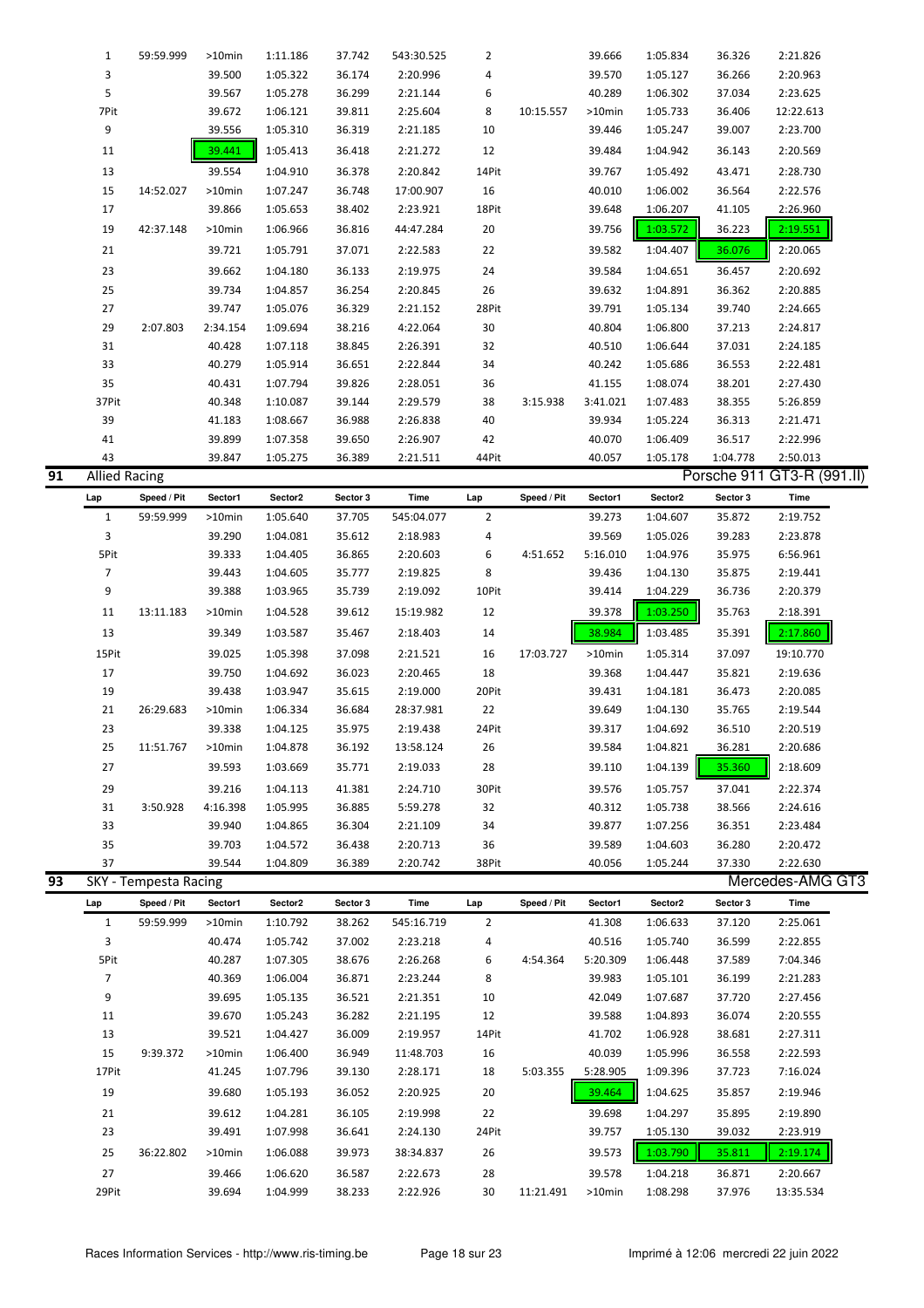| ΩE | Roachdonn AMP |        |          |          |          |    |           |           |          |        | Acton Martin Vantage AMR G |  |
|----|---------------|--------|----------|----------|----------|----|-----------|-----------|----------|--------|----------------------------|--|
|    | 41Pit         | 39.970 | 1:09.675 | 1:02.617 | 2:52.262 |    |           |           |          |        |                            |  |
|    | 39            | 40.301 | 1:05.749 | 36.898   | 2:22.948 | 40 |           | 40.812    | 1:07.476 | 36.918 | 2:25.206                   |  |
|    | 37            | 40.307 | 1:07.893 | 37.038   | 2:25.238 | 38 |           | 40.254    | 1:06.448 | 37.500 | 2:24.202                   |  |
|    | 35            | 41.448 | 1:07.347 | 37.186   | 2:25.981 | 36 |           | 40.445    | 1:06.148 | 37.020 | 2:23.613                   |  |
|    | 33Pit         | 42.028 | 1:11.391 | 42.475   | 2:35.894 | 34 | 11:09.174 | $>10$ min | 1:06.864 | 38.137 | 13:20.958                  |  |
|    | 31            | 41.700 | 1:09.470 | 38.017   | 2:29.187 | 32 |           | 42.416    | 1:08.052 | 39.558 | 2:30.026                   |  |
|    |               |        |          |          |          |    |           |           |          |        |                            |  |

| כפ |     | Beechdean Alvik |           |          |          |            |       |             |         | ASION Martin Vaniage AMR GT3 |          |                              |  |
|----|-----|-----------------|-----------|----------|----------|------------|-------|-------------|---------|------------------------------|----------|------------------------------|--|
|    | Lap | Speed / Pit     | Sector1   | Sector2  | Sector 3 | Time       | Lap   | Speed / Pit | Sector1 | Sector <sub>2</sub>          | Sector 3 | Time                         |  |
|    |     | 59:59.999       | $>10$ min | 1:10.268 | 36.478   | 547:04.808 |       |             | 39.706  | 1:05.944                     | 37.036   | 2:22.686                     |  |
|    |     |                 | 39.613    | 1:06.053 | 36.390   | 2:22.056   | 4     |             | 39.404  | 1:05.594                     | 36.155   | 2:21.153                     |  |
|    |     |                 | 39.327    | 1:05.914 | 35.960   | 2:21.201   | 6Pit  |             | 39.321  | 1:05.218                     | 37.277   | 2:21.816                     |  |
|    |     | 3:07.090        | 3:33.348  | 1:07.209 | 36.956   | 5:17.513   | 8     |             | 40.084  | 1:06.301                     | 36.770   | 2:23.155                     |  |
|    | 9   |                 | 40.916    | 1:07.955 | 38.731   | 2:27.602   | 10Pit |             | 45.516  | 1:17.506                     | 57.062   | 3:00.084                     |  |
| 97 |     | Beechdean AMR   |           |          |          |            |       |             |         |                              |          | Aston Martin Vantage AMR GT3 |  |

| ,, |                | DEECHQEAH AIVIN |           |          |          |            |                |             |           |          |          | ASIUITIVIANIII VANIAYE AIVIN UTU |
|----|----------------|-----------------|-----------|----------|----------|------------|----------------|-------------|-----------|----------|----------|----------------------------------|
|    | Lap            | Speed / Pit     | Sector1   | Sector2  | Sector 3 | Time       | Lap            | Speed / Pit | Sector1   | Sector2  | Sector 3 | Time                             |
|    | 1              | 59:59.999       | $>10$ min | 1:04.492 | 35.662   | 547:01.370 | $\overline{2}$ | 547:23.260  | 39.219    | 1:04.100 | 35.585   | 2:18.904                         |
|    | 3              |                 | 39.339    | 1:04.373 | 38.361   | 2:22.073   | 4              |             | 39.223    | 1:04.169 | 36.859   | 2:20.251                         |
|    | 5              |                 | 39.332    | 1:04.281 | 35.774   | 2:19.387   | 6              |             | 39.429    | 1:04.153 | 35.749   | 2:19.331                         |
|    | $\overline{7}$ |                 | 39.302    | 1:04.073 | 35.645   | 2:19.020   | 8              |             | 39.227    | 1:03.959 | 35.646   | 2:18.832                         |
|    | 9Pit           |                 | 39.344    | 1:04.219 | 37.036   | 2:20.599   | 10             | 28:12.981   | $>10$ min | 1:05.656 | 36.249   | 30:19.994                        |
|    | 11             |                 | 39.876    | 1:05.019 | 36.054   | 2:20.949   | 12             |             | 39.649    | 1:04.456 | 35.894   | 2:19.999                         |
|    | 13             |                 | 39.519    | 1:05.106 | 36.063   | 2:20.688   | 14Pit          |             | 39.665    | 1:05.562 | 38.056   | 2:23.283                         |
|    | 15             | 46:31.534       | $>10$ min | 1:05.840 | 36.485   | 48:45.057  | 16             |             | 39.617    | 1:03.555 | 35.845   | 2:19.017                         |
|    | 17             |                 | 39.491    | 1:04.197 | 37.736   | 2:21.424   | 18             |             | 39.378    | 1:04.261 | 42.138   | 2:25.777                         |
|    | 19             |                 | 39.415    | 1:04.266 | 35.865   | 2:19.546   | 20             |             | 40.177    | 1:05.528 | 37.015   | 2:22.720                         |
|    | 21             |                 | 39.537    | 1:04.694 | 35.919   | 2:20.150   | 22Pit          |             | 39.526    | 1:04.775 | 37.461   | 2:21.762                         |
|    | 23             | 3:31.476        | 3:56.394  | 1:05.770 | 36.310   | 5:38.474   | 24             |             | 40.143    | 1:05.435 | 36.013   | 2:21.591                         |
|    | 25             |                 | 39.585    | 1:04.616 | 36.033   | 2:20.234   | 26             |             | 39.516    | 1:04.793 | 36.270   | 2:20.579                         |
|    | 27             |                 | 39.510    | 1:05.199 | 36.233   | 2:20.942   | 28             |             | 40.507    | 1:05.390 | 35.940   | 2:21.837                         |
|    | 29             |                 | 39.560    | 1:04.807 | 36.085   | 2:20.452   | 30Pit          |             | 39.576    | 1:04.845 | 38.406   | 2:22.827                         |
|    | 31             | 3:17.673        | 3:43.665  | 1:06.599 | 36.199   | 5:26.463   | 32             |             | 39.999    | 1:06.183 | 36.568   | 2:22.750                         |
|    | 33             |                 | 39.722    | 1:06.161 | 36.439   | 2:22.322   | 34             |             | 39.748    | 1:05.398 | 36.423   | 2:21.569                         |
|    | 35             |                 | 41.030    | 1:06.107 | 37.983   | 2:25.120   | 36             |             | 39.650    | 1:05.727 | 36.294   | 2:21.671                         |
|    | 37Pit          | 710:29.362      | 39.844    | 1:05.510 | 37.334   | 2:22.688   | 38Pit          | 2:10.525    | 2:35.456  | 1:07.652 | 39.845   | 4:22.953                         |
| 98 | Rowe Racing    |                 |           |          |          |            |                |             |           |          |          | <b>BMW M4 GT3</b>                |

|    | Lap            | Speed / Pit            | Sector1   | Sector2  | Sector 3 | Time       | Lap            | Speed / Pit | Sector1   | Sector2  | Sector 3 | Time                   |
|----|----------------|------------------------|-----------|----------|----------|------------|----------------|-------------|-----------|----------|----------|------------------------|
|    | $\mathbf{1}$   | 59:59.999              | $>10$ min | 1:11.740 | 42.266   | 544:12.271 | $\overline{2}$ |             | 41.125    | 1:07.565 | 36.958   | 2:25.648               |
|    | 3              |                        | 40.178    | 1:07.123 | 36.900   | 2:24.201   | 4              |             | 40.099    | 1:07.628 | 36.635   | 2:24.362               |
|    | 5              |                        | 39.826    | 1:06.435 | 37.975   | 2:24.236   | 6              |             | 39.626    | 1:05.716 | 36.719   | 2:22.061               |
|    | $\overline{7}$ |                        | 39.500    | 1:06.396 | 36.648   | 2:22.544   | 8              |             | 39.537    | 1:05.521 | 36.198   | 2:21.256               |
|    | 9Pit           |                        | 39.440    | 1:05.124 | 38.163   | 2:22.727   | 10             | 6:52.562    | 7:18.443  | 1:07.016 | 38.290   | 9:03.749               |
|    | 11             |                        | 39.302    | 1:05.103 | 37.164   | 2:21.569   | 12             |             | 39.264    | 1:04.808 | 35.772   | 2:19.844               |
|    | 13             |                        | 39.292    | 1:04.479 | 35.705   | 2:19.476   | 14             |             | 39.168    | 1:04.275 | 35.857   | 2:19.300               |
|    | 15             |                        | 39.339    | 1:04.544 | 35.841   | 2:19.724   | 16             |             | 39.308    | 1:04.478 | 35.895   | 2:19.681               |
|    | 17Pit          |                        | 39.232    | 1:04.855 | 37.570   | 2:21.657   | 18             | 8:15.840    | 8:41.320  | 1:09.589 | 41.806   | 10:32.715              |
|    | 19             |                        | 39.703    | 1:04.257 | 35.560   | 2:19.520   | 20             |             | 39.167    | 1:06.428 | 37.933   | 2:23.528               |
|    | 21             |                        | 39.652    | 1:04.169 | 35.625   | 2:19.446   | 22             |             | 39.298    | 1:03.909 | 36.214   | 2:19.421               |
|    | 23             |                        | 39.232    | 1:03.938 | 35.749   | 2:18.919   | 24Pit          |             | 39.206    | 1:04.492 | 37.812   | 2:21.510               |
|    | 25             | 3:16.059               | 3:40.901  | 1:05.895 | 36.455   | 5:23.251   | 26             |             | 39.929    | 1:05.165 | 36.628   | 2:21.722               |
|    | 27             |                        | 39.478    | 1:05.076 | 36.304   | 2:20.858   | 28Pit          |             | 39.499    | 1:06.279 | 1:27.111 | 3:12.889               |
|    | 29             | 24:56.761              | $>10$ min | 1:08.036 | 41.993   | 27:10.689  | 30             |             | 39.345    | 1:03.949 | 35.541   | 2:18.835               |
|    | 31             |                        | 39.236    | 1:03.821 | 35.663   | 2:18.720   | 32             |             | 39.102    | 1:04.194 | 36.933   | 2:20.229               |
|    | 33             |                        | 39.062    | 1:04.117 | 35.747   | 2:18.926   | 34Pit          |             | 39.103    | 1:04.377 | 38.101   | 2:21.581               |
|    | 35             | 10:11.524              | $>10$ min | 1:09.473 | 38.775   | 12:23.743  | 36             |             | 39.456    | 1:03.910 | 35.613   | 2:18.979               |
|    | 37             |                        | 39.224    | 1:04.231 | 35.693   | 2:19.148   | 38             |             | 39.278    | 1:07.195 | 35.822   | 2:22.295               |
|    | 39Pit          |                        | 39.185    | 1:04.394 | 38.558   | 2:22.137   | 40             | 16:35.174   | $>10$ min | 1:12.460 | 40.498   | 18:52.616              |
|    | 41             |                        | 39.425    | 1:06.074 | 37.090   | 2:22.589   | 42             |             | 39.371    | 1:03.925 | 35.672   | 2:18.968               |
|    | 43             |                        | 39.355    | 1:04.374 | 35.839   | 2:19.568   | 44             |             | 39.284    | 1:04.044 | 35.839   | 2:19.167               |
|    | 45Pit          |                        | 39.355    | 1:04.811 | 1:10.871 | 2:55.037   |                |             |           |          |          |                        |
| 99 |                | <b>Attempto Racing</b> |           |          |          |            |                |             |           |          |          | Audi R8 LMS evo II GT3 |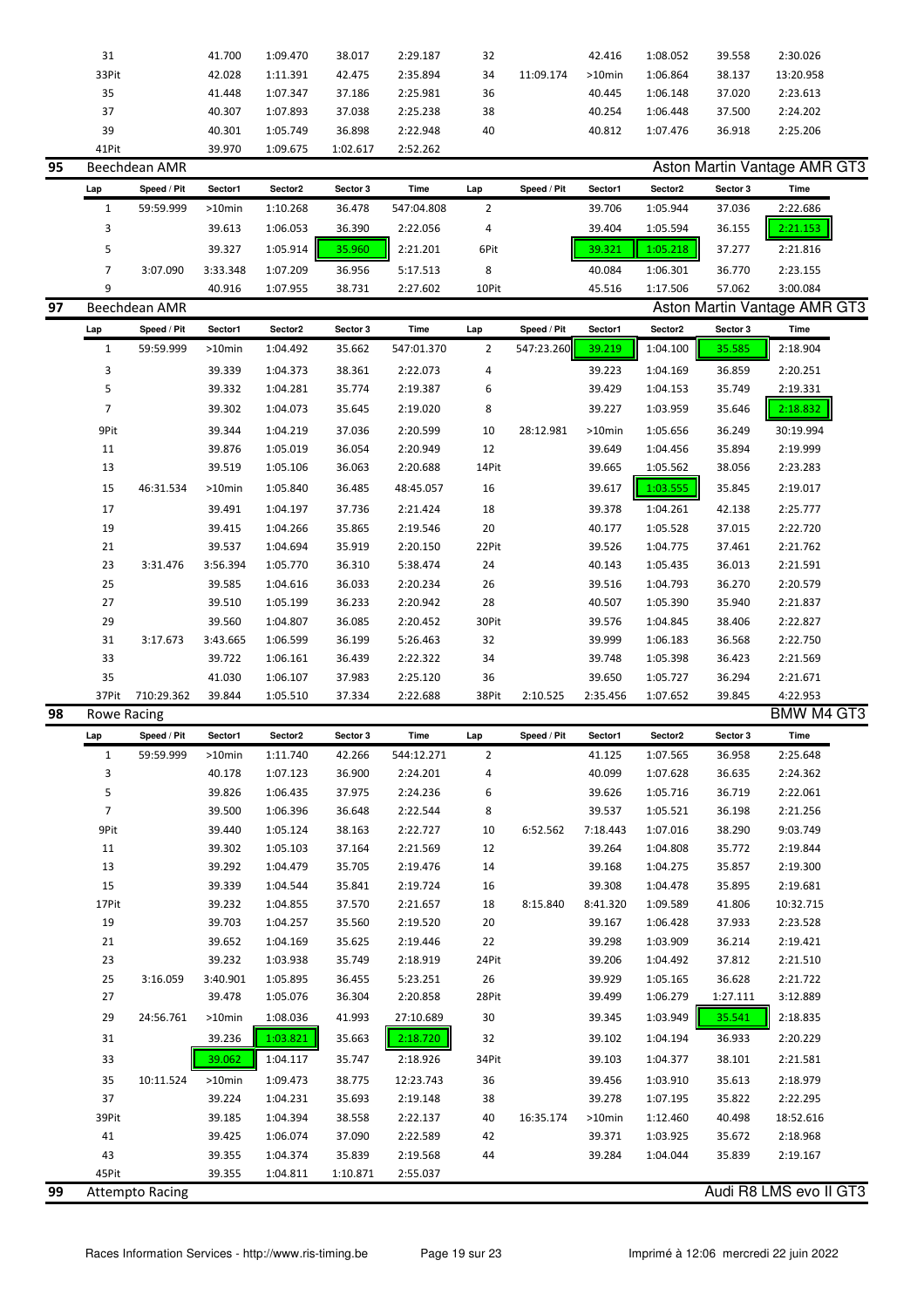| Lap          | Speed / Pit | Sector1   | Sector2  | Sector 3 | Time       | Lap            | Speed / Pit | Sector1  | Sector2  | Sector 3 | Time     |
|--------------|-------------|-----------|----------|----------|------------|----------------|-------------|----------|----------|----------|----------|
| $\mathbf{1}$ | 59:59.999   | $>10$ min | 1:09.936 | 37.754   | 546:00.598 | $\overline{2}$ |             | 39.784   | 1:06.541 | 36.266   | 2:22.591 |
| 3            |             | 39.455    | 1:05.152 | 36.117   | 2:20.724   | 4              |             | 39.411   | 1:06.355 | 36.432   | 2:22.198 |
| 5            |             | 39.488    | 1:07.023 | 36.501   | 2:23.012   | 6              |             | 39.503   | 1:04.868 | 36.285   | 2:20.656 |
| 7Pit         |             | 39.569    | 1:04.998 | 37.582   | 2:22.149   | 8Pit           | 3:39.246    | 4:03.691 | 1:06.249 | 39.613   | 5:49.553 |
| 9            | 11:22.828   | $>10$ min | 1:09.755 | 36.925   | 13:35.144  | 10             |             | 39.490   | 1:04.563 | 36.626   | 2:20.679 |
| 11           |             | 39.389    | 1:04.616 | 35.821   | 2:19.826   | 12Pit          |             | 39.434   | 1:04.891 | 37.376   | 2:21.701 |
| 13           | 8:01.475    | 8:26.603  | 1:06.219 | 36.202   | 10:09.024  | 14             |             | 39.805   | 1:05.213 | 36.443   | 2:21.461 |
| 15           |             | 39.694    | 1:05.107 | 36.352   | 2:21.153   | 16             |             | 39.868   | 1:05.318 | 36.054   | 2:21.240 |
| 17Pit        |             | 39.657    | 1:05.487 | 40.028   | 2:25.172   | 18             | 3:13.411    | 3:37.729 | 1:05.970 | 39.007   | 5:22.706 |
| 19           |             | 39.812    | 1:06.003 | 38.174   | 2:23.989   | 20             |             | 39.681   | 1:05.641 | 36.432   | 2:21.754 |
| 21           |             | 39.539    | 1:05.656 | 37.209   | 2:22.404   | 22             |             | 39.654   | 1:05.691 | 36.492   | 2:21.837 |
| 23           |             | 41.217    | 1:06.486 | 39.499   | 2:27.202   | 24Pit          |             | 39.796   | 1:06.205 | 1:26.108 | 3:12.109 |
| 25           | 28:26.771   | $>10$ min | 1:06.394 | 39.057   | 30:37.189  | 26             |             | 39.710   | 1:05.234 | 36.140   | 2:21.084 |
| 27           |             | 39.552    | 1:04.938 | 36.063   | 2:20.553   | 28             |             | 39.496   | 1:06.520 | 36.904   | 2:22.920 |
| 29           |             | 39.678    | 1:04.819 | 36.283   | 2:20.780   | 30             |             | 39.702   | 1:04.755 | 35.897   | 2:20.354 |
| 31Pit        |             | 39.849    | 1:05.065 | 37.824   | 2:22.738   | 32             | 7:06.899    | 7:32.814 | 1:08.066 | 37.634   | 9:18.514 |
| 33           |             | 39.503    | 1:06.096 | 36.662   | 2:22.261   | 34             |             | 39.669   | 1:05.904 | 36.971   | 2:22.544 |
| 35           |             | 39.473    | 1:04.704 | 36.357   | 2:20.534   | 36             |             | 39.467   | 1:04.729 | 36.814   | 2:21.010 |
| 37Pit        |             | 39.627    | 1:05.299 | 37.300   | 2:22.226   | 38             | 5:14.388    | 5:39.132 | 1:05.228 | 36.648   | 7:21.008 |
| 39           |             | 39.574    | 1:04.614 | 36.027   | 2:20.215   | 40             |             | 39.530   | 1:05.317 | 36.946   | 2:21.793 |
| 41           |             | 39.380    | 1:08.349 | 36.849   | 2:24.578   | 42             |             | 39.331   | 1:05.222 | 36.222   | 2:20.775 |
| 43Pit        |             | 39.259    | 1:06.431 | 37.025   | 2:22.715   |                |             |          |          |          |          |

**100** Toksport WRT Porsche 911 GT3-R (991.II)

| Lap            | Speed / Pit | Sector1  | Sector2  | Sector 3 | Time       | Lap   | Speed / Pit | Sector1   | Sector2  | Sector 3 | Time      |
|----------------|-------------|----------|----------|----------|------------|-------|-------------|-----------|----------|----------|-----------|
| 1              | 59:59.999   | >10min   | 1:06.152 | 36.535   | 569:25.336 | 2     |             | 39.765    | 1:04.530 | 35.856   | 2:20.151  |
| 3              |             | 39.506   | 1:04.580 | 36.430   | 2:20.516   | 4     |             | 39.442    | 1:04.274 | 35.787   | 2:19.503  |
| 5Pit           |             | 39.336   | 1:04.265 | 37.235   | 2:20.836   | 6     | 5:53.298    | 6:17.492  | 1:06.023 | 36.642   | 8:00.157  |
| $\overline{7}$ |             | 39.654   | 1:04.438 | 36.246   | 2:20.338   | 8     |             | 39.680    | 1:04.329 | 36.048   | 2:20.057  |
| 9Pit           |             | 39.507   | 1:04.510 | 36.992   | 2:21.009   | 10    | 8:30.592    | 8:55.536  | 1:06.174 | 38.929   | 10:40.639 |
| 11             |             | 39.619   | 1:03.294 | 35.603   | 2:18.516   | 12    |             | 39.370    | 1:03.718 | 36.506   | 2:19.594  |
| 13Pit          |             | 39.627   | 1:04.393 | 37.111   | 2:21.131   | 14    | 3:53.692    | 4:18.022  | 1:04.423 | 36.013   | 5:58.458  |
| 15             |             | 39.597   | 1:03.572 | 35.665   | 2:18.834   | 16    |             | 39.485    | 1:03.313 | 35.646   | 2:18.444  |
| 17Pit          |             | 39.462   | 1:05.313 | 37.509   | 2:22.284   | 18    | 40:11.407   | $>10$ min | 1:05.108 | 37.640   | 42:18.587 |
| 19             |             | 39.553   | 1:04.109 | 35.988   | 2:19.650   | 20    |             | 39.654    | 1:04.571 | 35.888   | 2:20.113  |
| 21             |             | 39.584   | 1:05.017 | 42.248   | 2:26.849   | 22    |             | 39.731    | 1:04.210 | 35.873   | 2:19.814  |
| 23Pit          |             | 39.540   | 1:03.957 | 37.545   | 2:21.042   | 24    | 5:55.556    | 6:19.663  | 1:06.653 | 36.710   | 8:03.026  |
| 25             |             | 39.666   | 1:04.260 | 35.905   | 2:19.831   | 26Pit |             | 39.677    | 1:04.314 | 36.771   | 2:20.762  |
| 27             | 3:12.999    | 3:37.698 | 1:05.177 | 36.640   | 5:19.515   | 28    |             | 39.566    | 1:04.729 | 35.746   | 2:20.041  |
| 29             |             | 39.506   | 1:04.422 | 35.623   | 2:19.551   | 30    |             | 39.436    | 1:04.412 | 35.905   | 2:19.753  |
| 31Pit          |             | 39.332   | 1:04.972 | 37.558   | 2:21.862   | 32    | 2:42.197    | 3:06.395  | 1:05.055 | 36.198   | 4:47.648  |
| 33             |             | 39.571   | 1:04.785 | 35.954   | 2:20.310   | 34    |             | 39.434    | 1:04.619 | 35.759   | 2:19.812  |
| 35Pit          |             | 39.510   | 1:05.023 | 1:04.159 | 2:48.692   |       |             |           |          |          |           |

| 107 | <b>CMR</b> |             |           |          |          |            |       |             |          |          |          | <b>Bentley Continental GT3</b> |
|-----|------------|-------------|-----------|----------|----------|------------|-------|-------------|----------|----------|----------|--------------------------------|
|     | Lap        | Speed / Pit | Sector1   | Sector2  | Sector 3 | Time       | Lap   | Speed / Pit | Sector1  | Sector2  | Sector 3 | Time                           |
|     | 1          | 59:59.999   | $>10$ min | 1:09.151 | 37.293   | 572:51.000 | 2     |             | 39.748   | 1:06.796 | 37.616   | 2:24.160                       |
|     | 3          |             | 39.686    | 1:05.448 | 36.116   | 2:21.250   | 4Pit  |             | 39.471   | 1:05.655 | 37.570   | 2:22.696                       |
|     | 5          | 5:30.073    | 5:55.535  | 1:07.413 | 36.800   | 7:39.748   | 6     |             | 39.658   | 1:05.750 | 53.110   | 2:38.518                       |
|     | 7Pit       |             | 40.660    | 1:05.988 | 38.026   | 2:24.674   | 8     | 3:22.072    | 3:47.112 | 1:06.725 | 37.668   | 5:31.505                       |
|     | 9          |             | 39.972    | 1:07.528 | 36.764   | 2:24.264   | 10    |             | 40.478   | 1:06.020 | 36.396   | 2:22.894                       |
|     | 11Pit      |             | 39.502    | 1:05.833 | 37.613   | 2:22.948   | 12    | 69:26.292   | >10min   | 1:06.716 | 36.839   | 71:36.064                      |
|     | 13         |             | 39.851    | 1:05.748 | 36.949   | 2:22.548   | 14    |             | 39.735   | 1:06.000 | 36.283   | 2:22.018                       |
|     | 15         |             | 39.722    | 1:06.541 | 36.293   | 2:22.556   | 16Pit |             | 39.452   | 1:06.631 | 38.419   | 2:24.502                       |
|     | 17         | 11:45.172   | $>10$ min | 1:16.155 | 40.099   | 14:10.937  | 18    |             | 42.231   | 1:18.488 | 40.166   | 2:40.885                       |
|     | 19         |             | 42.544    | 1:13.136 | 39.781   | 2:35.461   | 20    |             | 41.181   | 1:11.457 | 41.712   | 2:34.350                       |
|     | 21         |             | 41.204    | 1:11.505 | 40.930   | 2:33.639   | 22    |             | 40.975   | 1:10.475 | 39.594   | 2:31.044                       |
|     | 23         |             | 41.544    | 1:10.512 | 38.802   | 2:30.858   | 24Pit |             | 41.116   | 1:11.068 | 1:02.298 | 2:54.482                       |
| 159 | Garage 59  |             |           |          |          |            |       |             |          |          |          | McLaren 720 S GT3              |
|     | Lap        | Speed / Pit | Sector1   | Sector2  | Sector 3 | Time       | Lap   | Speed / Pit | Sector1  | Sector2  | Sector 3 | Time                           |
|     |            | 59:59.999   | $>10$ min | 1:07.951 | 39.293   | 544:20.515 | 2     |             | 39.462   | 1:06.552 | 37.414   | 2:23.428                       |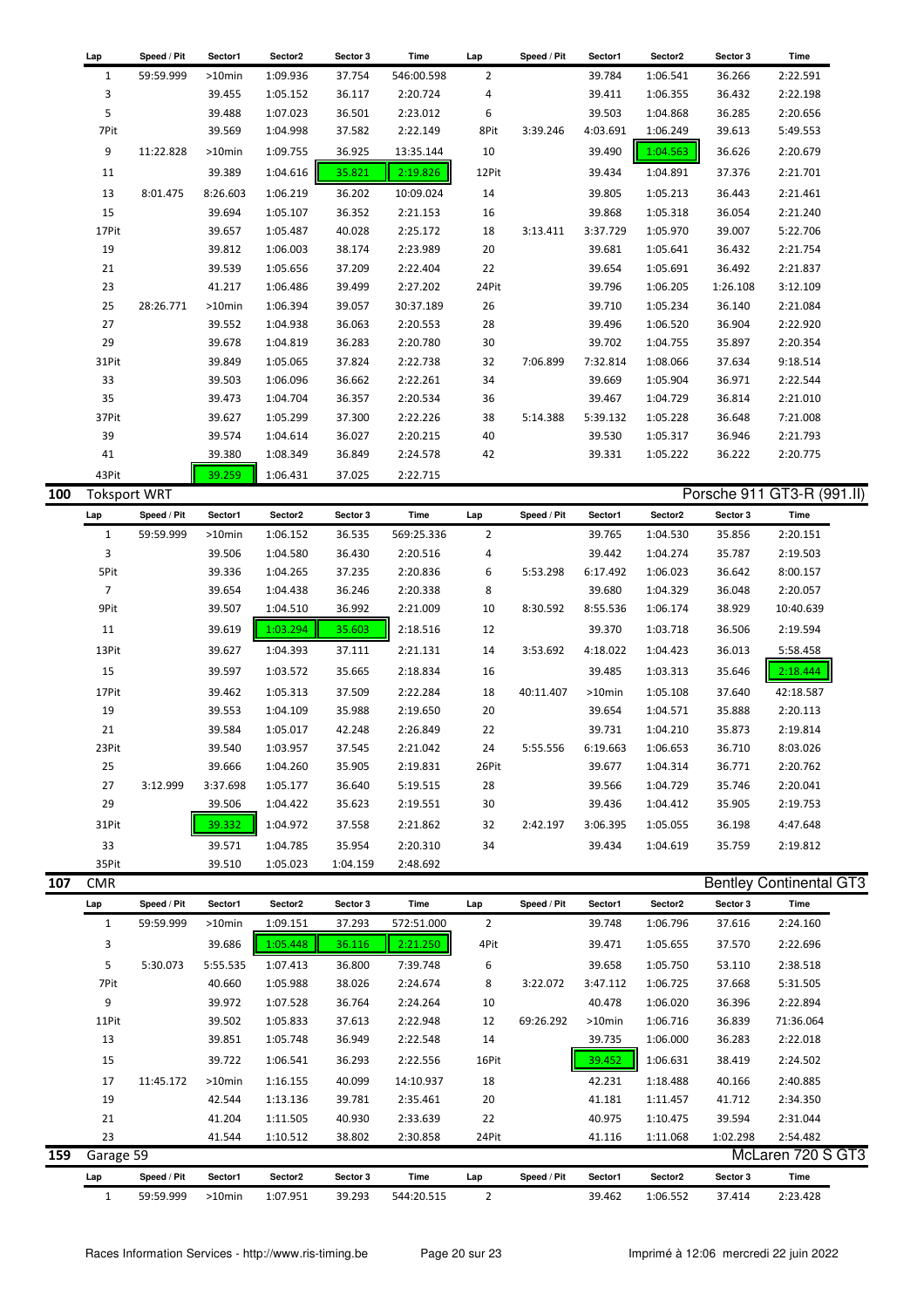|     | 3              |             | 39.364           | 1:04.251             | 36.083           | 2:19.698             | 4              |             | 39.133           | 1:05.174             | 35.890           | 2:20.197                    |  |
|-----|----------------|-------------|------------------|----------------------|------------------|----------------------|----------------|-------------|------------------|----------------------|------------------|-----------------------------|--|
|     | 5              |             | 39.350           | 1:04.459             | 35.942           | 2:19.751             | 6              |             | 39.138           | 1:04.265             | 36.243           | 2:19.646                    |  |
|     | 7Pit           |             | 39.312           | 1:04.604             | 37.738           | 2:21.654             | 8              | 5:05.536    | 5:30.488         | 1:05.097             | 36.667           | 7:12.252                    |  |
|     | 9              |             | 39.541           | 1:04.429             | 35.997           | 2:19.967             | 10             |             | 39.255           | 1:04.424             | 36.087           | 2:19.766                    |  |
|     | 11             |             | 39.334           | 1:04.516             | 35.722           | 2:19.572             | 12             |             | 39.267           | 1:04.512             | 35.984           | 2:19.763                    |  |
|     | 13Pit          |             | 39.432           | 1:05.052             | 37.880           | 2:22.364             | 14             | 8:15.840    | 8:40.271         | 1:07.134             | 39.888           | 10:27.293                   |  |
|     | 15             |             | 39.616           | 1:04.933             | 39.170           | 2:23.719             | 16             |             | 39.378           | 1:04.617             | 36.360           | 2:20.355                    |  |
|     | 17             |             | 39.237           | 1:04.683             | 35.992           | 2:19.912             | 18Pit          |             | 39.420           | 1:04.933             | 37.267           | 2:21.620                    |  |
|     | 19             | 12:11.786   | >10min           | 1:07.009             | 40.746           | 14:25.262            | 20             |             | 39.827           | 1:06.659             | 37.831           | 2:24.317                    |  |
|     | 21             |             | 39.788           | 1:05.658             | 36.655           | 2:22.101             | 22             |             | 39.636           | 1:06.568             | 36.568           | 2:22.772                    |  |
|     | 23             |             | 39.693           | 1:05.750             | 36.441           | 2:21.884             | 24             |             | 39.510           | 1:05.569             | 37.890           | 2:22.969                    |  |
|     |                |             |                  |                      |                  |                      |                |             |                  |                      |                  |                             |  |
|     | 25Pit          |             | 39.477           | 1:07.725             | 1:25.717         | 3:12.919             | 26             | 24:59.570   | >10min           | 1:06.597             | 37.757           | 27:11.836                   |  |
|     | 27             |             | 39.450           | 1:04.991             | 37.564           | 2:22.005             | 28             |             | 39.581           | 1:04.457             | 41.149           | 2:25.187                    |  |
|     | 29             |             | 39.385           | 1:09.611             | 47.409           | 2:36.405             | 30             |             | 39.441           | 1:04.761             | 35.773           | 2:19.975                    |  |
|     | 31Pit          |             | 39.308           | 1:05.288             | 40.475           | 2:25.071             | 32             | 2:57.364    | 3:23.877         | 1:07.642             | 36.934           | 5:08.453                    |  |
|     | 33             |             | 39.755           | 1:05.274             | 36.316           | 2:21.345             | 34             |             | 42.996           | 1:06.795             | 36.870           | 2:26.661                    |  |
|     | 35             |             | 39.766           | 1:05.149             | 36.209           | 2:21.124             | 36             |             | 39.596           | 1:04.883             | 36.519           | 2:20.998                    |  |
|     | 37             |             | 39.640           | 1:05.126             | 36.459           | 2:21.225             | 38             |             | 39.634           | 1:05.305             | 36.627           | 2:21.566                    |  |
|     | 39             |             | 39.616           | 1:06.441             | 36.433           | 2:22.490             | 40             |             | 39.530           | 1:06.345             | 36.459           | 2:22.334                    |  |
|     | 41Pit          |             | 39.867           | 1:06.967             | 39.828           | 2:26.662             | 42             | 4:28.462    | 4:54.844         | 1:09.524             | 36.850           | 6:41.218                    |  |
|     | 43             |             | 40.170           | 1:06.031             | 36.309           | 2:22.510             | 44             |             | 39.754           | 1:05.907             | 37.234           | 2:22.895                    |  |
|     | 45             |             | 40.060           | 1:06.630             | 36.654           | 2:23.344             | 46             |             | 40.043           | 1:06.435             | 36.177           | 2:22.655                    |  |
|     | 47             |             | 39.709           | 1:06.496             | 36.335           | 2:22.540             | 48             |             | 39.449           | 1:06.834             | 39.321           | 2:25.604                    |  |
|     | 49             |             | 39.716           | 1:05.365             | 36.189           | 2:21.270             | 50Pit          |             | 39.507           | 1:05.372             | 1:08.391         | 2:53.270                    |  |
| 163 | <b>VSR</b>     |             |                  |                      |                  |                      |                |             |                  |                      |                  | Lamborghini Huracan GT3 Evo |  |
|     | Lap            | Speed / Pit | Sector1          | Sector2              | Sector 3         | Time                 | Lap            | Speed / Pit | Sector1          | Sector2              | Sector 3         | Time                        |  |
|     | $\mathbf{1}$   | 59:59.999   | >10min           | 1:17.133             | 39.574           | 549:25.292           | $\overline{2}$ |             | 42.659           | 1:08.650             | 40.073           | 2:31.382                    |  |
|     | 3              |             | 41.771           | 1:09.183             | 40.148           | 2:31.102             | 4              |             | 41.380           | 1:10.612             | 38.575           | 2:30.567                    |  |
|     | 5Pit           |             | 42.788           | 1:14.923             | 43.835           | 2:41.546             | 6              | 16:13.126   | >10min           | 1:09.253             | 37.802           | 18:26.390                   |  |
|     | $\overline{7}$ |             | 40.898           | 1:06.573             | 37.093           | 2:24.564             | 8              |             | 40.501           | 1:06.221             | 36.752           | 2:23.474                    |  |
|     | 9              |             | 40.298           | 1:05.973             | 36.483           | 2:22.754             | 10             |             | 40.300           | 1:05.600             | 36.838           | 2:22.738                    |  |
|     | 11             | 588:02.113  | 39.924           | 1:05.917             | 37.644           | 2:23.485             | 12             | 590:25.589  | 40.142           | 1:05.220             | 36.599           | 2:21.961                    |  |
|     | 13Pit          | 592:47.449  | 39.964           | 1:05.468             | 37.982           | 2:23.414             | 14             | 2:21.178    | 2:48.463         | 1:07.396             | 37.134           | 4:32.993                    |  |
|     | 15             |             | 40.705           | 1:06.282             | 37.031           | 2:24.018             | 16             | 602:08.357  | 40.814           | 1:09.236             | 37.568           | 2:27.618                    |  |
|     | 17             |             | 40.658           | 1:06.052             | 37.138           | 2:23.848             | 18             |             | 40.644           | 1:06.868             | 36.859           | 2:24.371                    |  |
|     | 19             |             | 40.370           | 1:05.736             | 36.839           | 2:22.945             | 20Pit          |             | 40.252           | 1:05.909             | 37.606           | 2:23.767                    |  |
|     | 21             | 45:11.186   | $>10$ min        | 1:08.983             | 41.983           | 47:28.487            | 22             |             | 40.551           | 1:09.344             | 37.199           | 2:27.094                    |  |
|     | 23             |             | 40.100           | 1:05.874             | 36.973           | 2:22.947             | 24             |             | 39.962           | 1:05.913             | 36.770           | 2:22.645                    |  |
|     | 25             |             | 39.922           | 1:05.569             | 36.563           | 2:22.054             | 26             |             | 39.940           | 1:05.368             | 36.500           | 2:21.808                    |  |
|     | 27             |             | 40.048           |                      | 36.514           | 2:21.700             |                | 675:57.389  | 39.947           |                      |                  |                             |  |
|     | 29             |             | $>10$ min        | 1:05.138             | 37.051           | 13:30.236            | 28Pit          |             |                  | 1:05.818             | 38.161<br>36.745 | 2:23.926<br>2:23.544        |  |
|     |                | 11:20.406   |                  | 1:07.145             |                  |                      | 30             |             | 40.350           | 1:06.449             |                  |                             |  |
|     | 31             |             | 40.095           | 1:06.476             | 36.571           | 2:23.142             | 32             |             | 40.483           | 1:05.848             | 37.058           | 2:23.389                    |  |
|     | 33             |             | 40.241           | 1:05.780             | 36.410           | 2:22.431             | 34             |             | 40.044           | 1:05.123             | 36.406           | 2:21.573                    |  |
|     | 35Pit          |             | 40.183           | 1:05.114             | 37.564           | 2:22.861             |                |             |                  |                      |                  |                             |  |
| 188 | Garage 59      |             |                  |                      |                  |                      |                |             |                  |                      |                  | McLaren 720 S GT3           |  |
|     | Lap            | Speed / Pit | Sector1          | Sector2              | Sector 3         | Time                 | Lap            | Speed / Pit | Sector1          | Sector2              | Sector 3         | Time                        |  |
|     | $\mathbf{1}$   | 59:59.999   | >10min           | 1:08.226             | 36.645           | 543:58.397           | $\overline{2}$ |             | 39.720           | 1:04.919             | 36.040           | 2:20.679                    |  |
|     | 3              |             | 39.379           | 1:04.234             | 36.130           | 2:19.743             | 4              |             | 39.385           | 1:04.537             | 35.792           | 2:19.714                    |  |
|     | 5              |             | 39.219           | 1:04.582             | 36.367           | 2:20.168             | 6              |             | 39.781           | 1:04.781             | 35.996           | 2:20.558                    |  |
|     | 7Pit           |             | 39.333           | 1:05.314             | 37.257           | 2:21.904             | 8              | 6:39.999    | 7:04.629         | 1:05.926             | 36.372           | 8:46.927                    |  |
|     | 9              |             | 39.277           | 1:04.867             | 36.056           | 2:20.200             | 10             |             | 39.172           | 1:04.978             | 35.956           | 2:20.106                    |  |
|     | 11Pit          |             | 39.234           | 1:05.777             | 37.144           | 2:22.155             | 12             | 15:10.799   | >10min           | 1:08.391             | 36.894           | 17:21.050                   |  |
|     | 13Pit          |             | 39.808           | 1:05.870             | 37.063           | 2:22.741             | 14             | 7:07.751    | 7:33.657         | 1:07.092             | 36.434           | 9:17.183                    |  |
|     | 15             |             | 39.973           | 1:05.278             | 36.261           | 2:21.512             | 16             |             | 39.686           | 1:05.047             | 36.233           | 2:20.966                    |  |
|     | 17             |             | 39.457           | 1:04.689             | 36.147           | 2:20.293             | 18             |             | 39.575           | 1:04.825             | 36.132           | 2:20.532                    |  |
|     | 19Pit          |             | 39.670           | 1:06.394             | 37.633           | 2:23.697             | 20             | 37:35.155   | >10min           | 1:05.840             | 40.105           | 39:46.945                   |  |
|     |                |             |                  |                      |                  |                      |                |             |                  |                      |                  |                             |  |
|     | 21             |             | 39.300           | 1:03.814             | 35.872           | 2:18.986             | 22             |             | 39.114           | 1:03.841             | 35.806           | 2:18.761                    |  |
|     | 23             |             | 39.217           | 1:05.250             | 40.065           | 2:24.532             | 24Pit          |             | 39.212           | 1:04.480             | 38.238           | 2:21.930                    |  |
|     | 25             | 5:10.298    | 5:38.080         | 1:10.719             | 38.135           | 7:26.934             | 26             |             | 40.326           | 1:08.522             | 46.893           | 2:35.741                    |  |
|     |                |             |                  |                      |                  |                      |                |             |                  |                      |                  |                             |  |
|     | 27<br>29       |             | 40.462<br>40.146 | 1:07.341<br>1:06.590 | 37.013<br>36.639 | 2:24.816<br>2:23.375 | 28<br>30       |             | 40.190<br>41.862 | 1:20.325<br>1:11.171 | 42.429<br>38.177 | 2:42.944<br>2:31.210        |  |

ä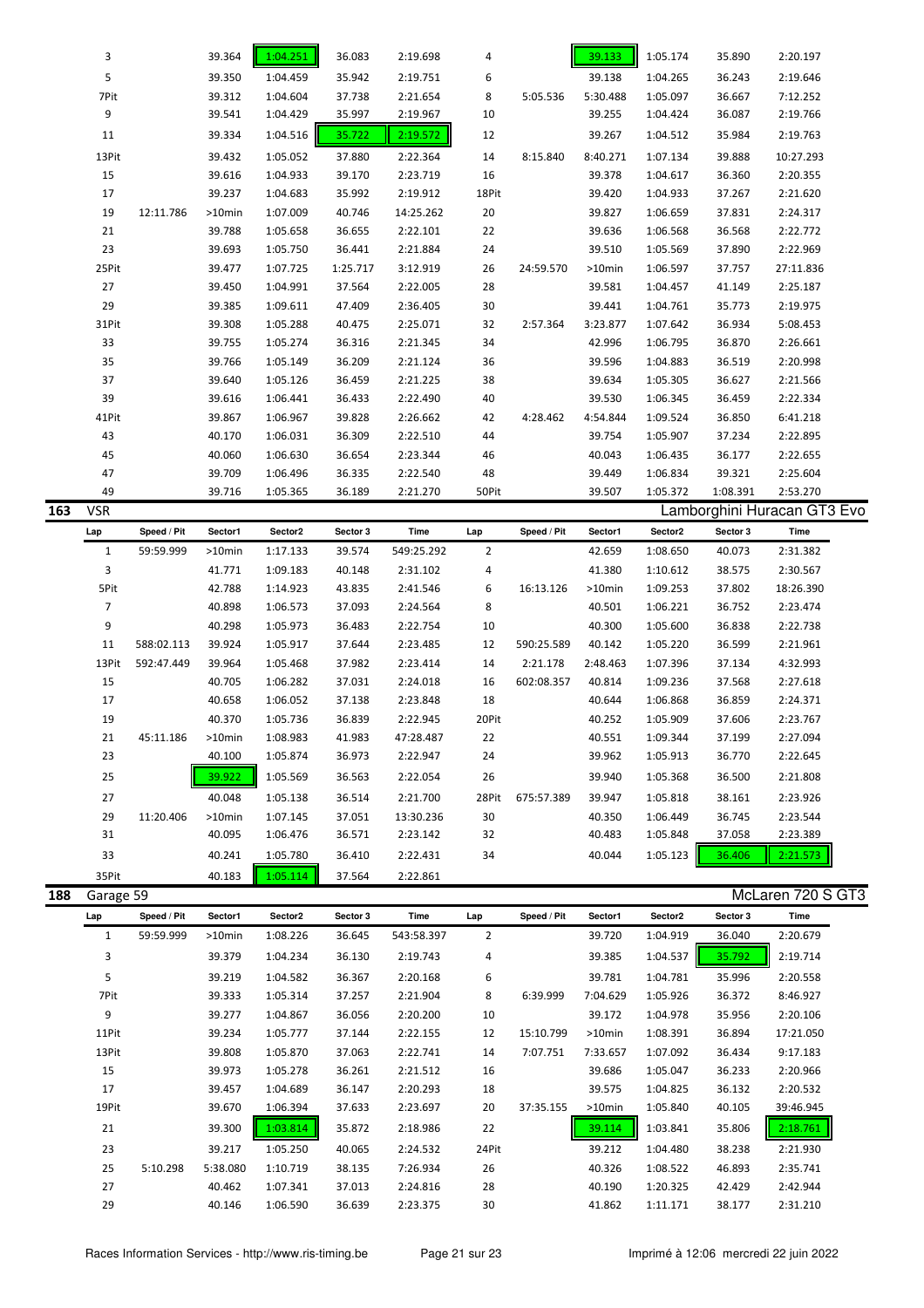| 31    | 40.040 | 1:06.111 | 36.364   | 2:22.515 | 32 |          | 39.749   | 1:06.195 | 36.356 | 2:22.300 |  |
|-------|--------|----------|----------|----------|----|----------|----------|----------|--------|----------|--|
| 33    | 39.724 | 1:06.242 | 36.367   | 2:22.333 | 34 |          | 39.589   | 1:06.000 | 36.554 | 2:22.143 |  |
| 35Pit | 39.775 | 1:08.613 | 42.257   | 2:30.645 | 36 | 3:39.424 | 4:05.085 | 1:07.401 | 37.487 | 5:49.973 |  |
| 37    | 40.328 | 1:06.596 | 37.019   | 2:23.943 | 38 |          | 40.022   | 1:06.386 | 36.786 | 2:23.194 |  |
| 39    | 39.974 | 1:06.451 | 37.055   | 2:23.480 | 40 |          | 39.852   | 1:06.700 | 36.943 | 2:23.495 |  |
| 41    | 40.246 | 1:06.625 | 36.763   | 2:23.634 | 42 |          | 40.003   | 1:07.847 | 38.556 | 2:26.406 |  |
| 43Pit | 39.861 | 1:06.755 | 1:02.648 | 2:49.264 |    |          |          |          |        |          |  |

|     |       | <b>GPX Martini Racing</b> |           |          |          |            |                |             |           |                     |          | Porsche 911 GT3-R (991.II) |  |
|-----|-------|---------------------------|-----------|----------|----------|------------|----------------|-------------|-----------|---------------------|----------|----------------------------|--|
| Lap |       | Speed / Pit               | Sector1   | Sector2  | Sector 3 | Time       | Lap            | Speed / Pit | Sector1   | Sector <sub>2</sub> | Sector 3 | Time                       |  |
|     |       | 59:59.999                 | $>10$ min | 1:15.119 | 40.703   | 544:43.696 | $\overline{2}$ |             | 44.320    | 1:11.290            | 38.411   | 2:34.021                   |  |
|     | 3     |                           | 42.723    | 1:10.530 | 40.264   | 2:33.517   | 4              |             | 45.508    | 1:09.168            | 37.810   | 2:32.486                   |  |
|     | 5     |                           | 40.895    | 1:07.884 | 37.956   | 2:26.735   | 6              |             | 40.196    | 1:06.619            | 36.901   | 2:23.716                   |  |
|     | 7     |                           | 42.155    | 1:13.921 | 39.503   | 2:35.579   | 8              |             | 40.832    | 1:07.095            | 36.609   | 2:24.536                   |  |
|     | 9     |                           | 39.979    | 1:06.246 | 36.489   | 2:22.714   | 10Pit          |             | 41.170    | 1:11.515            | 43.342   | 2:36.027                   |  |
|     | 11    | 6:42.211                  | 7:07.197  | 1:06.916 | 36.940   | 8:51.053   | 12             |             | 39.485    | 1:03.807            | 35.728   | 2:19.020                   |  |
|     | 13    |                           | 39.487    | 1:04.017 | 35.811   | 2:19.315   | 14             |             | 39.449    | 1:03.907            | 35.885   | 2:19.241                   |  |
|     | 15    |                           | 39.566    | 1:04.649 | 36.209   | 2:20.424   | 16Pit          |             | 39.502    | 1:05.097            | 38.338   | 2:22.937                   |  |
|     | 17    | 8:22.160                  | 8:47.782  | 1:07.989 | 36.467   | 10:32.238  | 18             |             | 39.591    | 1:04.929            | 36.306   | 2:20.826                   |  |
|     | 19    |                           | 39.821    | 1:04.921 | 36.176   | 2:20.918   | 20             |             | 39.621    | 1:04.275            | 35.720   | 2:19.616                   |  |
|     | 21    |                           | 39.654    | 1:03.993 | 35.735   | 2:19.382   | 22             |             | 39.356    | 1:03.958            | 35.675   | 2:18.989                   |  |
|     | 23Pit |                           | 39.472    | 1:03.722 | 36.631   | 2:19.825   | 24             | 43:57.200   | $>10$ min | 1:05.956            | 37.312   | 46:05.847                  |  |
|     | 25    |                           | 39.645    | 1:04.788 | 37.295   | 2:21.728   | 26             |             | 39.648    | 1:03.762            | 35.610   | 2:19.020                   |  |
|     | 27    |                           | 39.432    | 1:04.227 | 35.723   | 2:19.382   | 28             |             | 39.462    | 1:06.745            | 39.127   | 2:25.334                   |  |
|     | 29Pit |                           | 39.789    | 1:14.101 | 50.175   | 2:44.065   | 30             | 17:17.815   | $>10$ min | 1:05.500            | 37.058   | 19:24.818                  |  |
|     | 31Pit |                           | 39.739    | 1:04.291 | 36.763   | 2:20.793   |                |             |           |                     |          |                            |  |

| 563 | <b>VSR</b>   | Lamborghini Huracan GT3 Evo |           |          |          |            |                |             |           |                     |          |           |  |
|-----|--------------|-----------------------------|-----------|----------|----------|------------|----------------|-------------|-----------|---------------------|----------|-----------|--|
|     | Lap          | Speed / Pit                 | Sector1   | Sector2  | Sector 3 | Time       | Lap            | Speed / Pit | Sector1   | Sector <sub>2</sub> | Sector 3 | Time      |  |
|     | $\mathbf{1}$ | 59:59.999                   | $>10$ min | 1:22.120 | 42.188   | 551:21.033 | $\overline{2}$ |             | 42.704    | 1:12.288            | 40.385   | 2:35.377  |  |
|     | 3            |                             | 41.601    | 1:09.113 | 38.658   | 2:29.372   | 4              |             | 42.888    | 1:13.086            | 38.456   | 2:34.430  |  |
|     | 5Pit         |                             | 41.545    | 1:09.315 | 39.498   | 2:30.358   | 6              | 11:04.575   | $>10$ min | 1:13.167            | 38.642   | 13:24.318 |  |
|     | 7            |                             | 41.061    | 1:06.829 | 38.301   | 2:26.191   | 8              |             | 40.603    | 1:06.245            | 36.929   | 2:23.777  |  |
|     | 9Pit         |                             | 40.512    | 1:06.724 | 39.026   | 2:26.262   | 10             | 28:40.254   | $>10$ min | 1:06.607            | 36.799   | 30:49.269 |  |
|     | 11           |                             | 39.845    | 1:03.984 | 35.850   | 2:19.679   | 12             | 615:42.160  | 39.600    | 1:06.318            | 36.332   | 2:22.250  |  |
|     | 13Pit        |                             | 39.747    | 1:06.512 | 38.375   | 2:24.634   | 14             | 32:40.229   | $>10$ min | 1:06.022            | 36.681   | 34:48.417 |  |
|     | 15           |                             | 40.141    | 1:05.129 | 36.271   | 2:21.541   | 16             |             | 40.084    | 1:05.044            | 37.518   | 2:22.646  |  |
|     | 17Pit        |                             | 39.872    | 1:05.699 | 37.272   | 2:22.843   | 18             | 3:58.246    | 4:23.472  | 1:06.488            | 36.413   | 6:06.373  |  |
|     | 19           |                             | 40.116    | 1:05.234 | 36.658   | 2:22.008   | 20             | 670:53.156  | 39.982    | 1:07.432            | 36.730   | 2:24.144  |  |
|     | 21Pit        |                             | 40.271    | 1:05.091 | 37.723   | 2:23.085   | 22             | 4:53.372    | 5:19.714  | 1:06.273            | 36.563   | 7:02.550  |  |
|     | 23Pit        |                             | 40.265    | 1:07.101 | 38.216   | 2:25.582   | 24             | 4:29.564    | 4:54.843  | 1:06.023            | 36.565   | 6:37.431  |  |
|     | 25           | 691:46.016                  | 40.252    | 1:04.987 | 36.440   | 2:21.679   | 26             |             | 40.049    | 1:05.544            | 36.421   | 2:22.014  |  |
|     | 27Pit        |                             | 40.111    | 1:05.363 | 37.408   | 2:22.882   | 28             | 7:33.652    | 7:59.241  | 1:05.504            | 37.443   | 9:42.188  |  |
|     | 29           |                             | 40.003    | 1:04.931 | 36.132   | 2:21.066   | 30             |             | 40.094    | 1:05.063            | 36.308   | 2:21.465  |  |
|     | 31           |                             | 39.978    | 1:04.929 | 36.408   | 2:21.315   | 32Pit          |             | 40.143    | 1:04.896            | 58.429   | 2:43.468  |  |

**777** Al Manar Racing by HRT Mercedes-AMG GT3

| Lap          | Speed / Pit | Sector1  | Sector2  | Sector 3 | Time       | Lap            | Speed / Pit | Sector1  | Sector2  | Sector 3 | Time     |
|--------------|-------------|----------|----------|----------|------------|----------------|-------------|----------|----------|----------|----------|
| $\mathbf{1}$ | 59:59.999   | >10min   | 1:06.228 | 37.146   | 544:58.123 | $\overline{2}$ |             | 39.421   | 1:04.665 | 39.104   | 2:23.190 |
| 3            |             | 39.401   | 1:04.659 | 37.119   | 2:21.179   | 4              |             | 39.339   | 1:05.072 | 36.983   | 2:21.394 |
| 5            |             | 39.255   | 1:04.790 | 37.688   | 2:21.733   | 6              |             | 39.301   | 1:04.731 | 35.996   | 2:20.028 |
| 7            |             | 39.280   | 1:04.465 | 35.840   | 2:19.585   | 8Pit           |             | 39.240   | 1:05.566 | 36.514   | 2:21.320 |
| 9            | 3:15.960    | 3:40.504 | 1:06.906 | 40.325   | 5:27.735   | 10             |             | 39.498   | 1:05.025 | 35.988   | 2:20.511 |
| 11           |             | 39.485   | 1:04.875 | 37.185   | 2:21.545   | 12             |             | 39.205   | 1:04.656 | 35.963   | 2:19.824 |
| 13Pit        |             | 39.245   | 1:04.828 | 38.642   | 2:22.715   | 14             | 5:19.405    | 5:44.487 | 1:05.618 | 36.941   | 7:27.046 |
| 15           |             | 39.486   | 1:05.190 | 41.057   | 2:25.733   | 16             |             | 39.235   | 1:03.946 | 35.832   | 2:19.013 |
| 17           |             | 39.159   | 1:05.284 | 36.349   | 2:20.792   | 18             |             | 39.349   | 1:03.993 | 35.728   | 2:19.070 |
| 19Pit        |             | 39.506   | 1:04.064 | 36.579   | 2:20.149   | 20             | 6:32.538    | 6:56.907 | 1:07.140 | 37.061   | 8:41.108 |
| 21           |             | 39.632   | 1:05.542 | 37.746   | 2:22.920   | 22             |             | 39.384   | 1:05.009 | 36.600   | 2:20.993 |
| 23           |             | 39.276   | 1:04.728 | 36.673   | 2:20.677   | 24Pit          |             | 39.163   | 1:05.484 | 36.964   | 2:21.611 |
| 25           | 3:01.977    | 3:26.780 | 1:06.441 | 37.993   | 5:11.214   | 26             |             | 39.471   | 1:04.909 | 36.230   | 2:20.610 |
| 27           |             | 39.370   | 1:04.708 | 35.790   | 2:19.868   | 28Pit          |             | 39.344   | 1:06.151 | 1:25.015 | 3:10.510 |
| 29           | 27:24.825   | >10min   | 1:09.853 | 38.011   | 29:40.406  | 30             |             | 39.434   | 1:04.795 | 36.833   | 2:21.062 |
| 31           |             | 39.438   | 1:06.776 | 36.490   | 2:22.704   | 32             |             | 39.531   | 1:03.990 | 36.071   | 2:19.592 |